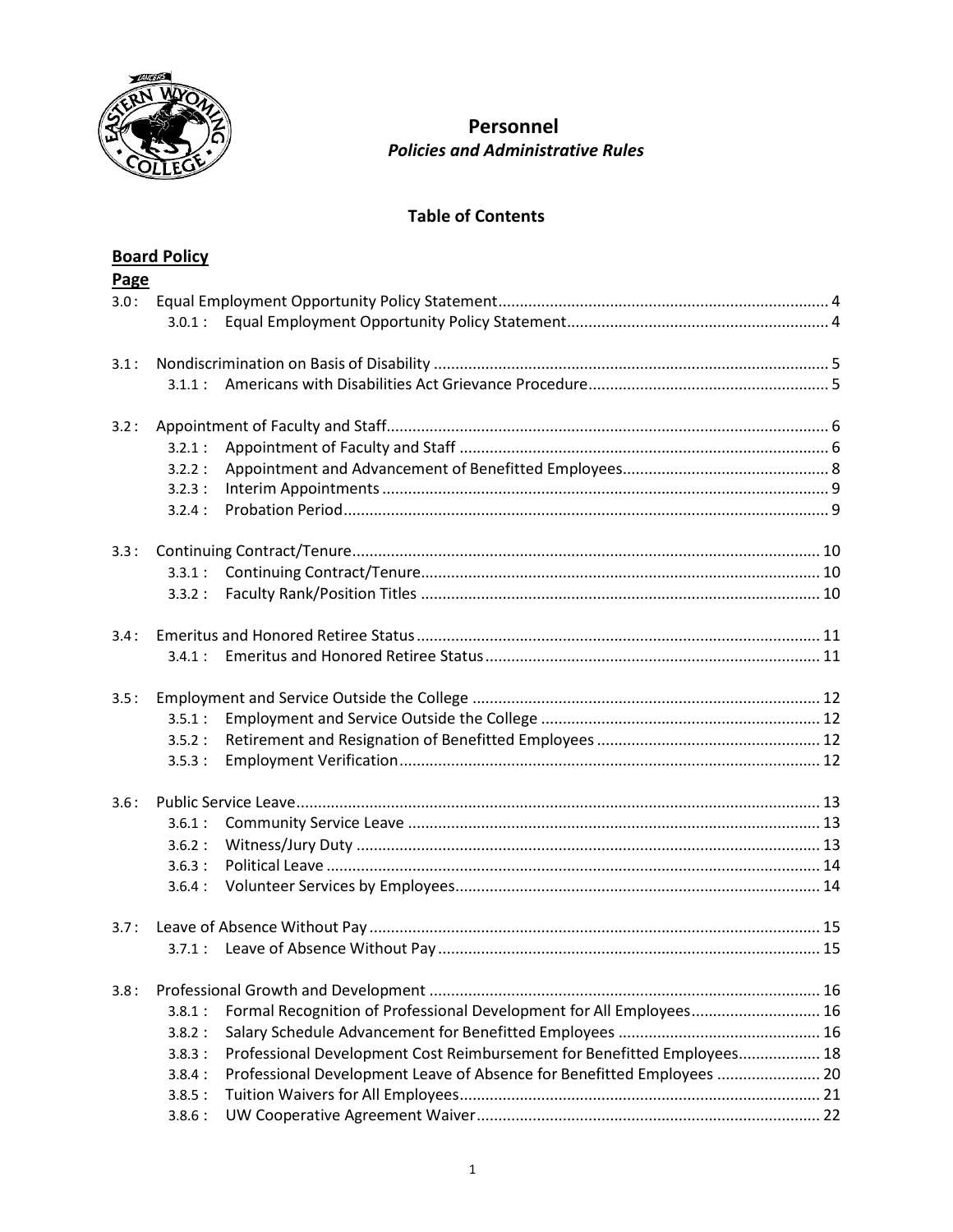| 3.9:  |            |  |  |  |  |
|-------|------------|--|--|--|--|
|       | 3.9.1:     |  |  |  |  |
|       |            |  |  |  |  |
| 3.10: |            |  |  |  |  |
|       | 3.10.1:    |  |  |  |  |
|       | $3.10.2$ : |  |  |  |  |
|       | 3.10.3:    |  |  |  |  |
|       | $3.10.4$ : |  |  |  |  |
|       | 3.10.5:    |  |  |  |  |
|       | 3.10.6:    |  |  |  |  |
| 3.11: |            |  |  |  |  |
|       |            |  |  |  |  |
|       |            |  |  |  |  |
| 3.12: |            |  |  |  |  |
|       | 3.12.1:    |  |  |  |  |
| 3.13: |            |  |  |  |  |
|       | 3.13.1:    |  |  |  |  |
|       |            |  |  |  |  |
| 3.14: |            |  |  |  |  |
|       | 3.14.1:    |  |  |  |  |
|       | $3.14.2$ : |  |  |  |  |
|       | 3.14.3:    |  |  |  |  |
|       | 3.14.4:    |  |  |  |  |
|       | 3.14.5:    |  |  |  |  |
|       | 3.14.6:    |  |  |  |  |
| 3.15: |            |  |  |  |  |
|       | 3.15.1:    |  |  |  |  |
|       |            |  |  |  |  |
| 3.16: |            |  |  |  |  |
|       | 3.16.1:    |  |  |  |  |
|       |            |  |  |  |  |
|       | $3.16.3$ : |  |  |  |  |
|       | 3.16.4:    |  |  |  |  |
|       | 3.16.5:    |  |  |  |  |
| 3.17: |            |  |  |  |  |
|       | $3.17.1$ : |  |  |  |  |
|       |            |  |  |  |  |
|       |            |  |  |  |  |
|       |            |  |  |  |  |
| 3.18: |            |  |  |  |  |
|       |            |  |  |  |  |
| 3.19: |            |  |  |  |  |
| 3.20: |            |  |  |  |  |
|       |            |  |  |  |  |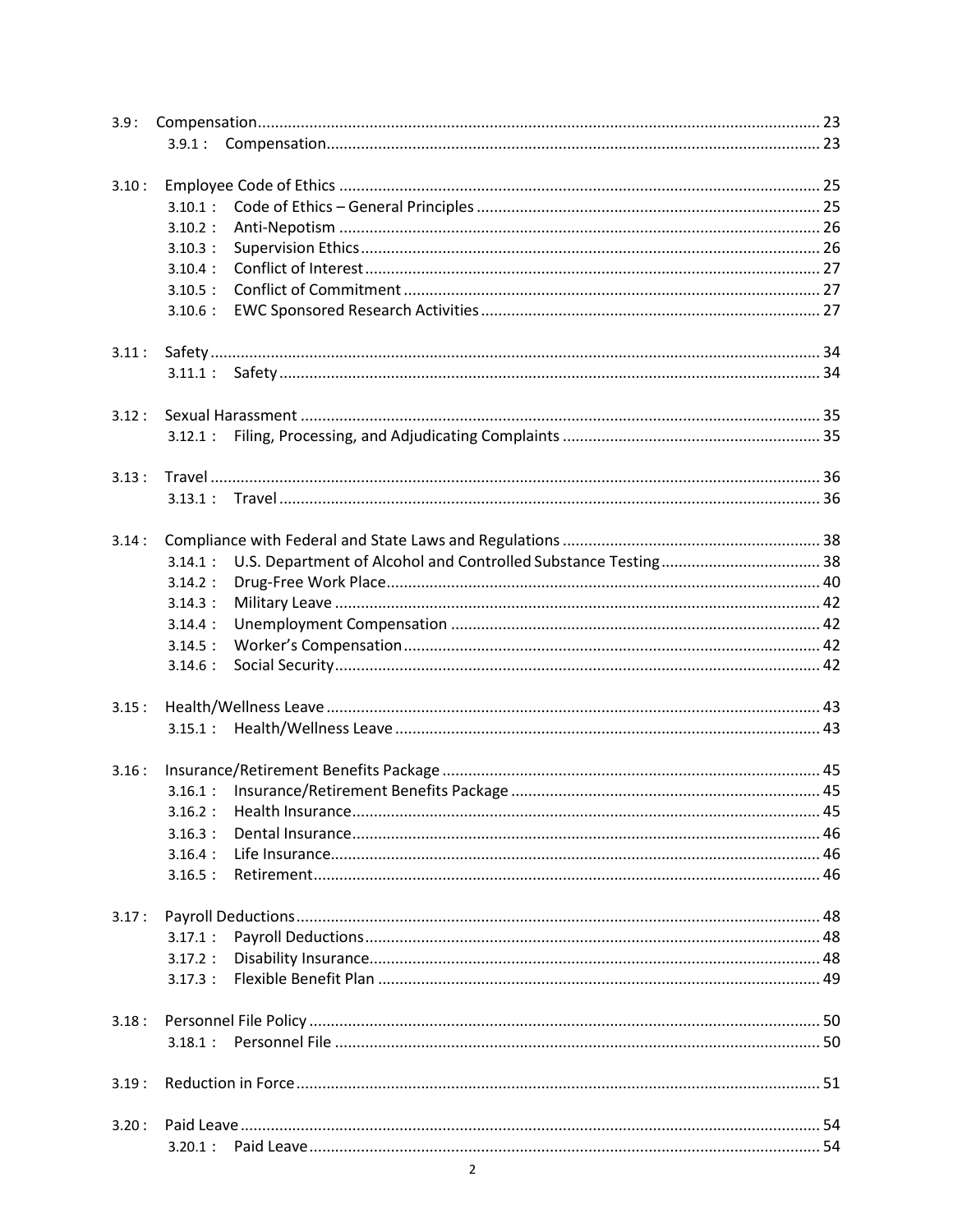| 3.21:       |            |  |  |  |
|-------------|------------|--|--|--|
|             | 3.21.1:    |  |  |  |
|             | 3.21.2:    |  |  |  |
| 3.22:       |            |  |  |  |
|             | 3.22.1:    |  |  |  |
|             | 3.22.2:    |  |  |  |
|             | $3.22.3$ : |  |  |  |
| 3.23:       |            |  |  |  |
|             | 3.23.1:    |  |  |  |
| 3.24:       |            |  |  |  |
|             | 3.24.1:    |  |  |  |
|             | 3.24.2:    |  |  |  |
|             | 3.24.3:    |  |  |  |
| 3.25:       |            |  |  |  |
| Appendix A: |            |  |  |  |
| Appendix B: |            |  |  |  |
| Appendix C: |            |  |  |  |
| Appendix D: |            |  |  |  |
| Appendix E: |            |  |  |  |
| Appendix F: |            |  |  |  |

(RF) Revised Format

(RN) Revised Numbering

**Updated 12/15/21**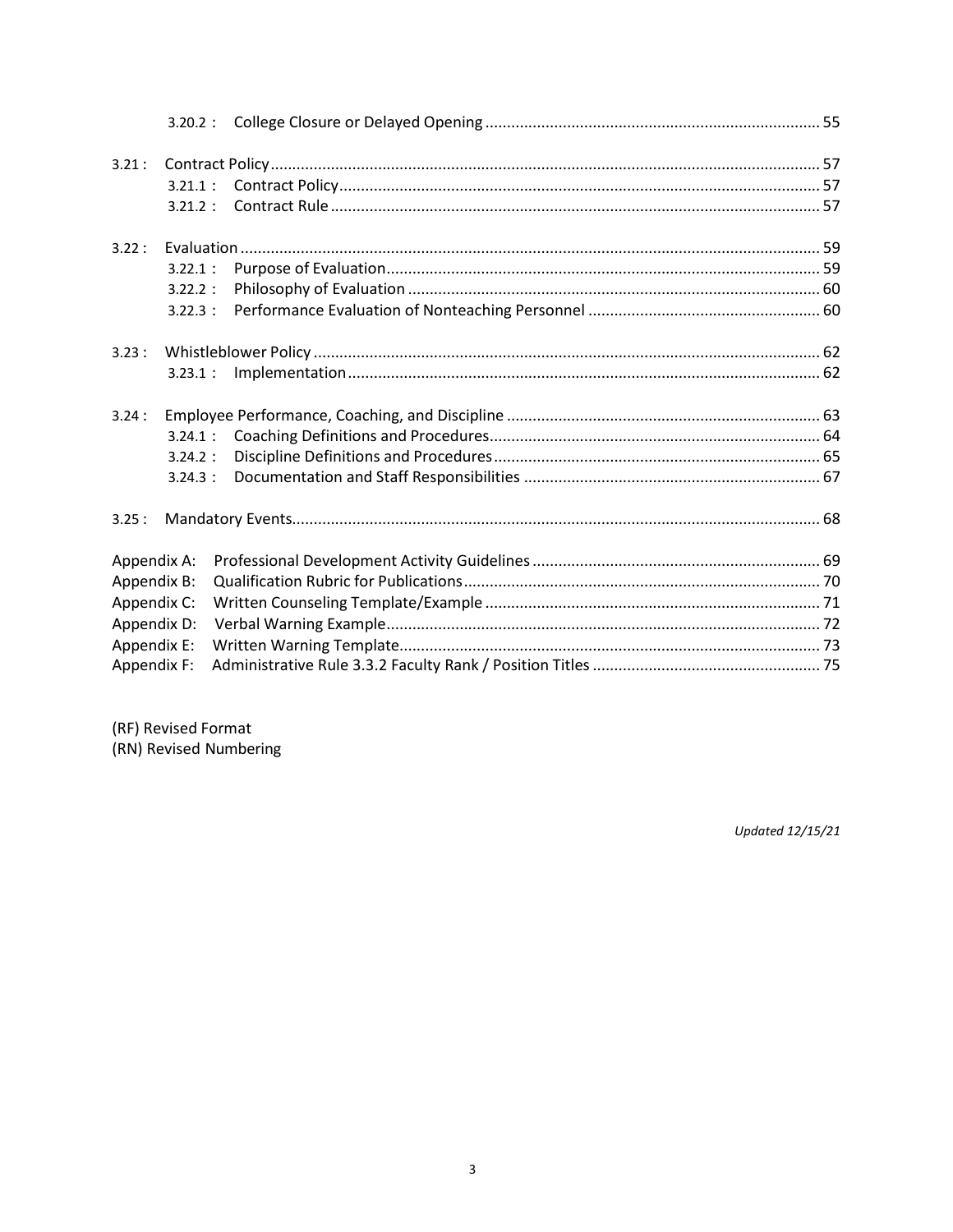#### **BOARD POLICY 3.0**: **EQUAL EMPLOYMENT OPPORTUNITY POLICY STATEMENT**

*Adopted 11/9/03 Revised 11/8/05(RF), 8/13/13(RF), 2/11/14, 12/11/18*

Eastern Wyoming College is dedicated to providing opportunities and recognizing the talent of all people within this institution. There is a commitment to a policy of equal employment opportunity for all persons on the basis of merit without regard to race, color, religion, sex (including pregnancy, gender identity, and sexual orientation), national origin, age, marital status, political belief, veteran status, disability, or genetic information.

In accordance with the policy, Eastern Wyoming College affirms its commitment to non-discrimination in its employment practices as they relate to recruitment, hiring, selection, screening, testing, training, compensation, promotions, employment benefits, educational opportunities, access to programs, work assignments, application of discipline, access to grievance procedures, and any and all other conditions of employment which are provided by Eastern Wyoming College policy, regulation, rule orpractice.

#### **Administrative Rule 3.0.1: EQUAL EMPLOYMENT OPPORTUNITY POLICY STATEMENT**

*Adopted 11/09/03 Revised 11/8/05(RF)*, *8/13/13(RF), 4/4/16*

**Applicability & Implementation**. All administrators, faculty and staff committees and others involved in employment decisions will comply with this policy. The Director of Human Resources is responsible for administering and coordinating the College's Equal Employment Opportunity Program.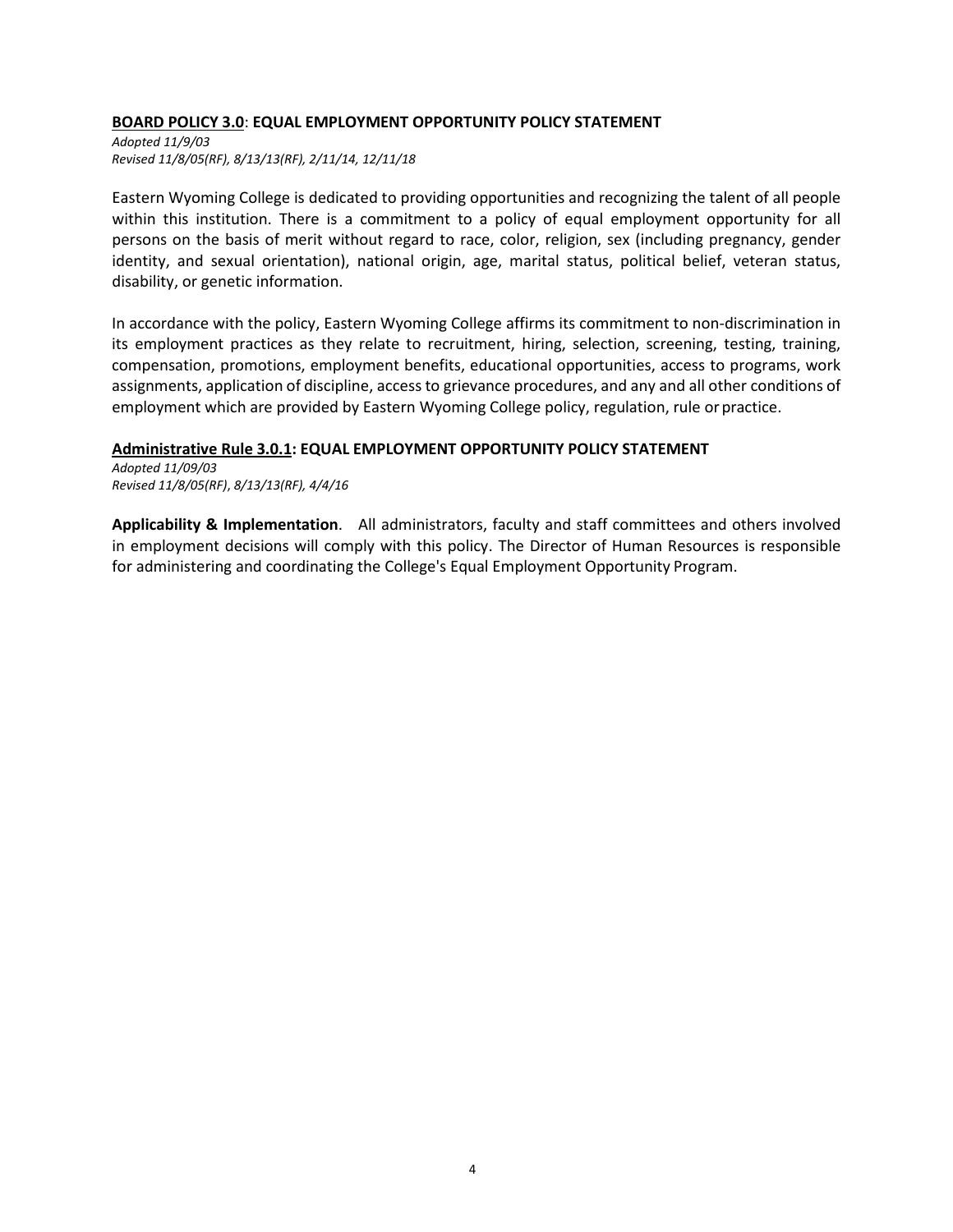### **BOARD POLICY 3.1: NONDISCRIMINATION ON BASIS OF DISABILITY**

*Adopted 11/10/92 Revised 11/8/05(RF), 8/13/13(RF) Reviewed 10/9/18*

Eastern Wyoming College does not discriminate on the basis of disability in the admission or access to, or treatment or employment in, its programs or activities. The Office of Human Resources has been designated to coordinate compliance with the nondiscrimination requirements contained in section 35.107 of the Department of Justice regulations. Information concerning the provisions of the Americans with Disabilities Act, and the rights provided thereunder, are available from the ADA Coordinator.

#### **Administrative Rule 3.1.1: AMERICANS WITH DISABILITIES ACT GRIEVANCE PROCEDURE**

*Adopted 11/10/92 Revised 11/8/05(RF)*, *8/13/13(RF), 4/4/16*

Eastern Wyoming College has adopted an internal grievance procedure providing for prompt and equitable resolution of complaints alleging any action prohibited by the U.S. Department of Justice regulations implementing Title II of the Americans with Disabilities Act. Title II states, in part, that "no otherwise qualified disabled individual shall, solely by reason of such disability, be excluded from the participation in, be denied the benefits of, or be subjected to discrimination" in programs or activities sponsored by a public entity.

Complaints should be addressed to: ADA Coordinator, Office of Human Resources, 3200 West C, 532- 8330, who has been designated to coordinate ADA compliance efforts.

- 1. A complaint should be filed in writing or verbally, containing the name and address of the person filing it, and briefly describe the alleged violation.
- 2. A complaint should be filed within ten (10) days after the complainant becomes aware of the alleged violation.
- 3. An investigation, as may be appropriate, shall follow the filing of the complaint. The investigation shall be conducted by the Grievance Review Committee. These rules contemplate informal but thorough investigations, affording all interested persons and their representatives, if any an opportunity to submit evidence relevant to the complaint.
- 4. A written determination as to the validity of the complaint and a description of the resolution, if any shall be issued by the investigation individual and a copy forwarded to the complainant no later than forty-five (45) days after its filing.
- 5. The ADA Coordinator shall maintain the files and records concerning all complaints which are filed.
- 6. The complainant can request a reconsideration of the case in instances where the complainant is dissatisfied with the resolution. The request for reconsideration should be made within seven (7) days to the ADA Coordinator.
- 7. This procedure shall be construed to protect the substantive rights of interested persons to meet appropriate due process standards and to assure compliance with the Americans with Disabilities Act.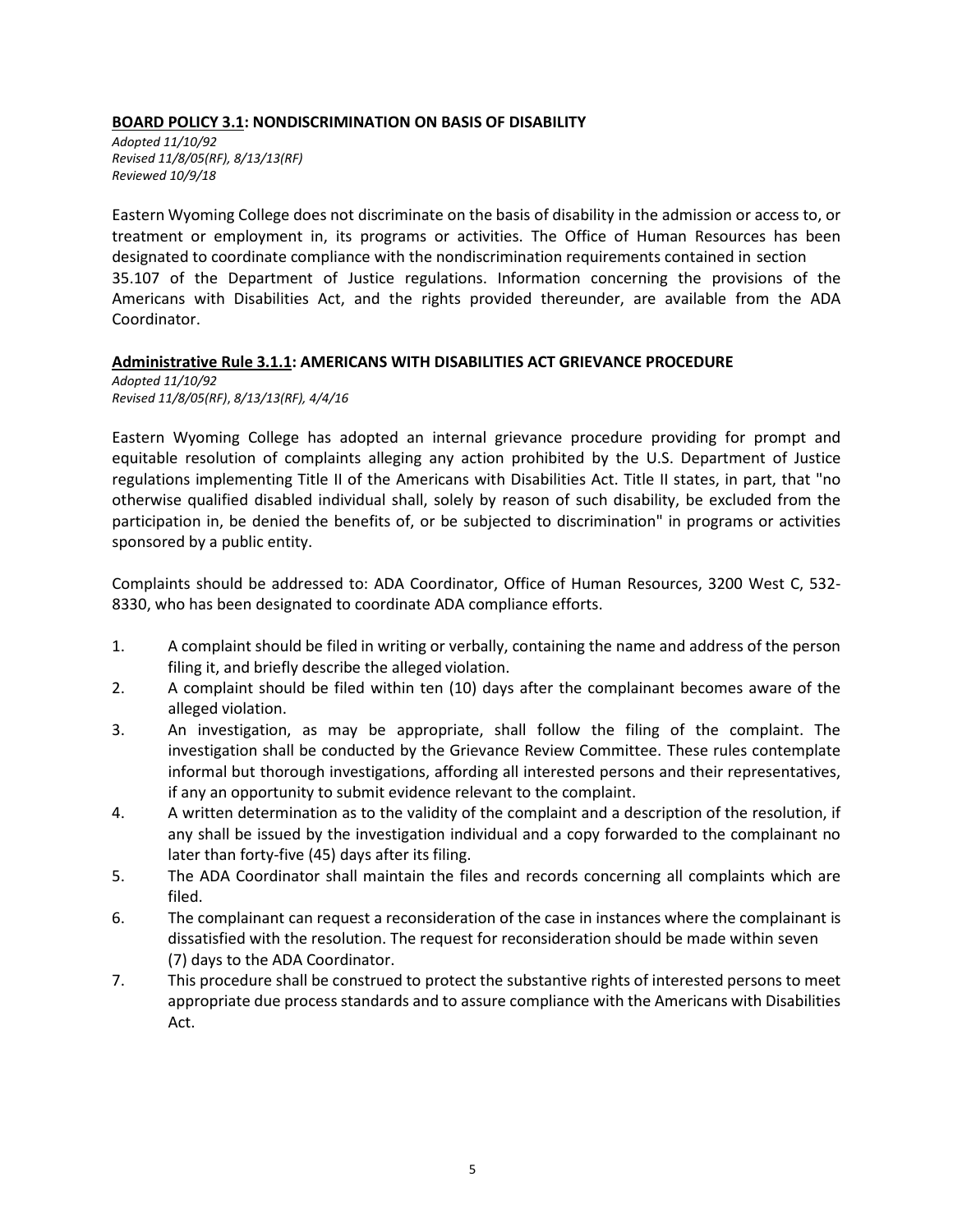### **BOARD POLICY 3.2: APPOINTMENT OF FACULTY AND STAFF**

*Adopted 1/25/00 11/8/05(RF), 8/13/13(RF), 12/10/19*

The Board extends to the College President the authority to employ individuals for full-time positions located on the classified salary schedule and for part-time positions. Appointments of full-time members of college faculty, professional, and administrative staff are made by the College Board. Candidates shall be recommended to the Board by the President of the College. All contracts shall be issued in the name of the Board and subject to the policies of the Board and Eastern WyomingCollege.

#### **Administrative Rule 3.2.1: APPOINTMENT OF FACULTY AND STAFF**

*Adopted 1/25/00 Revised 11/8/05(RF), 8/13/13(RF), 1/4/16, 4/4/16, 7/25/16, 7/21/17, 11/17/17, 5/10/18, 12/10/19*

**Employee Categories**. The College utilizes benefitted (≥ 20 hours weekly) and non-benefitted (‹20 hours weekly) employees to accomplish its mission. There are four categories of benefitted employees:

- A) **Administrators**. These employees are Associate Vice President (AVP) and above. Vice Presidents and the President are further defined as Executive Administrators. All administrators are FLSA Exempt. EWC issues AVPs annual Appointment Letters. The Executive Administrators are at-will, annual renewing contract employees.
- B) **Faculty**. These employees are instructors. EWC issues all Faculty annual contracts. Faculty are tenured and non-tenure-track. All faculty are FSLA Exempt.
- C) **Professional**. These employees are Coordinators and Directors (or variations thereof). EWC issues these personnel annual Appointment Letters. Professional staff are FLSA Exempt.
- D) **Classified**. These employees are mostly Service/Craft Workers, Technicians, and Specialists. These personnel are issued annual Appointment Letters. Classified staff are FLSA Non-Exempt.

**Application Requirements**. Candidates for employment must provide the Office of Human Resources with the appropriate credentials according to the position for which they are applying. Employees with foreign academic credentials who will perform for credit instructional duties must have their credentials evaluated for US equivalency, at their own expense, by an approved credential evaluation service and ensure those results are transmitted to Human Resources. The College may disqualify candidates from employment consideration, or terminate their employment, who knowingly submit incomplete, false, or inaccurate information in their application materials.

**Hiring/Retention of Foreign Workers.** EWC may hire qualified candidates to fill specialty occupation vacancies that require a bachelor's degree or higher. Such hired candidates may begin employment if they possess a federal employment authorization document (EAD) obtained through their non-immigrant visa (e.g. F-1 OPT). EWC may sponsor foreign candidates who do not possess an EAD for an H-1B visa. Premium processing will be used if the projected date-of-hire is less than 100 days from the signed Employment Offer.

EWC may sponsor eligible, non-citizen employees for permanent residence or H-1B renewal upon their supervisor's written recommendation. Such hired foreign workers must possess recent written satisfactory performance assessments of their assigned duties and no documented warnings in their Personnel File.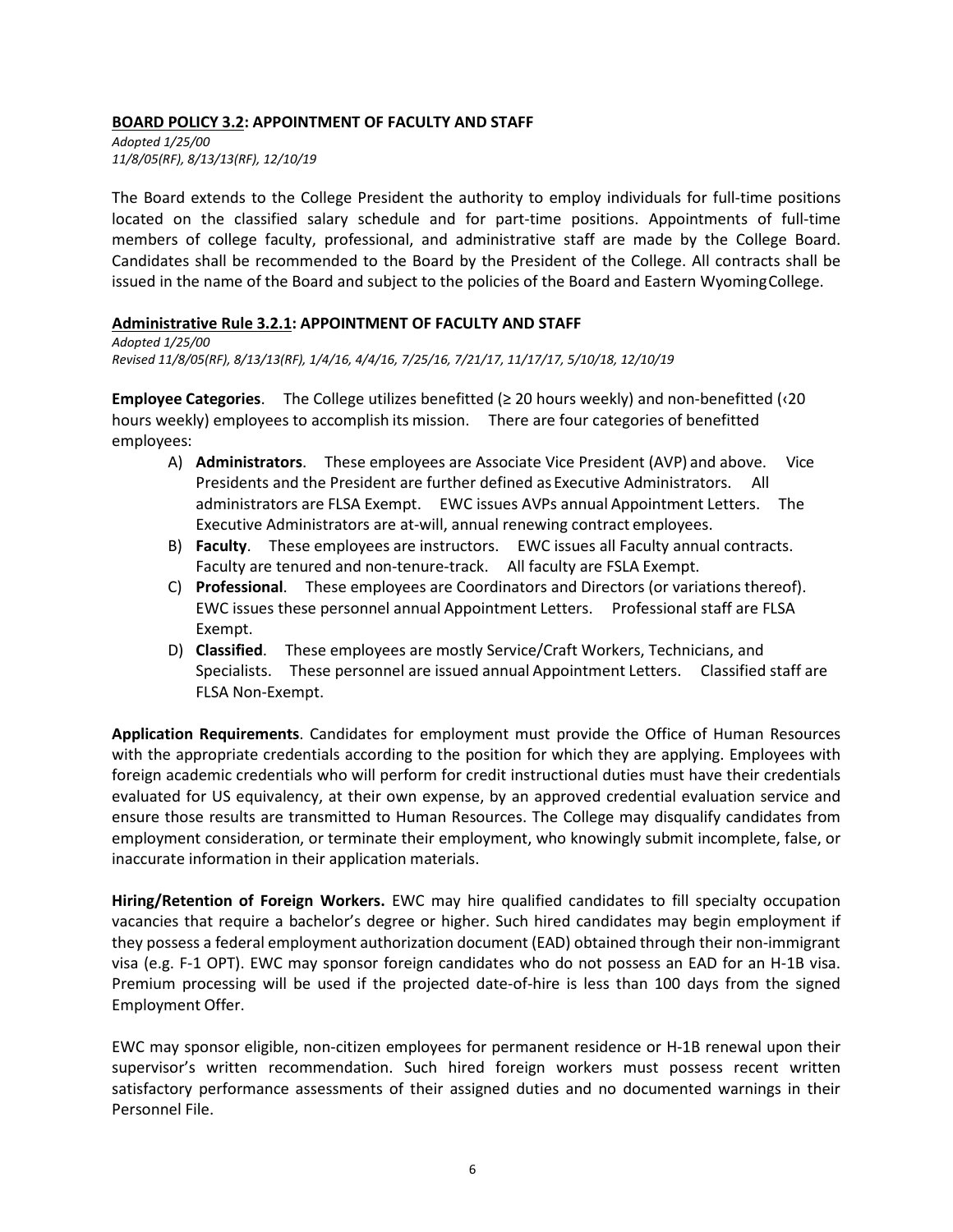Per US immigration law, EWC will pay H-1B visa and permanent residency fees as required by federal statute for employees and foreign candidates with a signed Employment Offer and contract (if applicable). Expenses not mandated by federal law to employers are the responsibility of the employee or candidate. Mandatory fees paid by the employer for hiring or retaining a foreign worker cannot be recovered as a penalty or wage deduction upon employment termination, by either party, regardless of the length of time served. Such action violates Title 20 of the Code of Federal Regulations (CFR) sections 655.731(c)(9) and (10) and 656.12.

The recruitment, termination (initiated by employer or employee), and length of employment service of foreign workers will be in accordance with federal immigration laws and Board Policies. Federal statutes and CFR supersede College policies and rules.

**Background Checks.** EWC conducts pre-employment background checks, at its own expense, of all finalcandidate employees to help determine an applicant's overall employability. These checks are performed during the hiring process to promote a safe and secure environment for EWC, its students and staff. The checks will be initiated for full-time employees after Human Resources (HR) receives signed acceptance of any employment offer and for part-time employees after Supervisors have informed HR of their selected candidates. Employment of all full and part-time employees, to include paid non-Work Study student employees, on-campus Adjunct Instructors, assistant athletics coaches, Community Education instructors, and non-paid volunteers, is contingent upon successful completion of a background check. EWC employment may not begin until the background check is complete and the results have been reviewed by HR.

Background checks will be conducted by a third party agency. The HR director will determine the scope of the background check but verification may include past employment, professional and personal references, education records, issued SSN, criminal history, driving record, and sex offender registry.

Before conducting a background check, EWC will provide written notice to the applicant that a background check will be performed and the results may be used to base a decision regarding his or her employment. EWC will acquire written authorization, on a separate form, from selected final candidates and inform them background check information will be used solely for employment purposes. Refusal to sign the Disclosure and Authorization Regarding Background Investigation for Employment Purposes Form constitutes a rejection of the employment offer.

Background checks are regulated by state and federal law, to include the Fair Credit Reporting Act, the Americans with Disabilities Act, and Equal Employment Opportunity legislation. A candidate may be disqualified as a result of the background check. However, results cannot be used as a basis for denying employment unless it is determined to be due to job-related issues or business necessity. Results that are job-related or of a business necessity will be addressed on an individual case-by-case basis led by HR and may include the position's supervisory chain. HR will notify the candidate when the background check results in a decision where the candidate is no longer being considered for employment.

Access to a candidate's background report is strictly limited to HR and the candidate themselves. The Background Check report is highly confidential and will be filed separately, and kept in a locked cabinet, separate from the individual's Personnel Folder. As required by law, Background Check results will be retained for two years and then destroyed.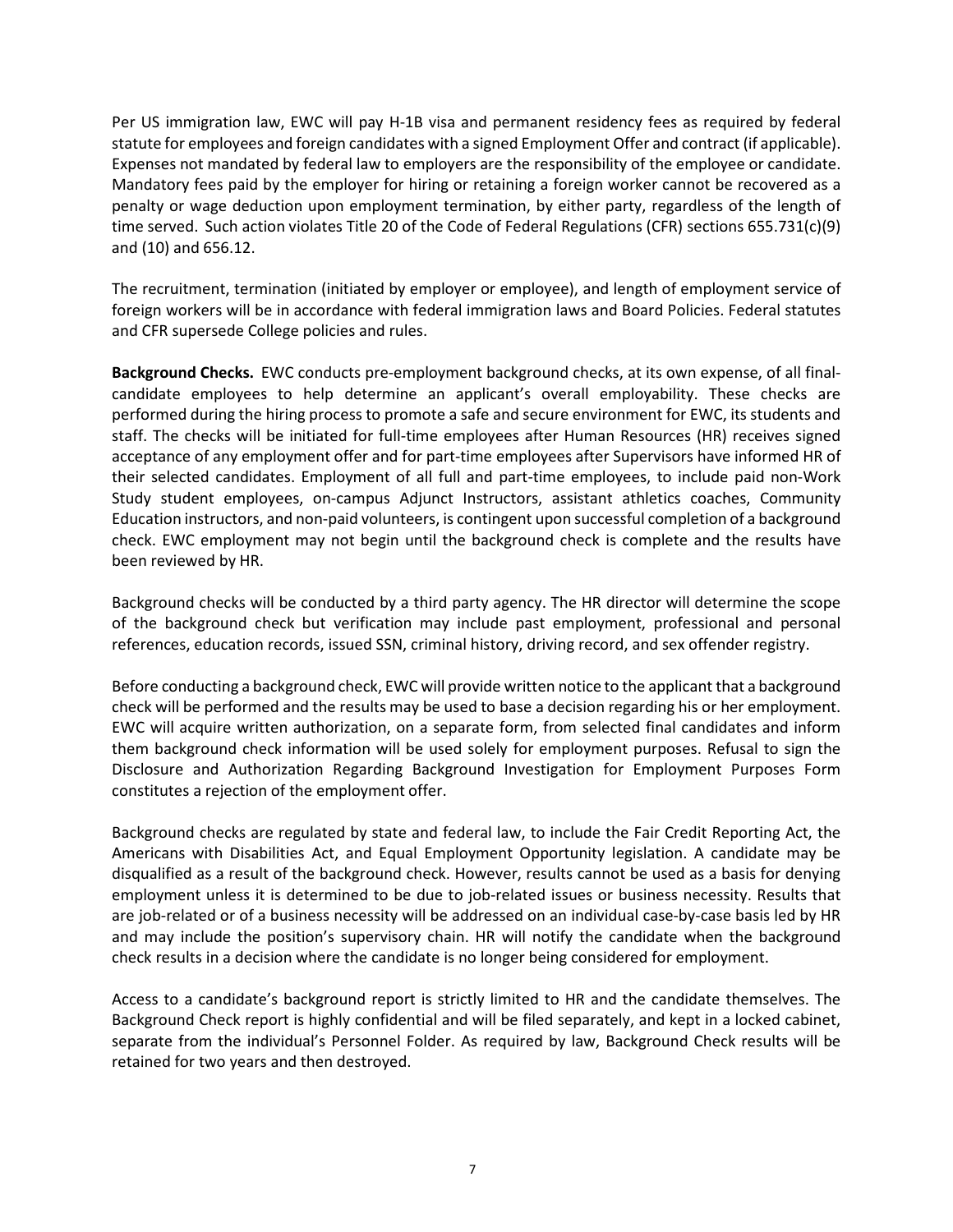**Orientation & In-Processing**. All new employees will participate in an orientation session with the Director of Human Resources where all EWC Personnel Policies will be reviewed. New instructional faculty will also participate in a new faculty orientation with the Chief Academic Officer. Employment forms must be filed with the Human Resource Office before the employee can be entered on the regular payroll.

Personnel below the level of Executive Administrator shall serve a probationary period according to Administrative Rule 3.2.4

# **Administrative Rule 3.2.2: APPOINTMENT AND ADVANCEMENT OF BENEFITTED EMPLOYEES** *Adopted 3/8/05*

*Revised 11/8/05(RF), 2/5/08*, *3/11/08, 1/12/10*, *8/13/13(RF), 4/4/16, 10/24/16, 7/21/17, 11/27/17, 5/10/18, 12/10/19*

**Appointment Letters**. All non-faculty benefitted employees below the Executive Administrator level will be issued letters of appointment annually. The letters of appointment will reflect the position title, salary, annual service commitment, and probationary period end date (if applicable). Appointment letters will be sent on a continuing basis each year that the position is needed and resources are available.

Candidates for employment must provide the Human Resources Office with the appropriate credentials according to the position for which they are applying. Foreign credentials and transcripts must be accompanied by a statement of US equivalency from an approved evaluation service. Results of a physical and mental examination by a physician within the past year may be required following the offer of employment.

**Reimbursements**. Individuals coming to campus to interview for faculty, professional staff or administrative positions will be reimbursed up to \$1,000 in travel expenses, payable upon presentation of receipts. Teaching faculty, administrators, and professional staff are eligible for reimbursement of moving expenses resulting from their initial employment at Eastern Wyoming College. Moving expenses reimbursement (per IRS guidelines), reported by EWC on your annual W-2 Form, shall not exceed \$1,000 and expenses must be verified with receipts; payment will be made after the date-of-hire during the next bill-pay cycle. Employees must repay any relocation expenses paid by the College if they do not begin EWC employment according to their signed Employment Offer and contract (if applicable). Interview and moving expense reimbursements will not be paid if funds are unavailable. The maximum reimbursement amounts may be reduced by Human Resources to meet budgetary constraints. For specific procedures, contact the Director of Human Resources.

All new employees will participate in an orientation session with the Director of Human Resources where all EWC Personnel Policies will be reviewed. New instructional faculty will also participate in a new faculty orientation with the chief academic officer. Employment forms must be filed with the Human Resources Office before the employee can be entered on the regular payroll.

**Advancement**. There are three general methods for benefitted employees to advance on the salary schedule: 1) by institutional compensation adjustments authorized by the Board of Trustees, 2) by earned Professional Development Units, or 3) by moving to a different position at a higher level within the college. Faculty members may also advance on the salary schedule by completing a master's degree or doctoral degree an accredited educational institution. Current classified employees transferring to a classified position at a higher Decision Band Method (DBM) level, either through a promotion offer or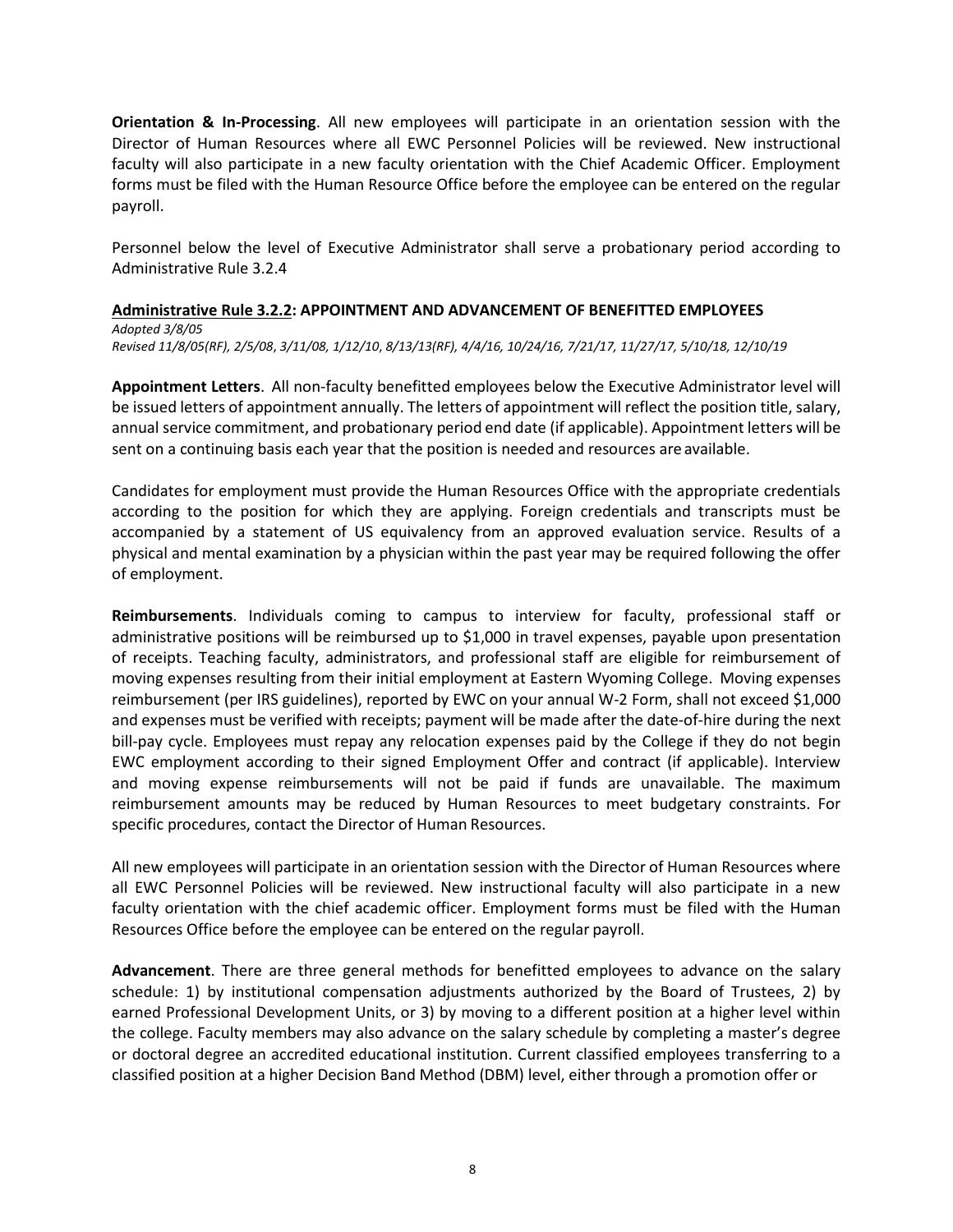competitive search, will be placed on the salary schedule atthe new position level(up to Step 3) or granted a \$1,200 annual salary increase, whichever is greater**.** Classified staff position upgrades/reclassifications will be placed on the salary schedule at the new DBM level (up to Step 5) or granted a \$1,200 annual salary increase, whichever is greater.

**Reclassifications**. Professional and Classified staff positions may be reclassified to a new DBM if the position's scope and assigned duties /responsibilities have changed significantly. In these cases, the President must approve all reclassifications but only after Human Resources has led and ensured completion of the Position Description Questionnaire and DBM analysis processes and the College President has concurred with the reclassification recommendation.

#### **Administrative Rule 3.2.3: INTERIM APPOINTMENTS**

*Adopted 1/25/00 Revised 11/8/05(RF), 12/8/09*, *8/13/13(RF), 12/10/19*

In the event of the absence of full-time employees for an extended period of time (a minimum of six weeks), the duties of the position may be temporarily reassigned. The replacement employee must assume all duties and responsibilities of the position to be considered under this rule.

Requests for interim appointments must be submitted to the Human Resources Office, reviewed by the President's Leadership Team and approved by the College President.

### **Administrative Rule 3.2.4: PROBATION PERIOD**

*Adopted 1/25/00 Revised 11/8/05(RF), 12/8/09, 8/13/13(RF), 4/4/16, 7/21/17, 12/10/19*

Non-faculty employees who are at least half-time (20 hours or more weekly) and are below the level of Executive Administrator and have been newly hired or have changed positions within the college, shall serve a probationary period of one year. The probationary period is part of the selection process. Its purpose is to give the new employee an opportunity to demonstrate his/her willingness, dependability, team working skills, and ability to learn and perform job duties satisfactorily.

Before the end of the probationary period, the supervisor shall submit a written evaluation to their supervisor concerning continued employment of the probationary employee. This recommendation shall be discussed with the employee and a written copy given to him/her.

If it is determined that the employee's performance indicates a capability to become a satisfactory performer and merits retention in the position, the employee shall be a regular employee with rights of appeal.

The probation period may be extended for an additional 30 days at the discretion of the Human Resources Officer**.** The College President may extend the probation period an additional 6months.

The fact that an employee is in the probation period for a specific period of time is no indication of continued employment for the entire period. If an employee's work is not satisfactory, he or she may be dismissed at any time during the probationary period without cause assigned or right of appeal. After the probationary period dismissals may be for cause.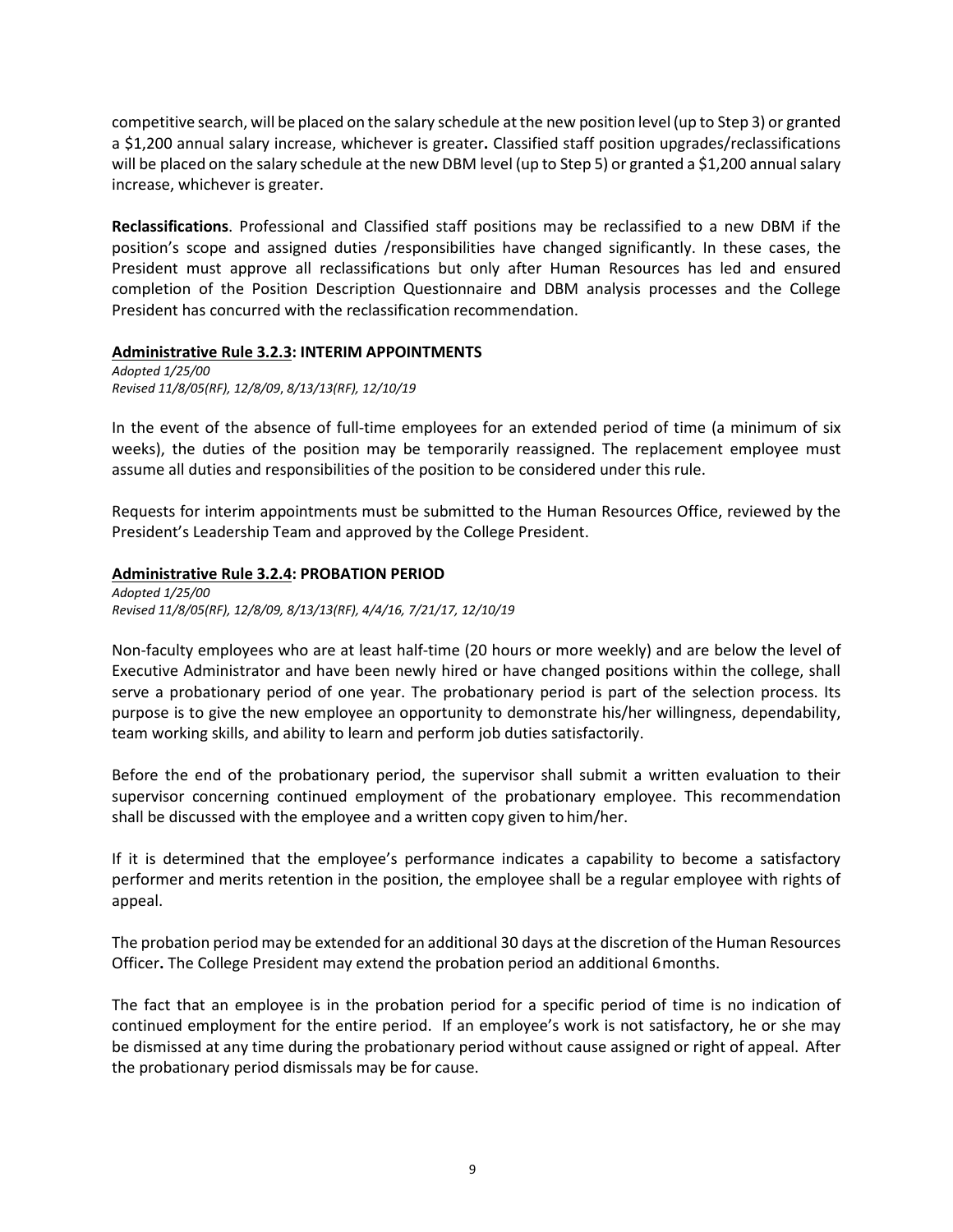#### **BOARD POLICY 3.3: CONTINUING CONTRACT/TENURE**

*Adopted 8/13/91 Revised 11/8/05(RF), 2/2/10, 8/13/13(RF), 12/10/19*

Tenure is a policy of the College Board rather than a legal contract. The Board extends to the College President the authority to grant tenure for instructional employees.

#### **Administrative Rule 3.3.1: CONTINUING CONTRACT/TENURE**

*Adopted 8/13/91 Revised 11/8/05(RF), 2/2/10, 8/13/13(RF), 5/14/19, 5/21/19, 12/10/19*

Faculty will be hired for a term that will not exceed one year. Each spring an additional annual Employment Contract may be offered to the faculty at the discretion of the College President. The College President shall consider tenure for faculty after their tenure process. Faculty with dates-of-hire prior to **2019** will adhere to the five-year tenure process previously in place. New faculty hired **beginning fall 2019** semester or thereafter will adhere to the three-year tenure process. Refer to the Faculty Handbook for a full description of both tenure processes. Adjunct employment and summer terms do not contribute toward tenure. Faculty may request to stop the non-tenure clock once, for a maximum of one year(i.e. two semesters), during the three-year process; after approval from the College President.

If tenure is not achieved at the end of three or five consecutive years' classroom experience (depending on date of hire), then the faculty will be dismissed. However, due to special or extenuating circumstances, the College President may grant one additional year of non-tenure status to assess possible tenure status.

After tenure is received, a faculty member has the right to hold the position during efficient and competent service and the right not to be removed therefrom except for such causes as incompetency, neglect of duty, physical or mental causes, incapacity, dishonesty, insubordination, immorality, conviction of a felony, or for bonafide financial exigencies on the part of the institution.

Should the faculty be promoted to an administrative position, earned faculty tenure rights do not accompany the employee to his or her new position. When a faculty employee resigns or otherwise voluntarily leaves employment with EWC, that faculty's tenure rights, status, and expectations end with their date of resignation.

### **Administrative Rule 3.3.2: FACULTY RANK/POSITION TITLES**

*Adopted 4/29/19 Revised 12/10/19*

EWC awards Position Titles/academic rank to benefitted faculty based –on three criteria: 1) education level; 2) service to the College; and 3) completion of Professional Growth and Development activities. There is no connection between a faculty's salary and their rank/Position Title. Increased rank denotes the increased value of the faculty member to Eastern Wyoming College. See Appendix F for the Faculty Rank names, their associated criteria, and how to initiate the Position Title change process.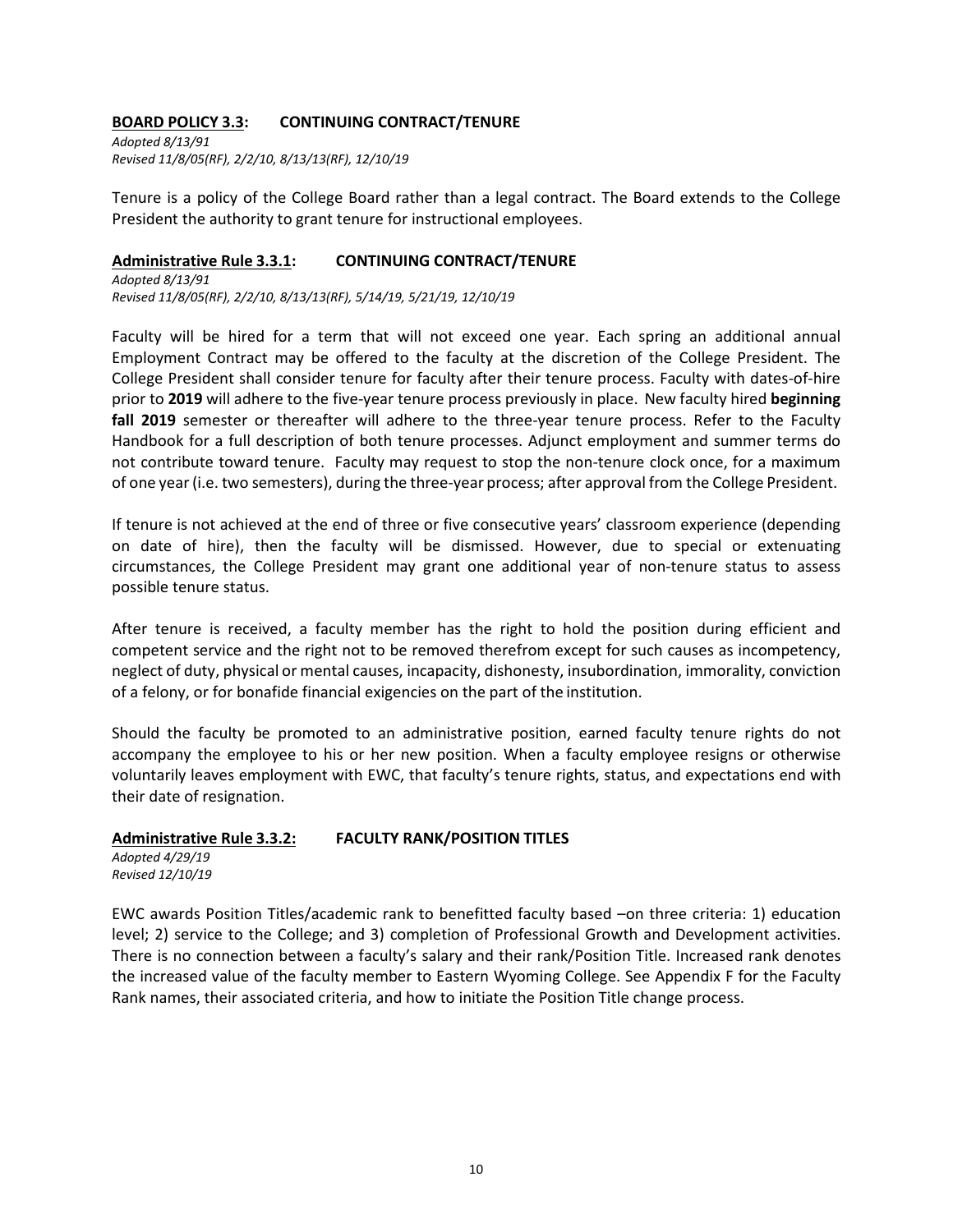### **BOARD POLICY 3.4: EMERITUS AND HONORED RETIREE STATUS**

*Adopted 7/20/05 Revised 11/8/05(RF), 8/13/13(RF) Reviewed 10/9/18*

Upon recommendation of the College President, the Board of Trustees may award Emeritus Status to retired administrators at the Associate Executive Administrator level or higher and instructional faculty or Honored Retiree Status to retired non-instructional employees who have dedicated many years of service to Eastern Wyoming College.

### **Administrative Rule 3.4.1**: **EMERITUS AND HONORED RETIREE STATUS**

*Adopted 7/20/05 Revised 11/8/05(RF), 8/13/13(RF), 4/4/16, 5/26/20*

**Emeritus Process.** Upon notification of an employee's termination with Eastern Wyoming College, the Human Resources Office certifies that the employee meets the minimum eligibility requirements for Emeritus Status or Honored Retiree Status.

The names of eligible faculty are submitted to the Curriculum and Learning Council, who will elect them to Emeritus Status by a 2/3 majority vote. This will be done by secret ballot. Names of successful candidates will be recommended to the College President and then to the College Board of Trustees at its regular June meeting.

The names of eligible administrators are submitted to the President's Leadership Team, who will elect them to Emeritus Status by a 2/3 majority vote. This will be done by secret ballot. Names of successful candidates will be recommended to the Board of Trustees by the College President at the regular June Board meeting.

**Honored Retiree Process.** The names of eligible staff are submitted to the President's Leadership Team, who will elect them to Honored Retiree Status by a 2/3 majority vote. This will be done by secret ballot. Names of successful candidates will be recommended to the Board of Trustees by the College President at the regular June Board meeting.

**Eligibility.** Eligibility requirements for Emeritus Status and Honored Retiree Status are:

- A. Employee has completed at least 15 years of uninterrupted service.
- B. Employee occupies a benefitted position.

**Privileges.** Emeritus Status or Honored Retiree Status provides the same privileges awarded benefitted personnel in the areas of EWC tuition waivers, bookstore discounts, cosmetology discounts, and athletic event passes. Fitness center membership will adhere to Administrative Rule 3.8.7.

An identification card will be issued to Emeritus and Honored Retirees at the time of resignation.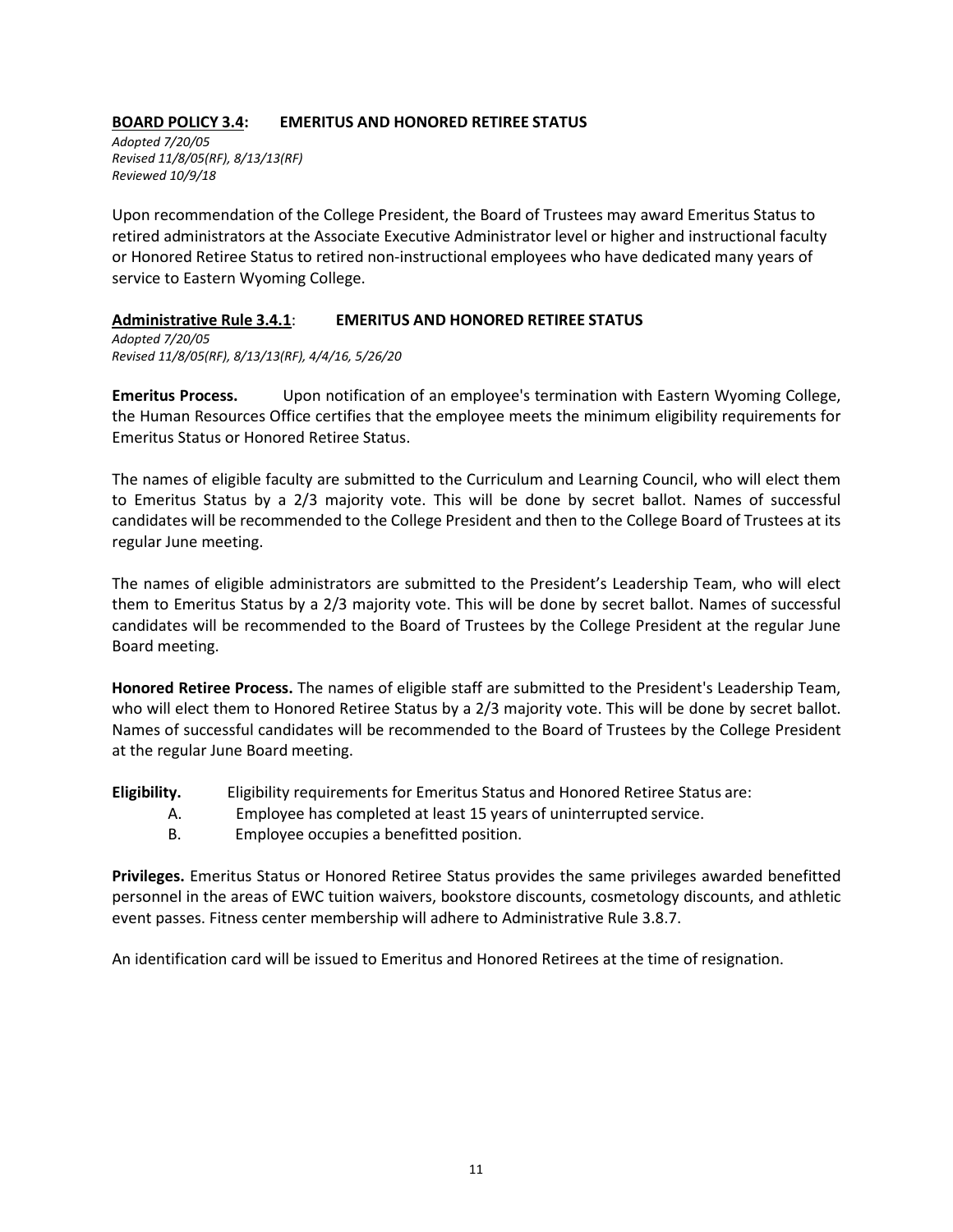# **BOARD POLICY 3.5: EMPLOYMENT**

*Adopted 8/13/91 Revised 11/08/05(RF), 8/13/13(RF), 12/8/20 Reviewed 10/9/18; 12/8/20*

Prospective employers, financial institutions, residential property managers and others routinely contact employers, including Eastern Wyoming College, for information on a former or current employee's work history and salary.

All such requests of this type should be referred to and handled by the Human Resource (HR) office. Responses to written requests for verification of employment will be made on the form provided only when the request is accompanied by a former or current employee's signed authorization to release such information and shall only be provided by Human Resources

### **Administrative Rule 3.5.1: Employment and Service outside the College**

Outside employment and service of Eastern Wyoming College employees, with or without compensation, shall not interfere with the employee's specified college duties and effective service to the institution. Regulations governing the employment and services of faculty and staff members of Eastern Wyoming College are as follows:

• The College does not assume any responsibility for outside services rendered by its employees.

### **Administrative Rule 3.5.2: RETIREMENT AND RESIGNATION OF BENEFITTED EMPLOYEES** *Adopted 4/24/17*

A two-week notice is the industry standard and professional norm for employees who resign or retire to pursue other opportunities. This rule does not apply to employees participating in EWC's Early Retirement Program (Board Policy 3.17).

**Professional & Classified**: Personnel who retire or resign from EWC will receive a one-time \$150 cash incentive paid by the College if their supervisor receives the employee's resignation/retirement letter 28 calendar days before their final duty day.

**Faculty**. Personnel who retire or resign from EWC will receive a one-time \$150 cash incentive paid by the College if their supervisor receives the faculty member's resignation/retirement letter 60 calendar days before their contract expiration.

# **Administrative Rule 3.5.3: EMPLOYMENT VERIFICATION REQUESTS**

*Adopted 7/27/18 Revised 10/29/18*

In order to promote privacy, safeguard employee personal information, avoid identity theft, and ensure Verification of Employment (VOE) requests are legitimate, HR will adhere to the following steps when processing and responding to inquiries according to its schedule and workload:

- 1. Require formal documentation for any VOE requests beyond acknowledgement ofpublicly available information (e.g. Employee, Duty Title).
- 2. Ensure formal documentation is complete, signed, and contains the employee's/former employee's Social Security Number or other verifying personally identifyingdata.
- 3. Confirm with current employee they are doing business with the VOE entity/requester.
- 4. Only provide current or historical data that does not exceed employment start/stop dates, duty title(s), dates of multiple positions, fiscal year salary, contract/appointment duration, and assigned department/work center.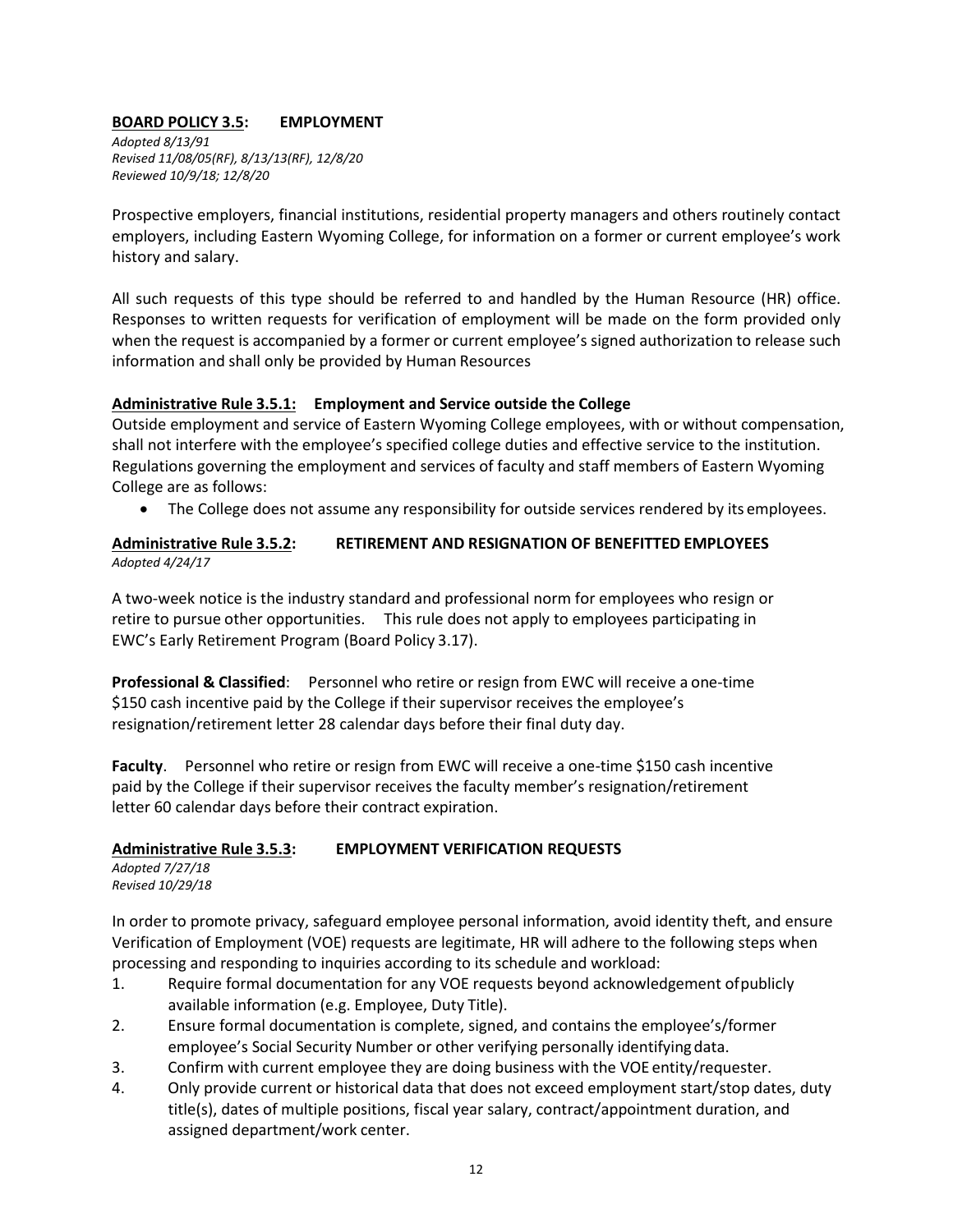#### **BOARD POLICY 3.6: PUBLIC SERVICE LEAVE**

*Adopted 11/10/92 Revised 11/8/05(RF), 8/13/13(RF) Reviewed 10/9/18*

Eastern Wyoming College encourages public service participation by its employees.

#### **Administrative Rule 3.6.1: COMMUNITY SERVICE LEAVE**

*Adopted 5/14/02 Revised 11/8/05(RF), 8/13/13(RF), 4/4/16, 7/21/17*

Community service leave may be granted by immediate supervisor for, but not limited to, duties as a volunteer firefighter, member of a search & rescue team, and emergency medical or disaster team. Time away from college duties for the aforementioned emergency activities may be made up or deducted from appropriate accrued leave, such as personal leave, vacation, or leave of absence without pay.

Community service leave for non-emergency activities must be deducted from appropriate accrued leave, such as community service or personal leave under Health/Wellness Leave Policy 3.15, Paid Leave Policy 3.21, or Leave of Absence Without Pay Policy 3.7.

If community service and resultant absences adversely affect the capability of the employee to fulfill his/her contractual obligation and/or job requirements as determined by the College Board, the employee's contractual status will be re-evaluated.

#### **Administrative Rule 3.6.2: WITNESS/JURY DUTY** *Adopted 2/14/95 Revised 11/8/05(RF), 8/13/13(RF), 1/29/18*

Service to the legal court system is one of the civic duties that employees may, from time to time, be called upon to perform. An employee summoned for official jury duty or when called as a subpoenaed witness shall inform his/her supervisor of the dates and times of the commitment as soon as practicable. A copy of the summons or subpoena shall be given to the supervisor.

Time away from work is granted with pay during the period of official jury duty or when called as a subpoenaed witness in the capacity of a private citizen less the amount of the jury/witness stipend (not travel/lodging/living expense reimbursements). These amounts must be paid/turned-in to the College. Alternatively, the employee may receive their full College pay and keep any/all stipends and reimbursements by taking Paid Leave, Unpaid Leave, or using Personal Days under H/W Leave during the period of jury or witness duty.

If the employee is called as a College witness, the employee cannot accept the witness pay or the expense reimbursements, since the employee receives full pay and expense reimbursement from the College during this period. The employee may elect to keep witness pay only by taking Paid Leave, Unpaid Leave, or Personal Leave l days from their Leave and paying expenses incurred.

Upon completion of jury duty, a certificate of attendance from the Clerk of the Court must be submitted to Human Resources.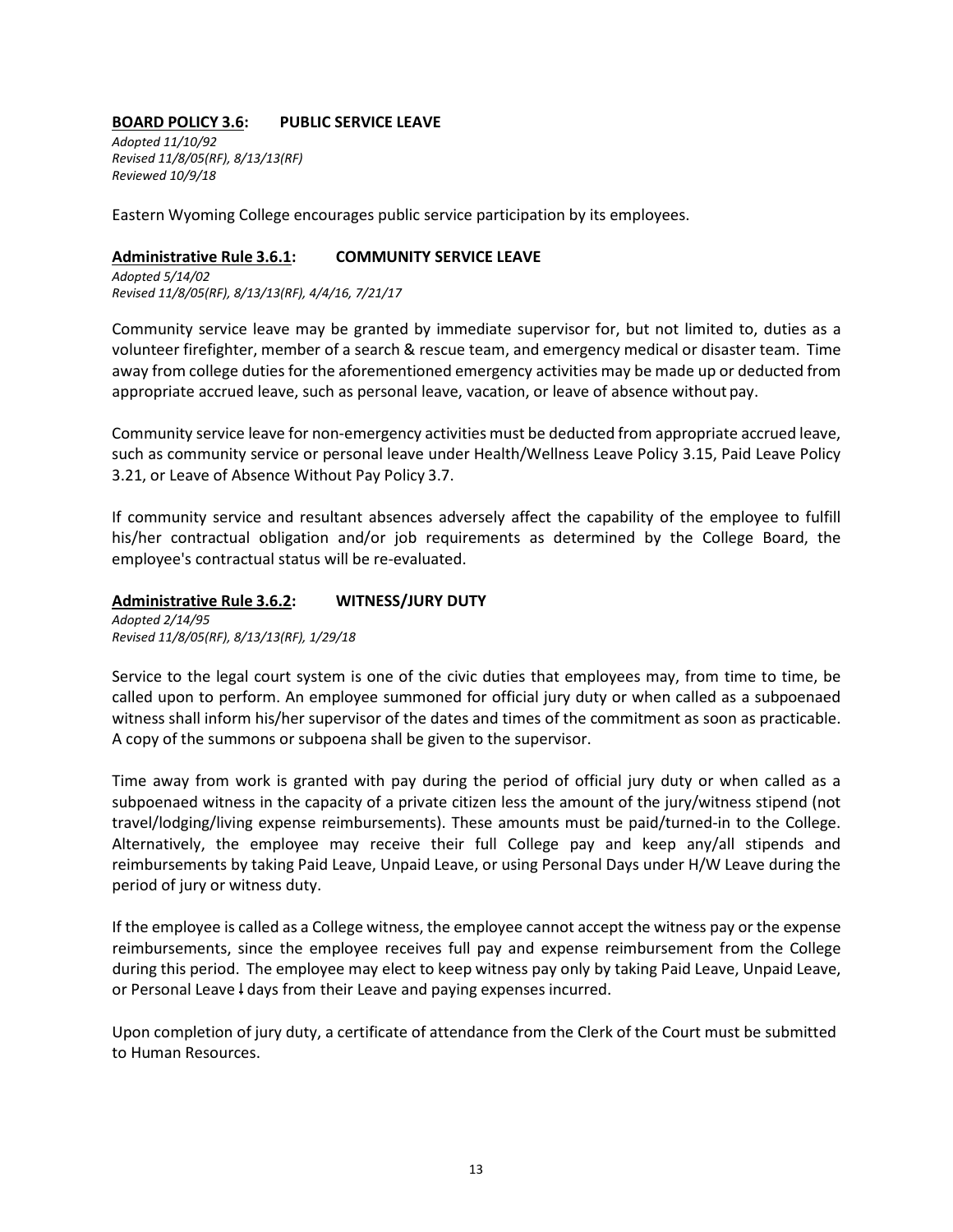#### **Administrative Rule 3.6.3: POLITICAL LEAVE**

*Adopted 11/10/92 Revised 11/8/05(RF), 8/13/13(RF)*

- 1. No fulltime employee may also hold a fulltime elected position. Fulltime employment ceases upon assuming such elective office.
- 2. Political Leave must be in the form of leave of absence without pay or other paid leave as is appropriate to the individual.
- 3. Persons requesting Political Leave must submit and have approved by the appropriate supervisor, college president, and college board a Political Leave work plan.
- 4. If political service and resultant absences adversely affect the capability of the faculty and/or the staff member to fulfill his/her contractual obligation and/or job requirements as determined by the College Board, the employee's contractual status will be re-evaluated.
- 5. The faculty/staff member may continue benefits with the college during political leave. Personnel meeting the job description qualifications shall be sought as temporary replacements and must be approved by the Supervisor and the College President.

#### **Administrative Rule 3.6.4**: **VOLUNTEER SERVICES BY EMPLOYEES**

*Adopted 11/13/07 Revised 8/13/13(RF)*

EWC encourages employees to support College activities.

Permission to help with college activities during regular working hours must be approved by the employee's immediate supervisor prior to the activity. The Absence must not adversely affect the employee's contractual obligation or job requirements.

Employees who participate in College activities during the regularly scheduled workday will not be expected to make up the time missed.

Employees may also volunteer their services to EWC, outside of the regular workday without compensation, provided such services are not the same type of services that the individual is employed to perform.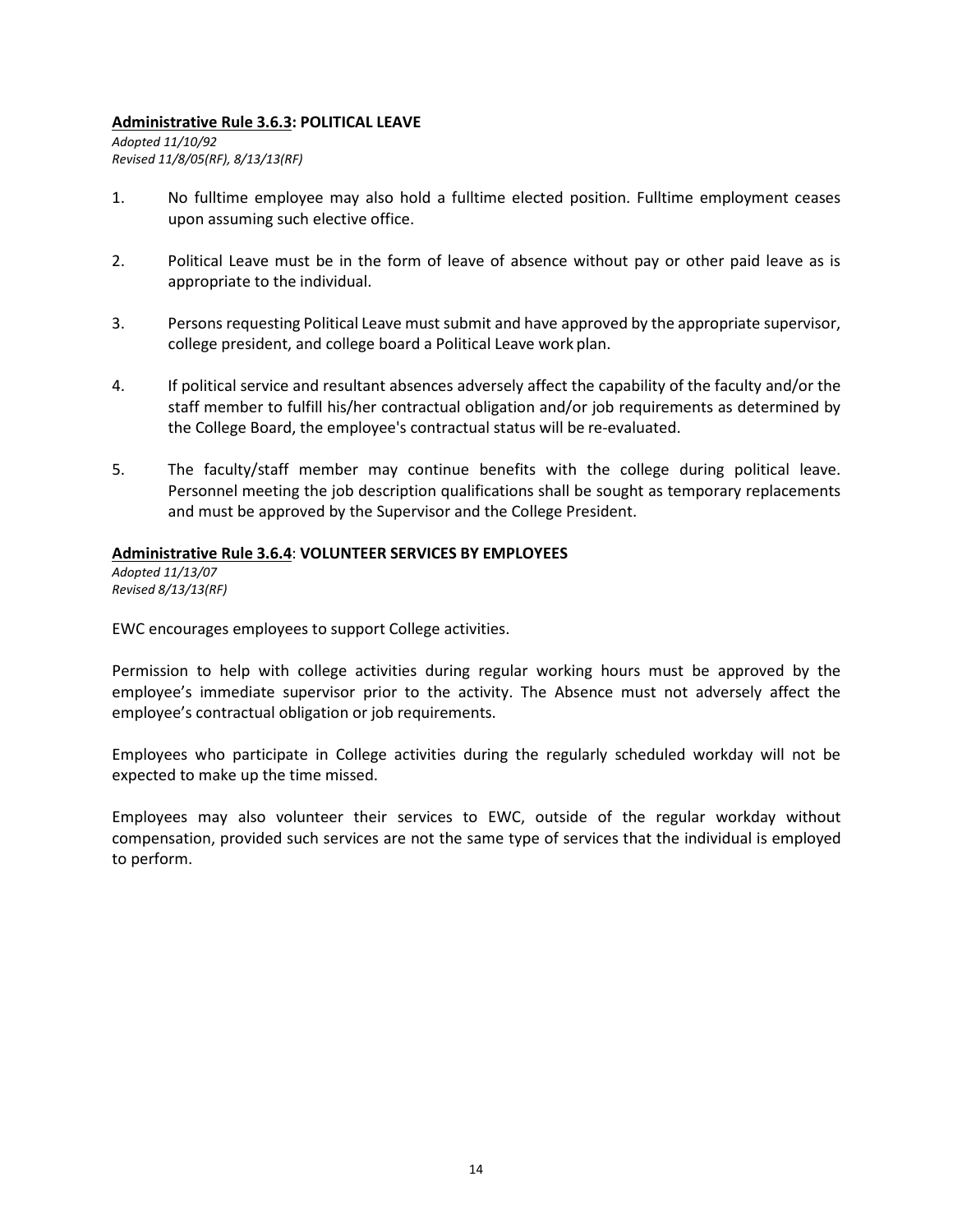# **BOARD POLICY 3.7: LEAVE OF ABSENCE WITHOUT PAY**

*Adopted 5/9/95 Revised 11/8/05(RF), 8/13/13(RF) Reviewed 10/9/18*

A leave of absence without pay may be granted at the discretion of the College President.

Eastern Wyoming College adheres to the Family Medical Leave Act as it pertains to leave of absence without pay regarding family medical leave.

### **Administrative Rule 3.7.1: LEAVE OF ABSENCE WITHOUT PAY**

*Adopted 5/9/95 Revised 11/8/05(RF), 8/13/13(RF), 4/4/16*

- 1. To qualify for a leave of absence without pay a person must be a full-time employee in good standing with five years of service to the College. Leave of absence for a person with less than five years of service to the College may be granted under extenuating circumstances by special petition to the College President.
- 2. Parental leave is an exception to the five-year requirement.
- 3. Leaves of absence without pay may be granted for the following reasons:
	- a. Educational/Professional purposes deemed beneficial to the college.
	- b. Extended or debilitating illnesses.
	- c. Extenuating circumstances if the college does not suffer adverse effects for the leave.
	- d. Parental Leave as defined in Administrative Rule Health/Wellness 3.15.1.
	- e. Family Medical Leave
- 4. Length of leave will not exceed one calendar year.
- 5. Benefits are available as if the employee were on campus fulfilling his/her contract obligation, however, they will be at the recipient's expense. In the case of an involuntary leave of absence, the Board of Trustees may, at its discretion, elect to pay for benefits. Leave benefits do not accrue during leave of absence.
- 6. Instructional Employees --If an academic year leave is granted the recipient must inform the supervising official(s) by the following March 1, of intentions of returning to the previously held position. If a one-semester leave is granted, the recipient must inform the supervising official(s) by October 1, or March 1, whichever is appropriate for the semester following, of intentions of returning to the previously held position.
- 7. Non-instructional Employees -- The recipient must inform the supervising official(s) two months prior to his/her scheduled return to the previously held position.
- 8. A leave of absence of one academic term or longer does not constitute an equal time of service and cannot be applied toward continuing contract status nor will it be applied toward movement on the salary schedule.
- 9. Parental leave without pay may be used to supplement benefits as defined in the Health/Wellness Administrative Rule 3.15.1. Parental leave shall not exceed four months in any combination of paid or unpaid leave. Employees may request additional leave underitem 3.c of this administrative rule.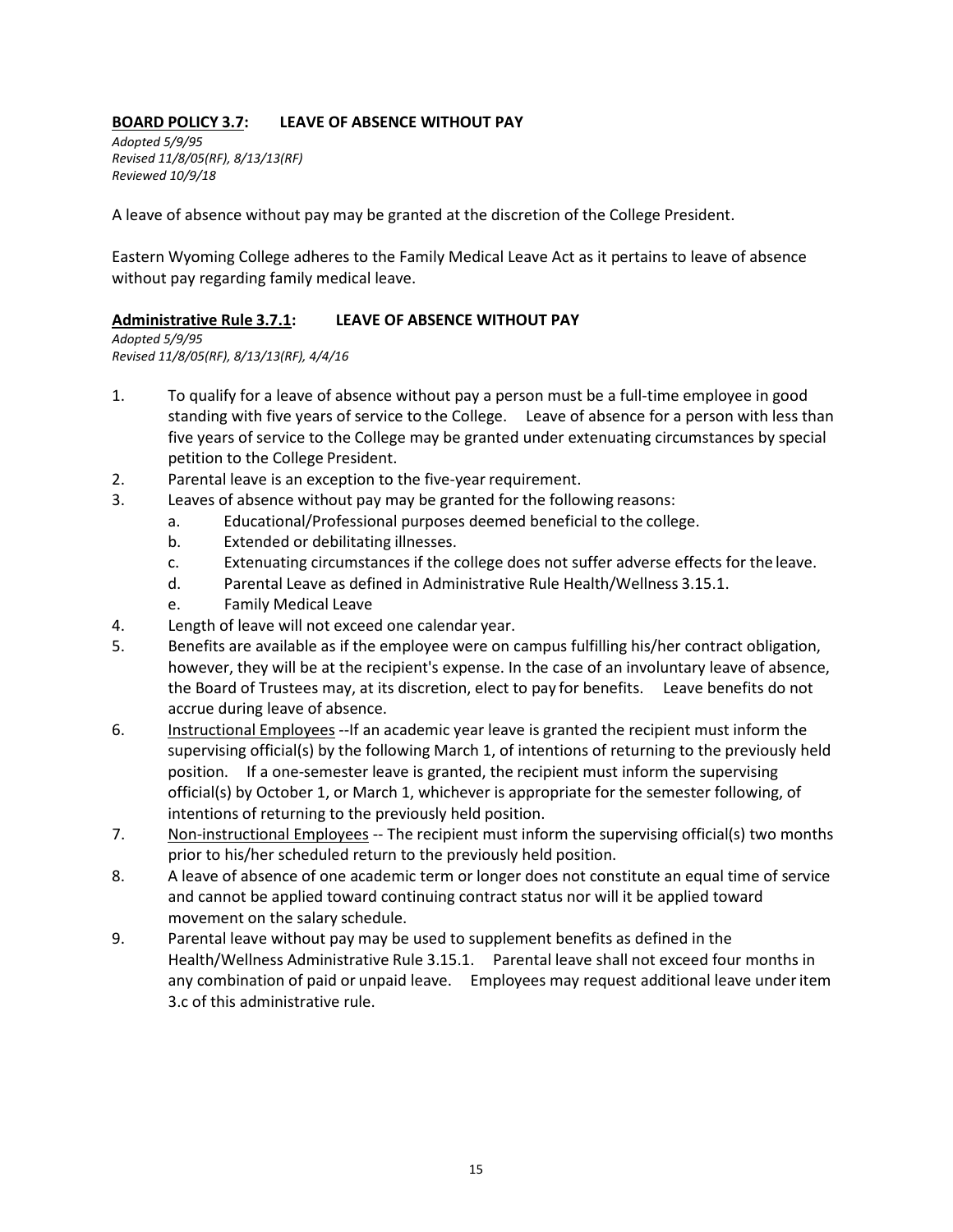### **BOARD POLICY 3.8: PROFESSIONAL GROWTH AND DEVELOPMENT**

*Adopted 7/20/05 Revised 11/8/05(RF), 8/13/13(RF), 9/11/18*

The Eastern Wyoming College Board of Trustees encourages professional growth and development of its employees.

Professional growth and development benefits include: formal recognition of professional development activities, the opportunity to receive salary schedule advancement, cost reimbursements for educational activities (e.g. workshops, conferences, credit course, etc.), long and short term professional development leave, and reduced tuition for EWC classes.

Records related to professional growth and development are kept in the employee's personnel file and managed by the Human Resources office.

# **Administrative Rule 3.8.1: FORMAL RECOGNITION OF PROFESSIONAL DEVELOPMENT FOR ALL** *Adopted 7/20/05* **EMPLOYEES**

*Revised 11/8/05(RF)*, *8/7/07, 8/13/13(RF), 6/9/15, 7/25/16, 11/28/16, 2/27/17, 6/25/18*

All EWC employees are eligible to request formal and public recognition of professional development activities and inclusion of that recognition within their personnel file. Such activities may relate to any aspect of the employee's career or personal interests. *Application for Professional Development Recognition and Salary Advancement* forms are available from the Human Resources office and electronically and should be submitted after the completion of the activity, accompanied by proof or certificate of completion.

### **Criteria**

A. Professional development activities appropriate for formal recognition include: academic credit, technical and continuing education, internships, field experience, research projects, workshops, seminars, conferences, special projects, and publications.

### **Process**

- A. If the application form is not approved and signed by the supervisor, the individual may appeal to the College President for approval.
- B. Activities must be completed during employment at Eastern Wyoming College.

# **Administrative Rule 3.8.2: SALARY SCHEDULE ADVANCEMENT FOR BENEFITTED EMPLOYEES**

*Adopted 7/20/05 Revised 11/8/05(RF), 8/13/13(RF), 6/25/18*

Benefitted EWC employees are eligible for salary schedule advancement resulting from professional development activities. Such advancement will be reviewed by the Human Resources Director by the first business day of March and the related activities must be scheduled for completion and verified by the second Monday of April in the current fiscal year in order to be considered in the next fiscal year's budget. Salary schedule advancement cannot be granted until verification of activities. Salary schedule advancement is subject to the availability of funds and board approval. In the event it is determined funds are not available, employees who have earned a salary advance will be placed on a chronological wait list based on HR's verification of activity completion. Salary advancement will not be paid in arrears. The Human Resources Director will consult with the program manager for any grant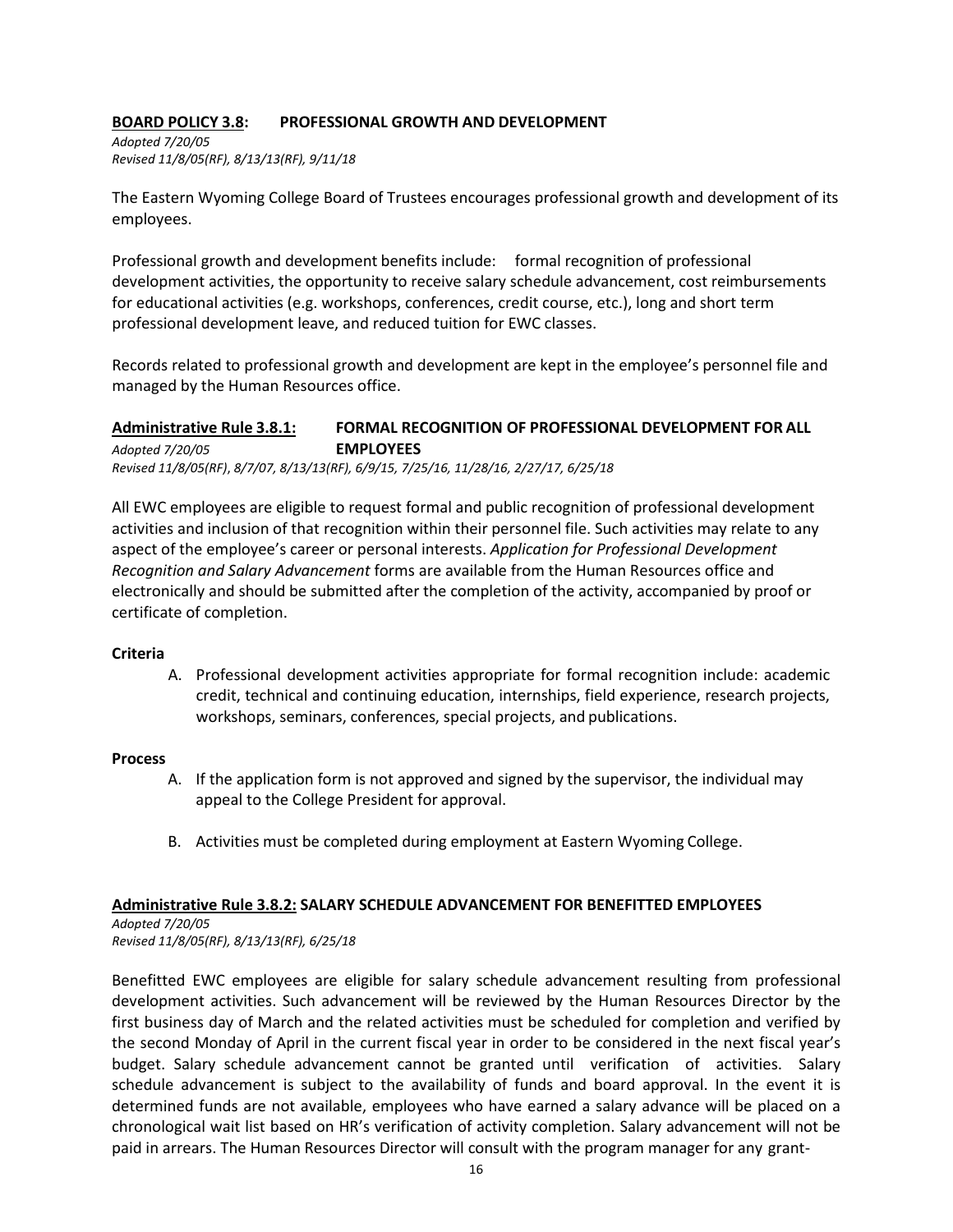funded programs before awarding salary schedule advancement for grant-funded employees. Applications are available from the Human Resources office and electronically.

For the purposes of this policy, *faculty* are defined as all benefitted employees whose primary function is related to direct teaching duties or direct teaching support and who are assigned instructional duties by employment contract. This definition specifically includes Department Heads, Program Directors and other instructional personnel who may have less-than-full-time teaching responsibilities.

### **Criteria**

- A. Professional development activities considered for salary schedule advancement include: academic credit, technical and continuing education, internships, field experience, research projects, workshops, seminars, conferences, special projects, and publications and require prior approval from the employee's immediate supervisor.
- B. Faculty members with doctorates or an Ed.S. and qualifying professional and classified staff may use salary schedule units to move *horizontally* two steps on the salary schedule for each 15 units earned up to the salary range maximum. See "Example Salary Schedule" within thisrule.
- C. Faculty may use salary schedule units to move *vertically* one level on the salary schedule for each 15 units earned. Degree requirements at levels 3 (Master's) and 7 (Doctorate) must be met. See "Example Salary Schedule" within this rule.
- D. Faculty members with doctorates, classified employees (Bands A and B), and professional employees (Bands C and above) each have a maximum lifetime limit of two salary schedule moves during their employment at those levels.

### **Process**

- A. Employees must submit an *Application for Professional Development Recognition and Salary Advancement* to their supervisor for approval. All approved applications will be returned to the employee. If the activity is not approved and signed by the supervisor, the individual may appeal to the College President for approval.
- B. The application form and verification of participation for completed activities must be submitted to Human Resources by the second Monday of April to be considered for salary advancement in the next fiscal year. Please see the "Professional Development Activity Guidelines" (Appendix A) within this rule for methods of verification. Such activities must be verified with Human Resources within twelve (12) months of activity completion. Earned PDUs in excess of the thresholds allowed for salary advancement per Appendix A will be carried over in the same activity type for the next or any subsequent salary advancement.

Example Salary Schedule on next page.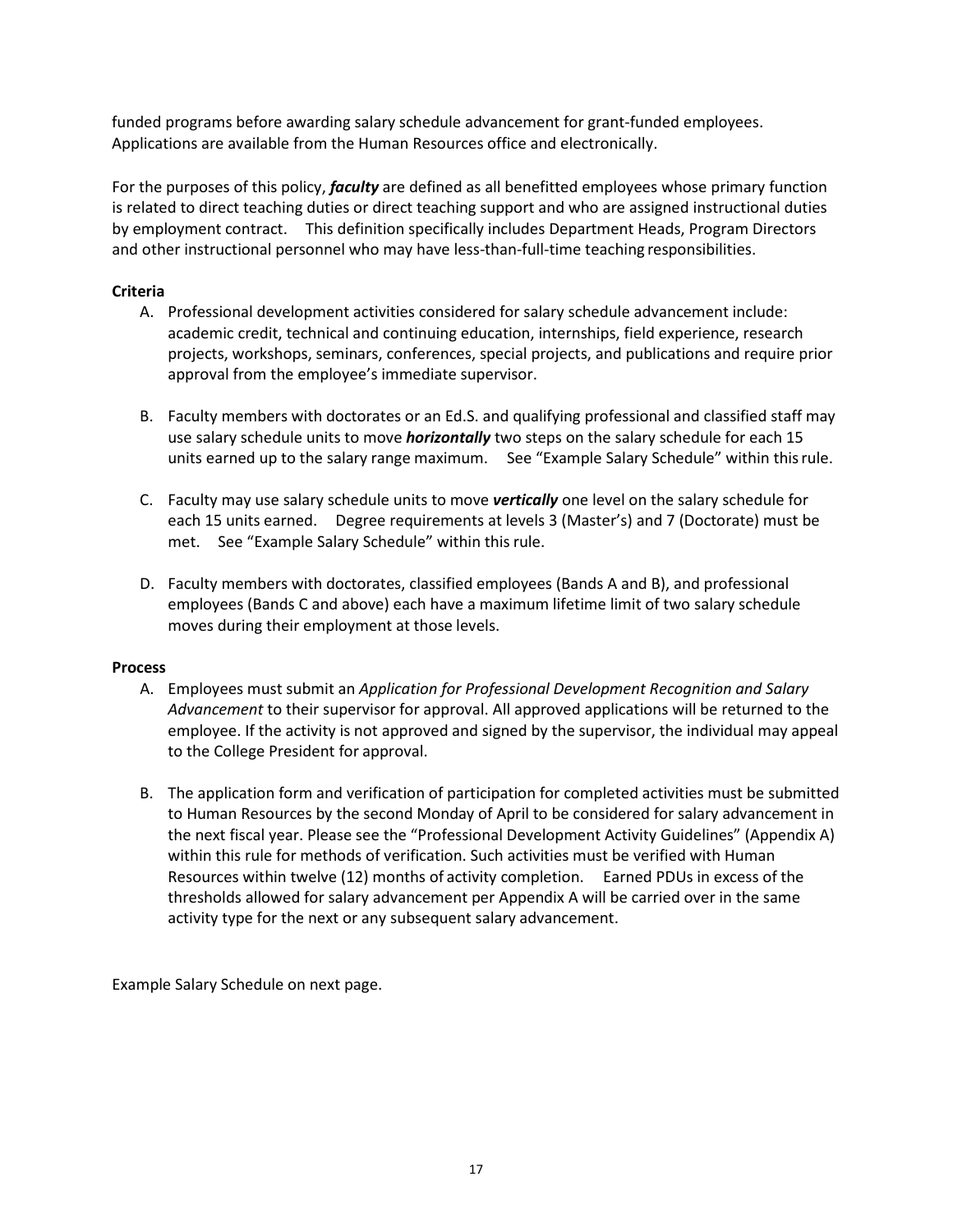### **Example Salary Schedule**

Based on EWC Salary Structure adopted 2011

### **Faculty**



### **Non-Faculty**

| <b>DBM Wage</b><br><b>Band</b> | <b>Current Step</b> | Step+1 | Step+2<br>$(+15$ units) | Step+3 | Step+4<br>$(+15$ units) |
|--------------------------------|---------------------|--------|-------------------------|--------|-------------------------|
| A<br>B                         | \$Y                 | skip   | $Y * 5.0%$              | skip   | $(Step+2) * 5.0\%$      |
| C<br>D                         | \$Z                 | skip   | $Z * 5.0%$              | skip   | $(Step+2) * 5.0\%$      |
| E                              |                     |        |                         |        |                         |
|                                |                     |        |                         |        |                         |

#### **Administrative Rule 3.8.3: PROFESSIONAL DEVELOPMENT COST REIMBURSEMENT FOR** *Adopted 7/20/05* **BENEFITTED EMPLOYEES**

*Revised 11/8/05(RF), 8/13/13(RF), 6/25/18, 6/29/20*

Benefitted EWC employees are eligible for reimbursement (full or partial) of authorized expenses for professional development activities directly related to the applicant's current position; however, all coursework from an EWC recognized accredited or licensed institution for a degree program that advances the applicant's highest-earned degree will be considered regardless of current position. Applications for Cost Reimbursement of expenses not covered by the employee's assigned work center will be reviewed by the Professional Development Committee (PDC) for approval in the order of receipt and the related activities must be completed by June 30th of the current fiscal year. Original expense receipts are required for reimbursement. Applications are available from the Human Resources office and electronically.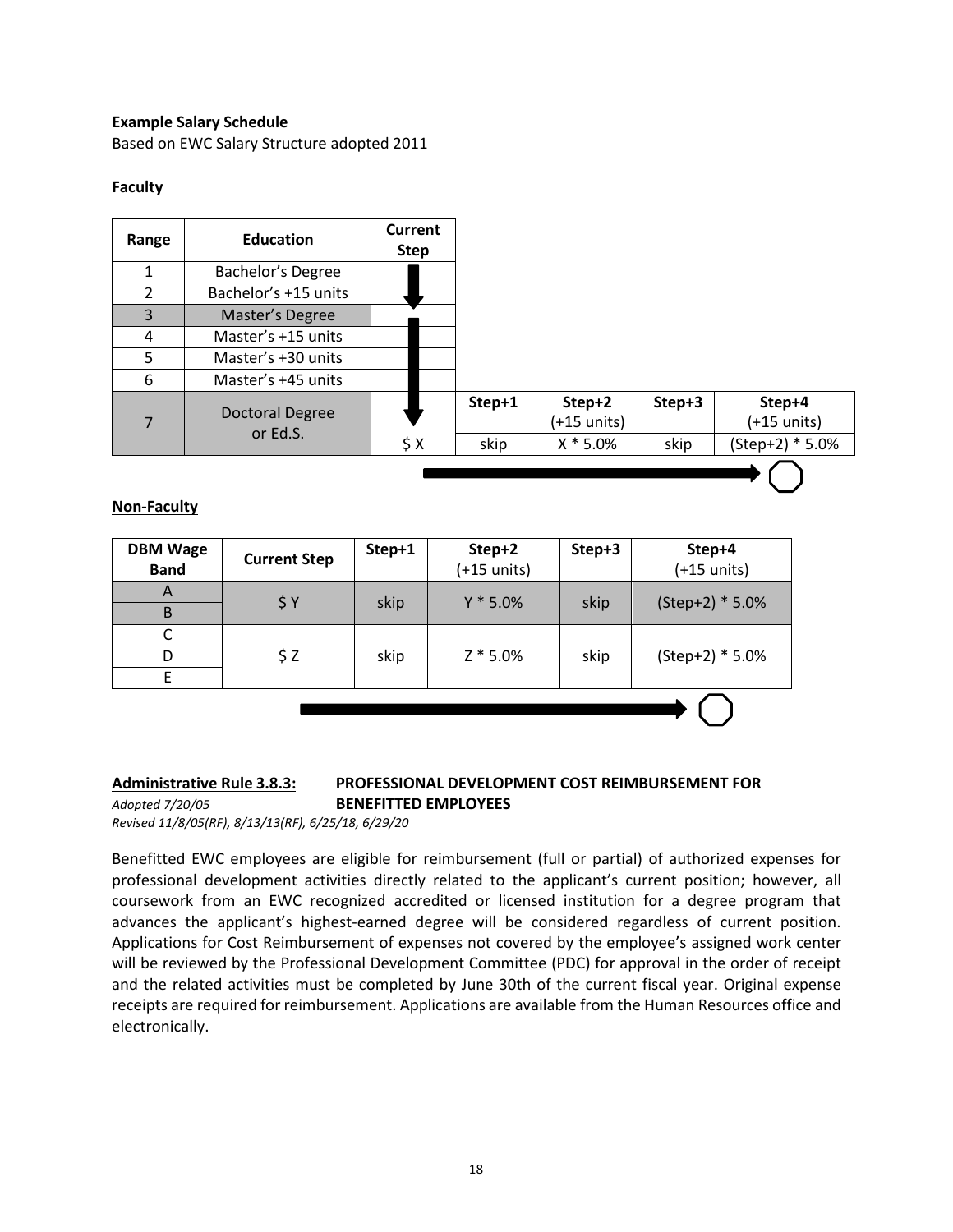### **Criteria**

- A. Professional development activities appropriate for cost reimbursement include academic credit, technical and continuing education, internships, field experience, research projects, workshops, seminars, conferences, special projects, and publications. Such activities must start and/or be completed within the current fiscal year (starting July 1 and ending the following June30).
- B. Expenses for event registrations, tuition, course fees, books, and required supplies for classes will be approved, as funds are available. Expenses for entrance exams, tools, meals, lodging, or transportation will not be approved.
- C. Expenses for sports, games, or hobbies will not be approved unless they are part of an approved long-term professional development leave program.

### **Process**

- A. Employees may submit an *Application for Cost Reimbursement* to the PDC beginning the first business day of May (prior to the fiscal year of reimbursement) through the last business day of the following April. Applications for cost reimbursement from publications must be submitted **after publication** has occurred; applications for all other activities may be submitted either prior to the start or before the April due date. If the activity is not approved and signed by the supervisor, the individual may appeal to the College President for approval.
- B. Applications may be submitted to the PDC administrative assistant during regular business hours and will be hand-stamped with date and time of receipt, or applications may be submitted electronically as an e-mail attachment to the PDC ( $pdc@ewc.wy.edu$ ) with e-mail timestamp used to determine order of receipt.
- C. Approved expenses must be verified by receipt before payment will be made. Payments will be disbursed for actual amounts if less than the amount approved.
- D. Employees awarded cost reimbursement who are unable to provide activity completion evidence to the Professional Development Committee or, for voluntary, non-emergent reasons do not fulfill their current contract/appointment for the ongoing academic or fiscal year agree to repay all money allocated to them through payroll deduction. The College President will consider case-bycase exceptions.
- E. Each employee may receive up to \$1,000 reimbursement within a fiscal year, as funds are available. Up to \$500 will be reimbursed per approved application prior to and during the May meeting of the PDC. If funds are available at the end of the May meeting of the PDC, they will be disbursed in a pro-rated manner to all approved applicants of over \$500 inreimbursements.

Formula: Award to Applicant X = (Amount > \$500 of approved Applicant X reimbursement) / (Sum of all amounts > \$500 of approved reimbursements) \* Funds Available

F. The cost reimbursement budget will be allocated at 60% for faculty use and 40% for use by nonfaculty. Both faculty and non-faculty cost reimbursement funds will designate 65% for expenses related to coursework and technical and continuing education, and 35% for expenses related to internships, field experience, research projects, workshops, seminars, conferences, special projects, and publications. Unused cost reimbursement funds remaining on the first business day of May will be available to applicants of either faculty or non-faculty classifications, regardless of the funds' allocation or designation.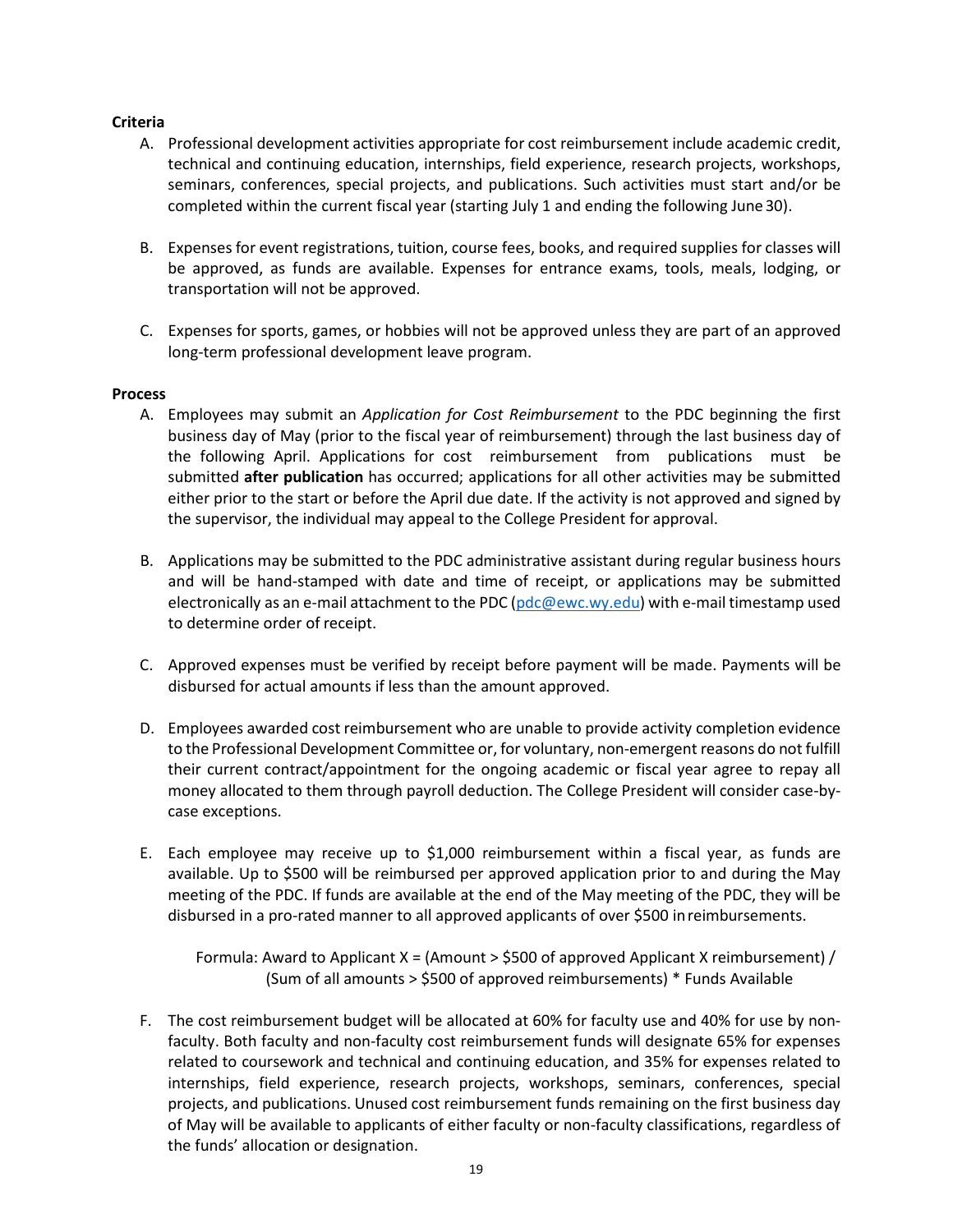### **Administrative Rule 3.8.4: PROFESSIONAL DEVELOPMENT LEAVE OF ABSENCE FOR BENEFITTED EMPLOYEES**

*Adopted 7/20/05 Revised 11/8/05(RF), 8/13/13(RF), 6/25/18*

Professional development leave of absence is provided for benefitted EWC employees in order that they may engage in educational pursuits that will contribute to their personal growth and to the needs of the College. Short Term Professional Development Leave is defined as leave for ten working days or less. Long Term Professional Development Leave is defined as leave for more than ten working days.

### **Short Term Leave**

Benefitted EWC employees are eligible for short term professional development leave at the discretion of their individual department supervisors. Supervisors must approve any related absences and their department will fund any temporary replacement personnel, as needed. The supervisor may fund some professional development activities at their discretion and as funds are available. Normal salary and benefits will continue for the employee during the time of leave.

### **Long Term Leave (Sabbatical)**

Benefitted EWC employees shall become eligible for long term professional development leave after his/her fifth year of continuous full-time service to the College. A recipient of long term leave shall not become eligible to apply for a subsequent long term leave for five years from the date of return to duties at the College.

Any eligible employee may apply for up to:

- a) one-half of their contracted year with full pay,
- b) one contracted year with half pay, or
- c) one-half release time with full pay for up to one contracted year, as long as the total cost of sabbatical coverage (salary and benefits for the current employee and for replacement employee) does not exceed the cost of options (a) or(b)

Due to the coordination of EWC departments required to staff a sabbatical position and the impact on the college budget, the application process for long term leave during the following fiscal year must begin by January in order for tentative budget approval in May and final budget allocation in July. Long term leave may not begin prior to the third Wednesday in July. Applications for long term leave will be reviewed by the President's Cabinet for recommendation to the College President, who will recommend action to the Board of Trustees. Applications are available from the Vice President for Academic Services and electronically.

Long term leave is granted with the understanding that the recipient will return to the College for at least one year after the leave has been taken. Upon return to service, the employee will be reinstated in the position held at the time leave was granted.

### **Criteria**

- A. Normal salary increment and all other employment benefits will continue during the time of leave.
- B. Long term leave recipients who receive remuneration from another agency, institution, or organization while on leave will have their college salary reduced an amount equal toany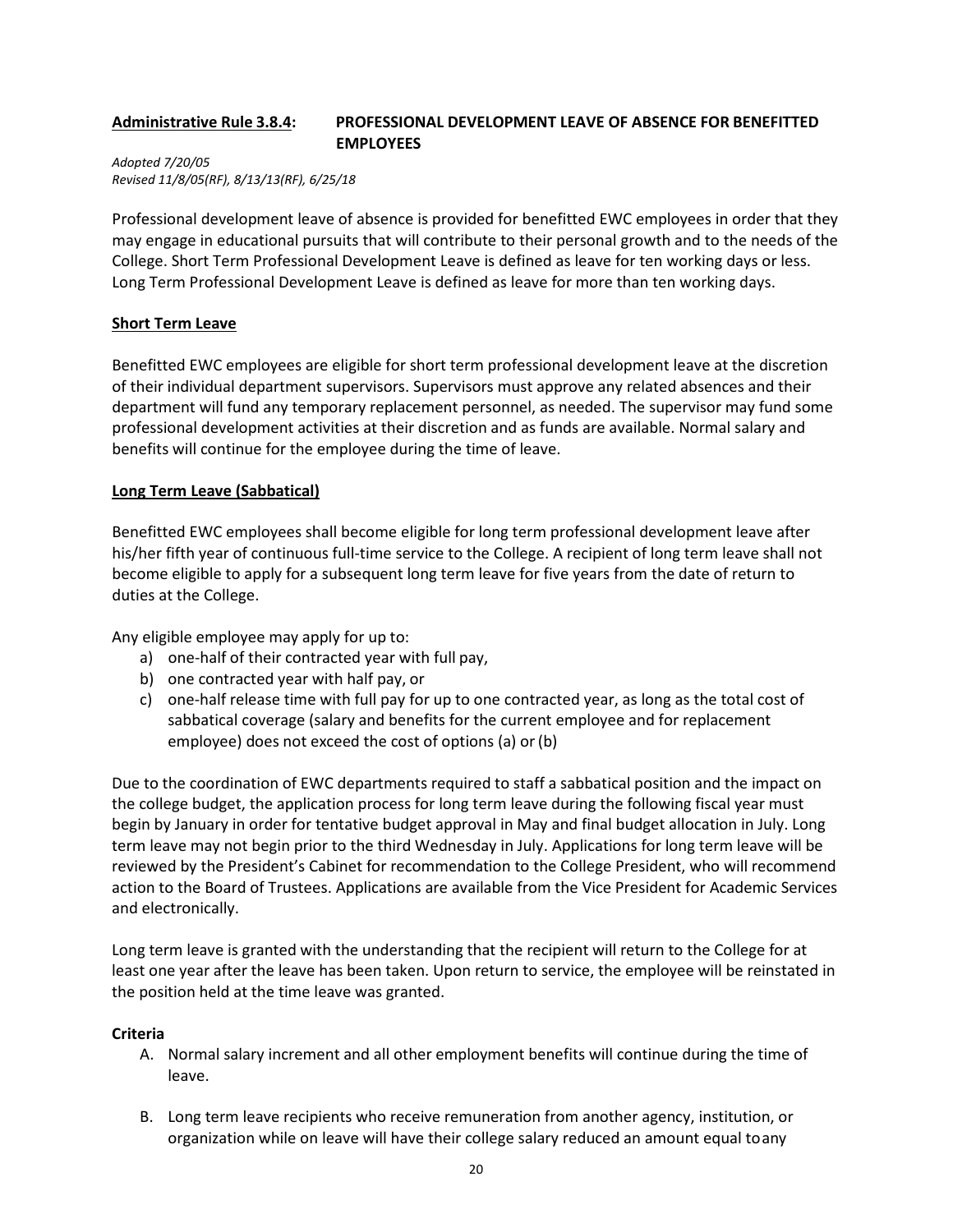remuneration received. Direct expense reimbursements; personal gifts; or educational grants, scholarships, and/or research, teaching or similar fellowships paid to recipients while on leave will not result in a reduction of college salary.

- C. Long term leave recipients who normally maintain other employment on an ongoing basis, provided that the recipient was actively employed outside of the college prior to accepting the long term leave, will not have their college salary reduced by the amount of remuneration paid to recipients for that employment while on leave.
- D. Employees awarded long term leave who fail to complete the approved leave program or, for voluntary, non-emergent reasons do not fulfill their current contract/appointment for the ongoing academic or fiscal year agree to repay any costs incurred as a result of his or her absence through payroll deduction within the first year after returning to service. The College Board may excuse repayment for emergency or extenuating circumstances.

#### **Process**

- A. Employees must submit an *Application for Long Term Professional Development Leave* to the appropriate Vice President through their supervisor at any time prior to the last business day of January. If the activity is not approved and signed by the supervisor, the individual may appeal to the College President for approval.
- B. Recommendation by the Cabinet shall be based on the applicant's proposal and the needs of EWC. The applicant shall be informed of this recommendation and affirmed applications forwarded to the College President by the first business day of March for action by the Board of Trustees.
- C. Final approval of long term leave is contingent upon availability of necessary replacement personnel and final budget approval in July. Replacement personnel will be approved, and associated costs will be funded through the normal budget process. After final approval, no major changes in the recipient's leave program may occur without mutual agreement between the recipient, the direct supervisor, and the appropriate Vice President.
- D. Within sixty days after a leave recipient returns to duty, he/she is required to submit a written report to the appropriate Vice President and present a minimum of a one-hour seminar open to the general public covering the period of leave. Accompanying the report should be a transcript or other evidence of completion of the planned program.

### **Administrative Rule 3.8.5: TUITION WAIVERS FOR ALL EMPLOYEES**

*Adopted 7/20/05 Revised 11/8/05(RF), 8/13/13(RF), 4/14/15, 4/4/16, 10/24/16, 2/27/17, 6/25/18*

All EWC employees are eligible to receive some form of tuition waiver for EWC credit courses. Employee tuition waivers are subject to availability of space in a class. Employee tuition waivers will not apply if there is a waiting list of students who are paying tuition or have tuition waivers other than employee waivers. All related course fees must be paid at the standard rate. For the purpose of this rule, Outreach Coordinators and bookstore personnel shall be regarded as benefitted employees of the college. Immediate families of Outreach Coordinators and bookstore personnel qualify for benefits as described below. Employees who for voluntary, non-emergent reasons terminate their employment prior to class completion are required to pay the waived tuition. All benefits listed in this Administrative Rule 3.8.5 are not transferable. Applications for tuition waiver are available from the Business Office.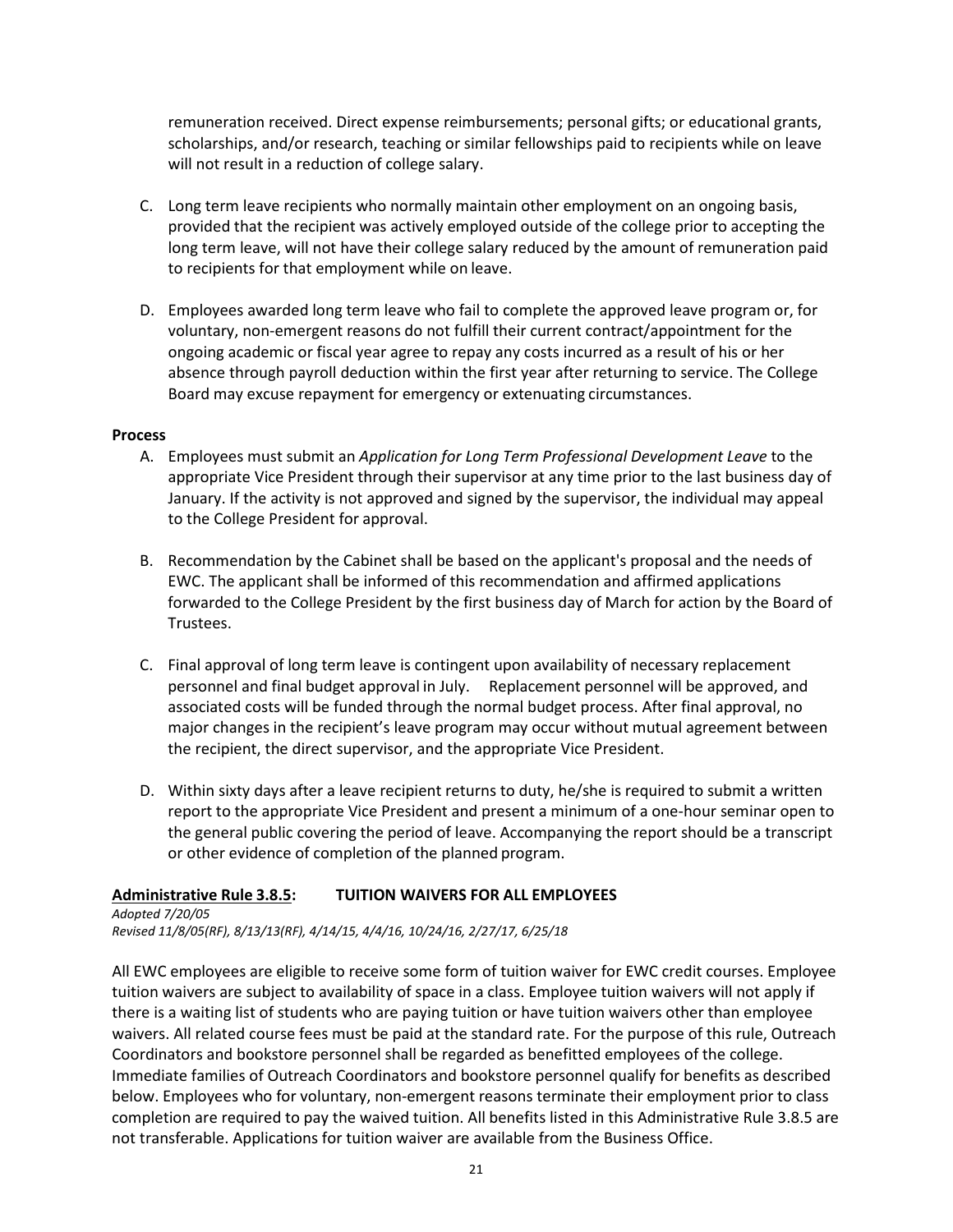#### **Benefitted Employees & Families**

- A. Benefitted EWC employees may receive a full tuition waiver for up to 18 credit hours per semester.
- B. Immediate family members of benefitted EWC employees may receive a 50% tuition waiver for up to 18 credit hours per semester. For the purpose of this rule, immediate family is defined as the employee's spouse, or children 24 years of age or younger.
- C. Benefitted EWC employees may enroll in a credit class meeting during regularly scheduled work hours, with day and time of class approved by their immediate supervisor. This class may be taken without penalty to the employee. Additional credit classes may be taken, but the employee will be expected to make up the time lost. Faculty may not be excused from a normally scheduled teaching hour to enroll in a class as a student.

#### **Non-benefitted Employees**

A. Non-benefitted EWC employees (including adjunct faculty and employees without a defined employment end date and who are not seasonal) may receive a tuition waiver for one class (with no credit cap) or multiple classes not to exceed three credit hours per semester during any semester in which they are employed. Class must be taken outside of scheduled workhours.

#### **Required Education**

Any EWC course taken as a requirement of employment at Eastern Wyoming College is exempt from the scheduling restrictions of this rule, and becomes part of the employee's work day.

### **Administrative Rule 3.8.6: UW COOPERATIVE AGREEMENT WAIVER**

*Adopted 7/27/18 Revise 4/1/20*

Per the Memorandum of Implementation for the Cooperative Agreement between EWC and the University of Wyoming (UW), benefitted College employees are eligible to enroll and receive a tuition waiver according to the guidelines set forth in the Cooperative Agreement. This waiver includes any credit courses for each regular semester and the summer session. Any UW special course or student fees are the responsibility of the employee. For non-benefitted college employees, please refer to the guidelines set forth in the Cooperative Agreement.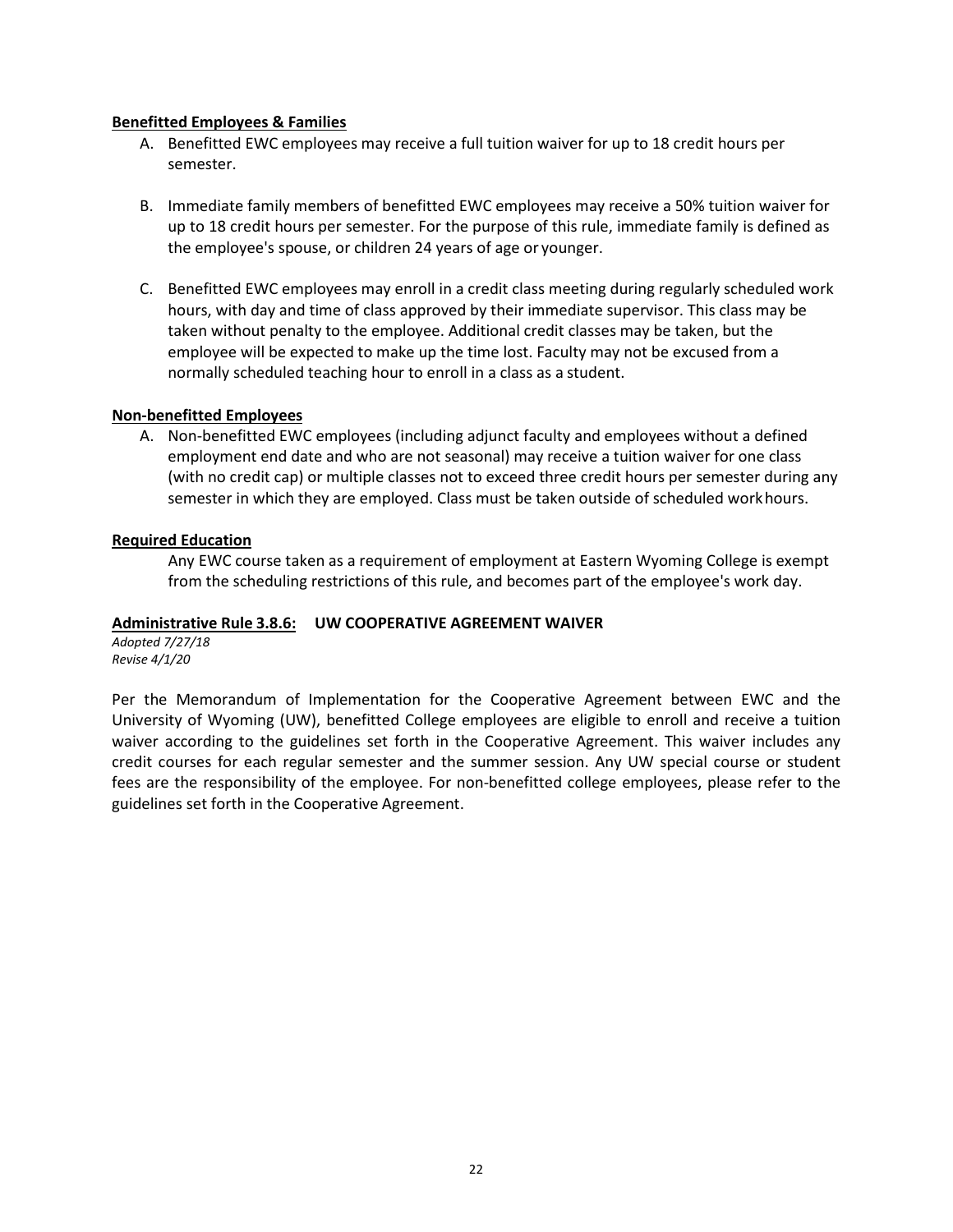#### **Board Policy 3.9: COMPENSATION**

*Adopted 1/25/00 Revised 12/13/05, 5/08/12, 8/13/13(RF), 11-13-18*

College employees will be paid according to the EWC salary schedule in conjunction with state and federal laws.

# **Administrative Rule 3.9.1: COMPENSATION**

*Adopted 01/25/00 Revised 12/13/05, 05/08/12, 8/13/13(RF), 4/4/16, 12/17/18/3/25/19, 11/30/20*

Regular full-time and/or benefitted employees will be paid according to the EWC salary schedule. Overload pay for full-time instructors is allowed when the number of credit hours for one academic year exceeds 30 annualized workload credit hours. Pay for overload is paid at the same rate as that of an adjunct instructor. Including overload courses, a maximum teaching load for an EWC instructor is 21 credit hours per semester. At the employee's decision, Overload and Adjunct Instructor compensation is paid all at once (in December and May) or spread across four months (September through December and February through May). Block A or B Adjuncts will be paid at the conclusion of their assigned instructional period.

Non-benefitted, non-instructional employees will be paid according to the EWC part-time wage rate schedule.

**Overtime**. In accordance with the Fair Labor Standards Act, nonexempt personnel who are required to work over 40 hours per week receive compensatory time off at the rate of 1.5 hours for each hour of overtime worked. If the Budget Manager and/or Department Head decides that compensatory time is not feasible, then the employee will be paid at a rate of time and one-half their hourly rate. Overtime is awarded for weekly time worked over 40 hours, not a combination of weekly time worked and credited non-work hours.

All overtime must receive prior approval. Emergency overtime should be reported to the appropriate Department Head or Budget Manager. Overtime compensation must be taken or paid by June 30 of each year.

**Adjunct Instructors**. Adjunct instructors will be paid by the credit hour at a rate determined by the Board of Trustees. The Chief Academic Officer and Associate Chief Academic Officer have the authority to negotiate salaries for adjunct credit instructors in classes that have low enrollment the rate not to exceed that determined by the Board of Trustees.

Adjunct instructors are considered to be temporary/non-permanent part-time employees. Only instructors, who are assigned advisees, have active committee assignments, hold regularly scheduled office hours, perform other duties expected of regular full-time instructors and are contracted for 15 or more credit hours per academic year will be considered benefitted employees.

The Chief Academic Officer has the authority to determine and set salaries for non-credit classes in Goshen County. The appropriate outreach coordinator has the authority to determine and set salaries for non-credit instructors for non-credit classes in their communities.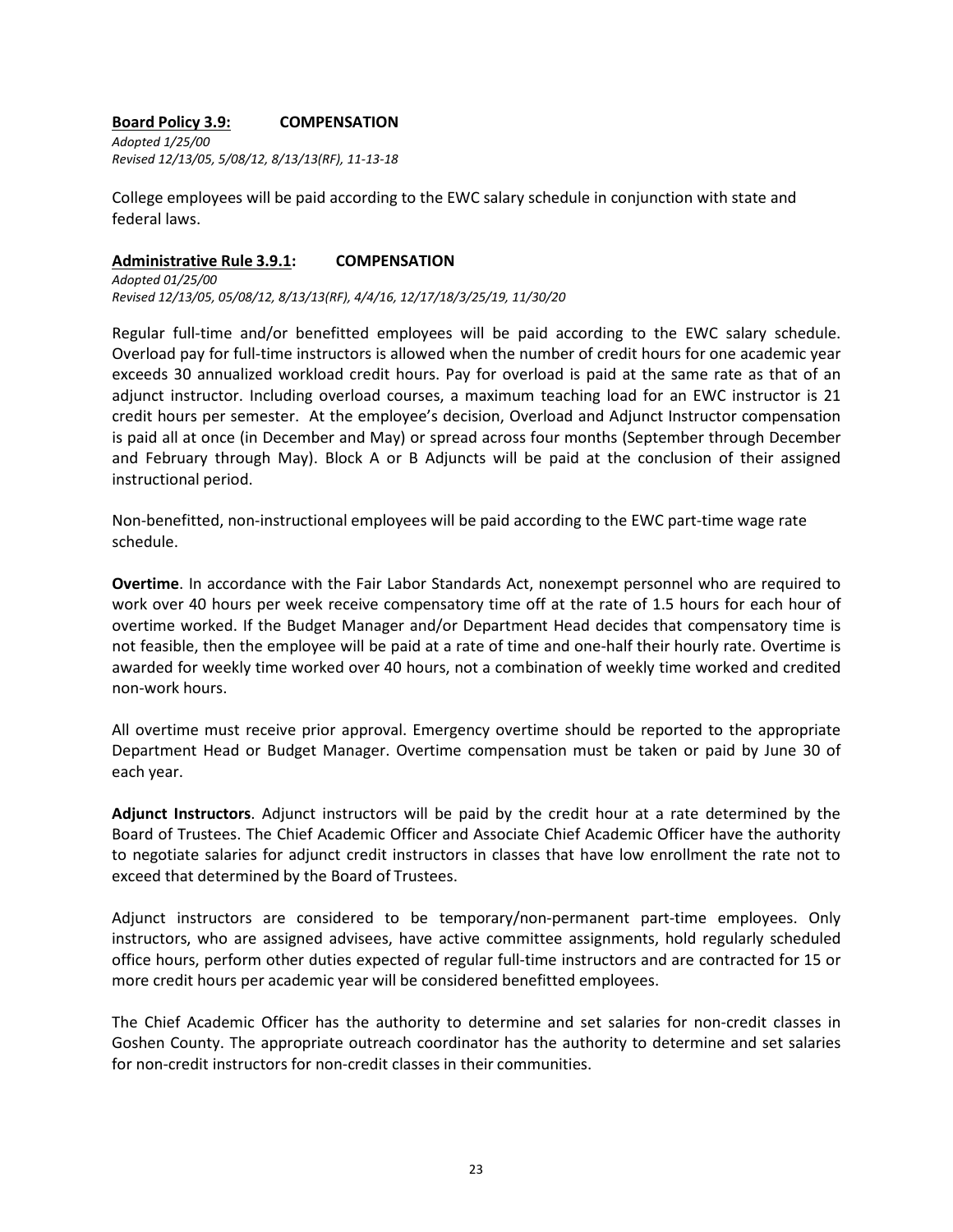**Holiday Compensation**. Non-exempt, benefitted employees are entitled to Holiday Compensation in the event they work on one of the College Holidays as listed in AR 3.21.1. Employees must have their supervisor's written prior permission to work on a holiday. Supervisors must ensure there is a mission essential need for an employee to work and determine whether to award pay or Compensatory Time-off. Holiday Compensation is to be awarded at the employee's Overtime rate.

**Emergency Closure Compensation.** Non-exempt, benefitted employees are entitled to Emergency Closure Compensation in the event they are deemed essential personnel as defined in AR 3.21.2. Emergency Closure Compensation begins the next full business day after an announcement of an unexpected closure and applies to closures equal to or less than 5 consecutive business days. Supervisors must ensure there is a mission essential need for an employee to work and determine whether to award pay or Compensatory Time-off. Emergency Closure Compensation is to be awarded at the employee's Overtime rate.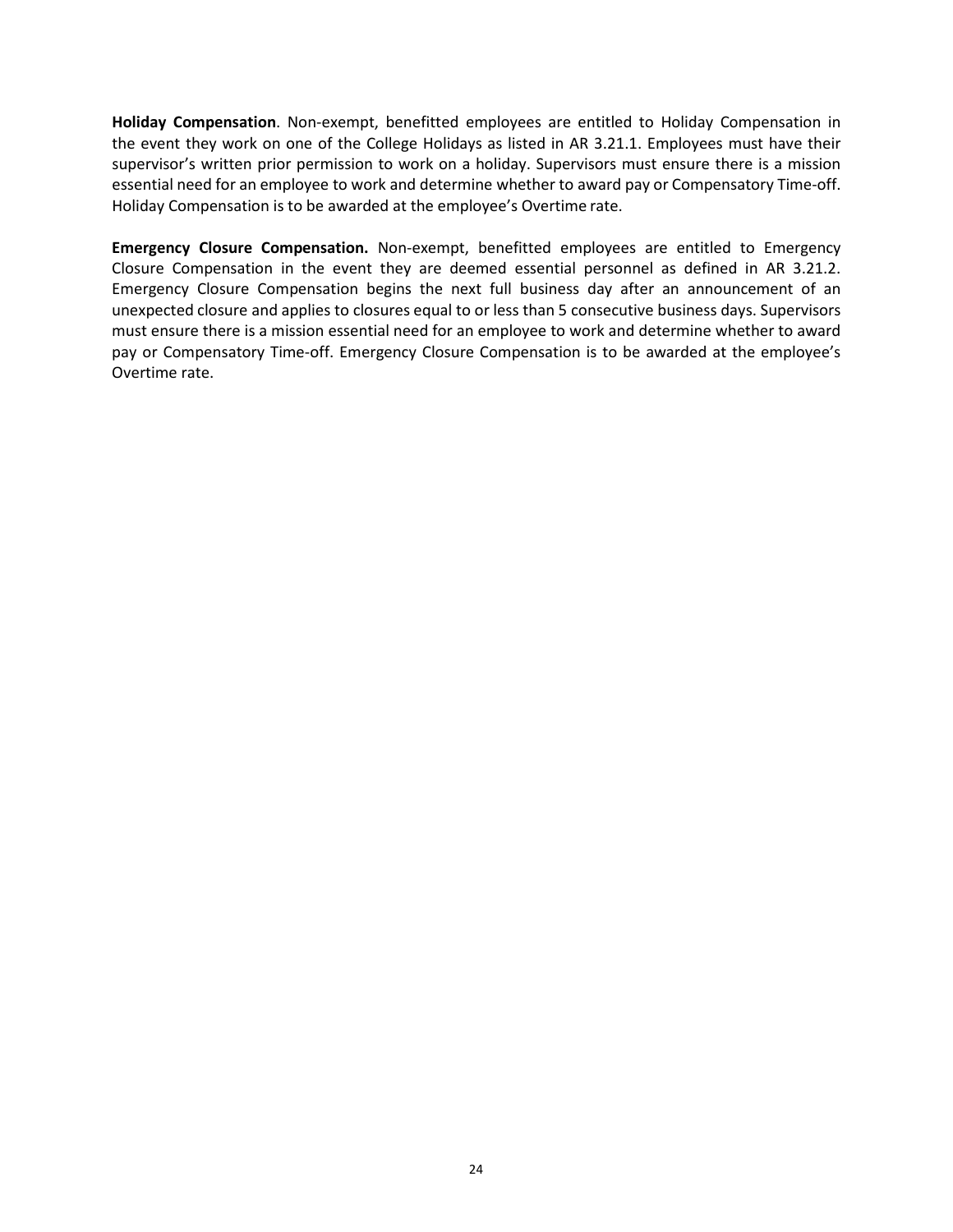#### **Board Policy 3.10: EWC EMPLOYEE CODE OF ETHICS** *Adopted 7/8/14 Revised 9/8/20*

All employees have an obligation to discharge their professional responsibilities concerning students in a fair and conscientious manner and in accordance with the ethical standards generally recognized within the academic community. Honesty and professional integrity are expected of all Eastern Wyoming College employees and it is a serious violation of trust when the interests of the College, the Board of Trustees, and other employees are disregarded in the course of performing duties.

Eastern Wyoming College will treat each person of the College community as an individual and provide a positive, success-oriented environment. College policies and procedures attempt to protect the rights and development of each individual. The College is committed to meet these responsibilities with balance, fairness, accountability, and ethical integrity.

# **Administrative Rule: 3.10.1: CODE OF ETHICS – GENERAL PRINCIPLES**

*Adopted 7/8/14*

While this Code of Ethics cannot enumerate every responsibility or foresee every contingency, the following are essential parts of an ethics statement within the context of our College community. Employees have the responsibility to:

- 1. Respect and act in accordance with the rights of all members of the College community in freedom of thought, opinion and conscience, freedom of speech and expression, and freedom of association.
- 2. Treat all members of the College community with equal consideration andrespect regardless of age, race, gender, ethnicity, religion, sexual orientation, ordisability.
- 3. Refrain from harassment of or illegal discrimination against any individual or group of individuals.
- 4. Comply with all College policies and procedures like the Family Educational Rightsand Privacy Act, the Information Security Program, Drug Free Workplace, and copyright infringement and conscientiously fulfill assigned duties and responsibilities.
- 5. Maintain confidentiality of educational and other official records and privileged information.
- 6. Make the well-being of students the fundamental value in all decision-making and actions.
- 7. Avoid using College positions for personal gain through political, social, religious, economic, or other influences.
- 8. Refrain from the possession, distribution, sale or use, or being under the influence of illegal drugs while on College premises, participating in College-sponsored activities, representing the College, or performing job duties. Illegal drugs, as referred to in this administrative rule, include drugs that are not legally obtainable, as well as drugs that are legally obtainable but used for illegal or unauthorized purposes.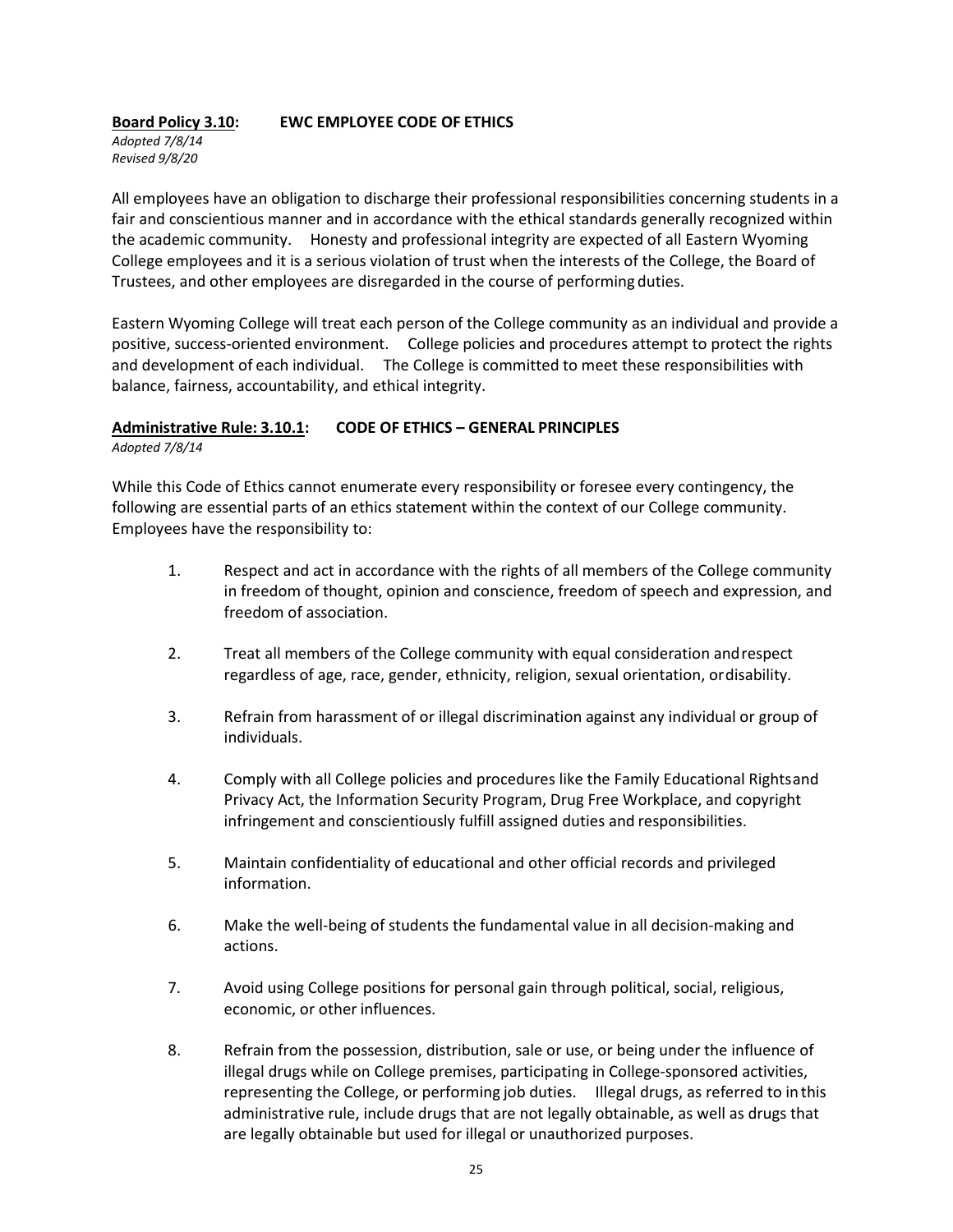- 9. Refrain from engaging in or creating the appearance of potentially exploitative relationships with a student particularly if the employee has an academic or supervisory responsibility for the student or is in a position to confer any benefit to or make any decisions affecting the student.
- 10. Take appropriate precautions to ensure academic integrity among students with respect to plagiarism; cheating and stealing, or misappropriation of institutional resources; and refer such matters for disciplinary action when such are known to have occurred.

### **Administrative Rule 3.10.2: ANTI-NEPOTISM**

*Adopted 7/17/02 Revised 11/8/05(RF), 8/13/13(RF), 7/8/14, 6/30/17, 11/27/17, 3/25/19*

Supervisors shall maintain a professional relationship with employees assigned to their area of responsibility.

- A. College employees will not be the immediate/direct supervisor to their relatives who are also benefitted or non-benefitted employees. Relatives include parents, spouses, children, siblings, domestic partners, grandparents, grandchildren, uncles/aunts, nephews/nieces, first cousins, step children, parents' in-law, children in-law, and siblings' in-law. If there is a family relationship or employment change that violates this Rule, it is the employee's responsibility to work with their supervisory chain and Human Resources to correct the situation within nine months.
- B. To avoid the appearance or perception of partiality, employees will not participate in discussions or committees affecting the hiring, appointment, contract, tenure, promotion, supervision, performance evaluation, or any decision that affects arelative as defined above.

# **Administrative Rule 3.10.3: SUPERVISION ETHICS**

*Adopted 6/30/17*

Supervisors shall give respect to and value the interests of all students, employees, and other members of the College community.

Supervisors will be held accountable for fairness related to the immediate staff and students for whom they supervise and will perform their supervisory responsibilities consistent with the standards outlined in College policies, administrative rules (AR), and handbooks. They will help ensure those who directly report to them are informed about, understand, and comply with laws, regulations, policies, procedures, and ARs. They may not retaliate against any employee for reporting, in good faith, a violation of law, regulation, policy, or AR. Supervisors will establish and maintain standards for collaborative interaction among their assigned employees that is characterized by respect, honesty, and service. They are responsible for all employees assigned to them/their work center and will correct, through education, coaching or discipline, any lack of satisfactory performance and violations of College policy or ARs. Supervisors must be careful in their words and conduct to avoid placing or seeming to place pressure on subordinates that might cause them to deviate from acceptable norms of conduct.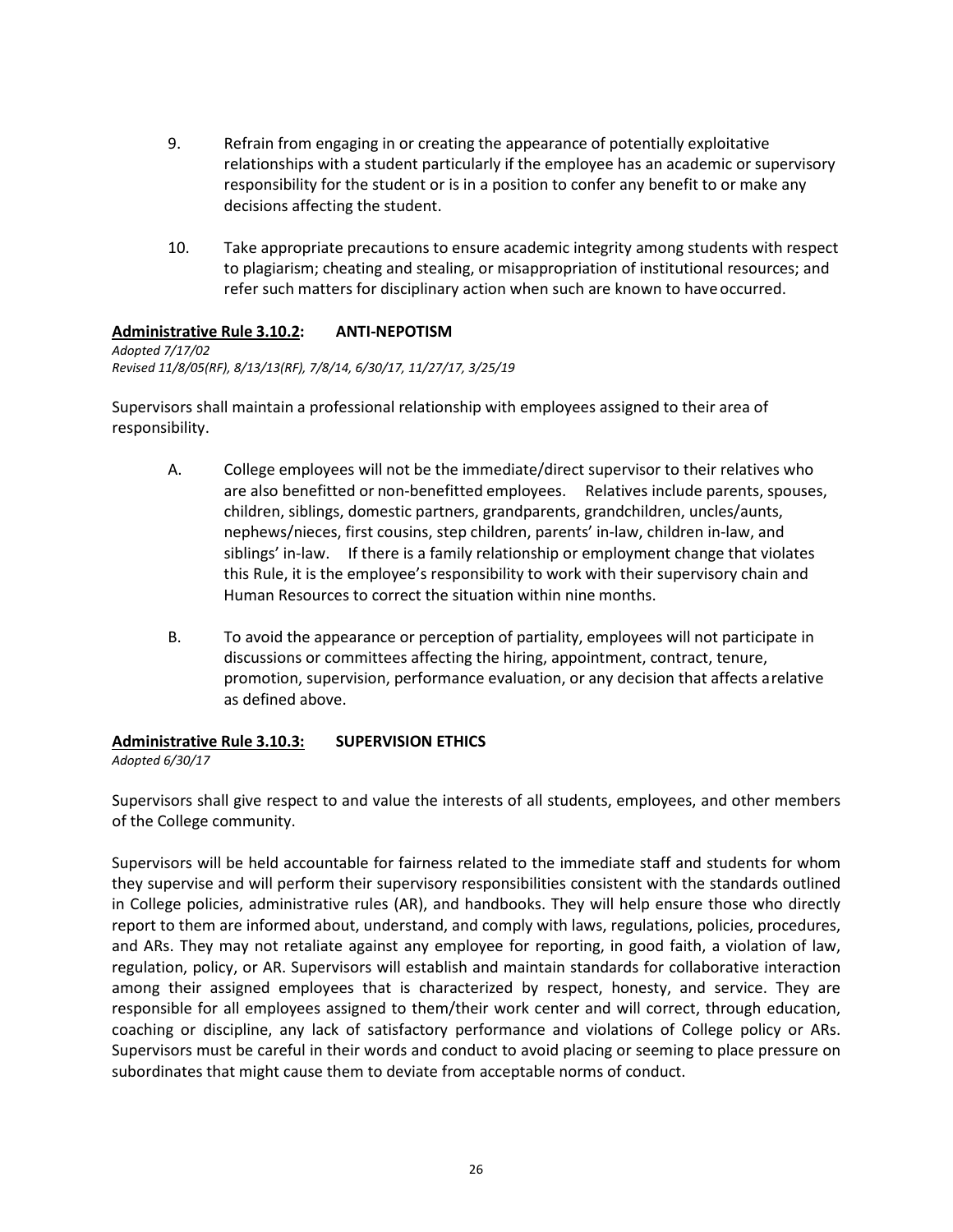### **Administrative Rule 3.10.4: CONFLICT OF INTEREST**

*Adopted 7/8/14 Revised 6/30/17*

Employees are expected to strive to meet the highest standards of integrity and ethical behavior and to act in the best interest of the College. Employees are to avoid conflicts of interest between the interests of Eastern Wyoming College and an employee's personal, professional and business interests. This includes avoiding potential and actual conflicts of interest, as well asthe perception of conflicts of interest. A College employee must not accept or solicit anything of monetary value from anyone who seeks to do business with the College or from anyone who expressly seeks to bribe that employee.

### **Administrative Rule 3.10.5: CONFLICT OF COMMITMENT**

*Adopted 7/8/14 Revised 6/30/17*

Employees are expected to devote their full time and attention to the College's interests during regular hours of employment and whatever additional time is required to satisfy their responsibilities. Other employment or personal business commitments are not permitted if these interests compete with the College's activities; involve the use of the College's equipment, supplies, or facilities; or imply sponsorship or support by Eastern Wyoming College.

# **Administrative Rule 3.10.6: EWC SPONSORED RESEARCH ACTIVITIES**

*Adopted 8/31/15 Revised 4/4/16, 6/30/17*

Employeesinvolved in sponsored research activitiesthat are sanctioned by Eastern Wyoming College have additional requirements to identify and address conflicts of interest and commitment that are potential, actual, or apparent that arise during the conduct of research activities. It is critical that outside activities or outside financial interests do not interfere with objectivity in research. This administrative rule is intended to increase awareness of the potential for conflicts of interest and commitment that arise during the conduct of research and to establish procedures whereby such conflicts may be avoided or properly managed.

This administrative rule is designed to observe the proper stewardship of federal funds under the Department of Health and Human Services, the Public Health Service, and the National Institutes of Health directives. Federal codes of regulation (CFR) exist for conflict of financial interest requiring college compliance (45 CFR Part 94; 42 CFR Part 50 Subpart F).

Eastern Wyoming College ("EWC" or "College") is committed to ensuring that the procedures included herein are carried out properly and consistently, in accordance with the EWC Employee Code of Ethics Policy.

# **I. Categories of Conflicts in Research**

# *A. Conflicts of Interest*

- 1. Definition. A conflict of interest exists when an individual has an external interest that affects or provides an incentive to affect the individual's conduct of her or his research activities.
- 2. Generally. Conflicts of interest can arise naturally from an individual's engagement with the world outside the College, and the existence of aconflict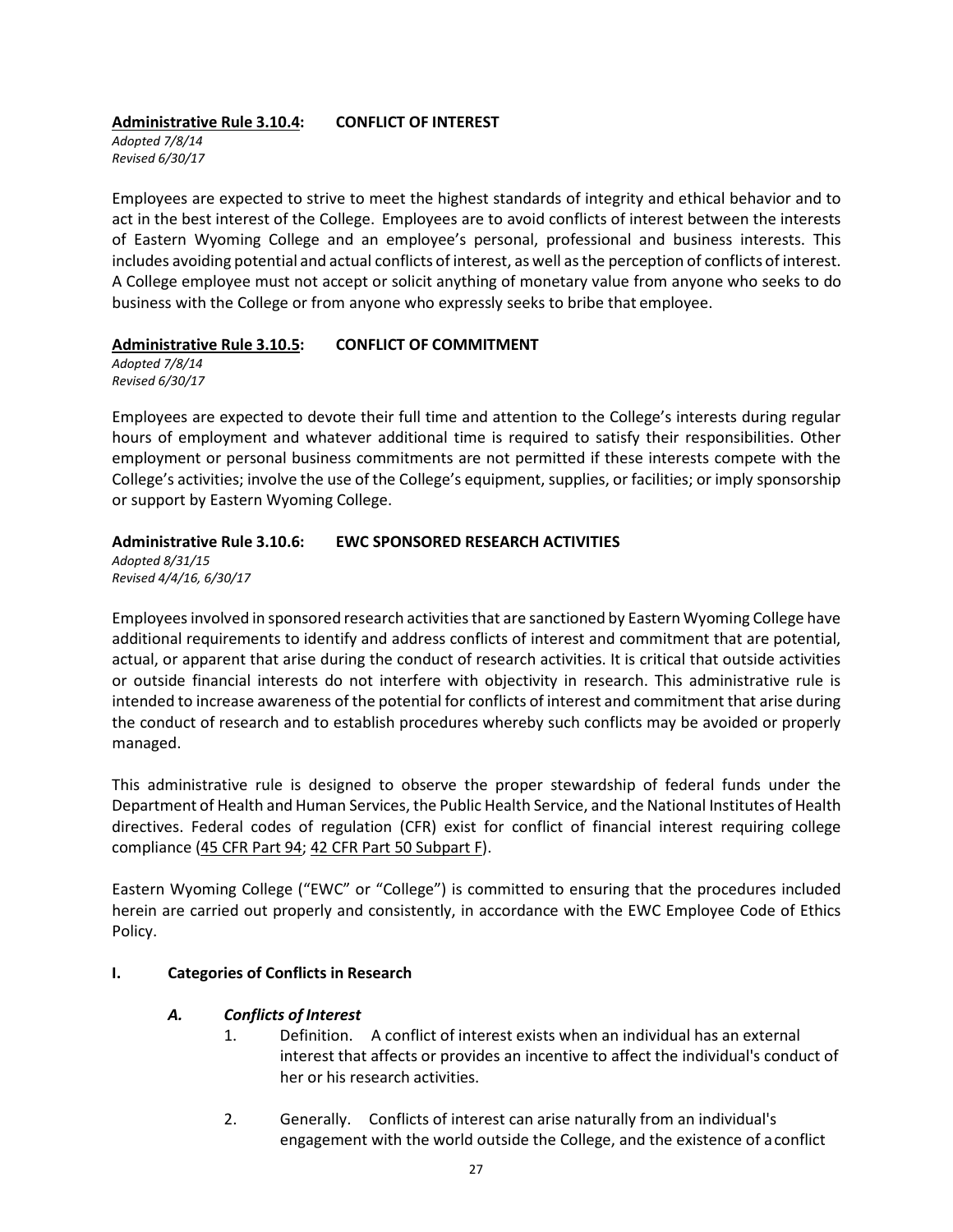of interest does not necessarily imply wrongdoing on anyone's part. When conflicts of interest do arise, however, they must be recognized, disclosed, and either properly managed or eliminated.

The appearance of a conflict may be as serious and potentially damaging as an actual distortion of research processes or outcomes. Reports of conflicts based on appearances can undermine public trust in ways that may not be adequately restored even when the mitigating facts of a situation are brought to light. Apparent conflicts, therefore, should be disclosed and evaluated, managed, or eliminated with the same vigor as actual conflicts.

- 3. Financial Conflicts of Interest in Research. Regarding sponsored research, a potential conflict exists when there is a possibility that an individual's outside financial interests could directly and significantly affect the design, conduct, or reporting of the research. A significant financial interest is defined as the following:
	- a. A financial interest consisting of one or more of the following interests of the researche[r1](#page-27-0) (and those of the researcher's spouse and dependent children) that reasonably appears to be related to the researcher's responsibilities as an employee of the College:
		- i. With regard to any publicly traded entity, *a significant financial interest* exists if the value of any remuneration received from the entity in the twelve months preceding the disclosure and the value of any equity interest in the entity as of the date of disclosure, when aggregated, exceeds \$5,000. Remuneration includes salary and any payment for services not otherwise identified as salary (e.g., consulting fees, honoraria, paid authorship); equity interest includes any stock, stock option, or other ownership interest, as determined through the reference to public prices or other reasonable measures of fair market value.
		- ii. With regard to any non-publicly traded entity, a significant financial interest exists if the value of any remuneration received from the entity in the twelve months preceding the disclosure, when aggregated, exceeds \$5,000, or when the researcher (or the researcher's spouse or dependent children) holds any equity interest (e.g., stock, stock option, or other ownership interest).
		- iii. Intellectual property rights and interests (e.g., patents, copyrights), upon receipt of income related to such rights and interests.

<span id="page-27-0"></span><sup>1</sup> Researcher means the principal investigator/project director, co-principal investigators, and any other person at the College who is responsible for the design, conduct, or reporting of research or educational activities funded, or proposed to be funded, by an external sponsor. In this context, the term researcher includes the researcher's spouse and dependent children.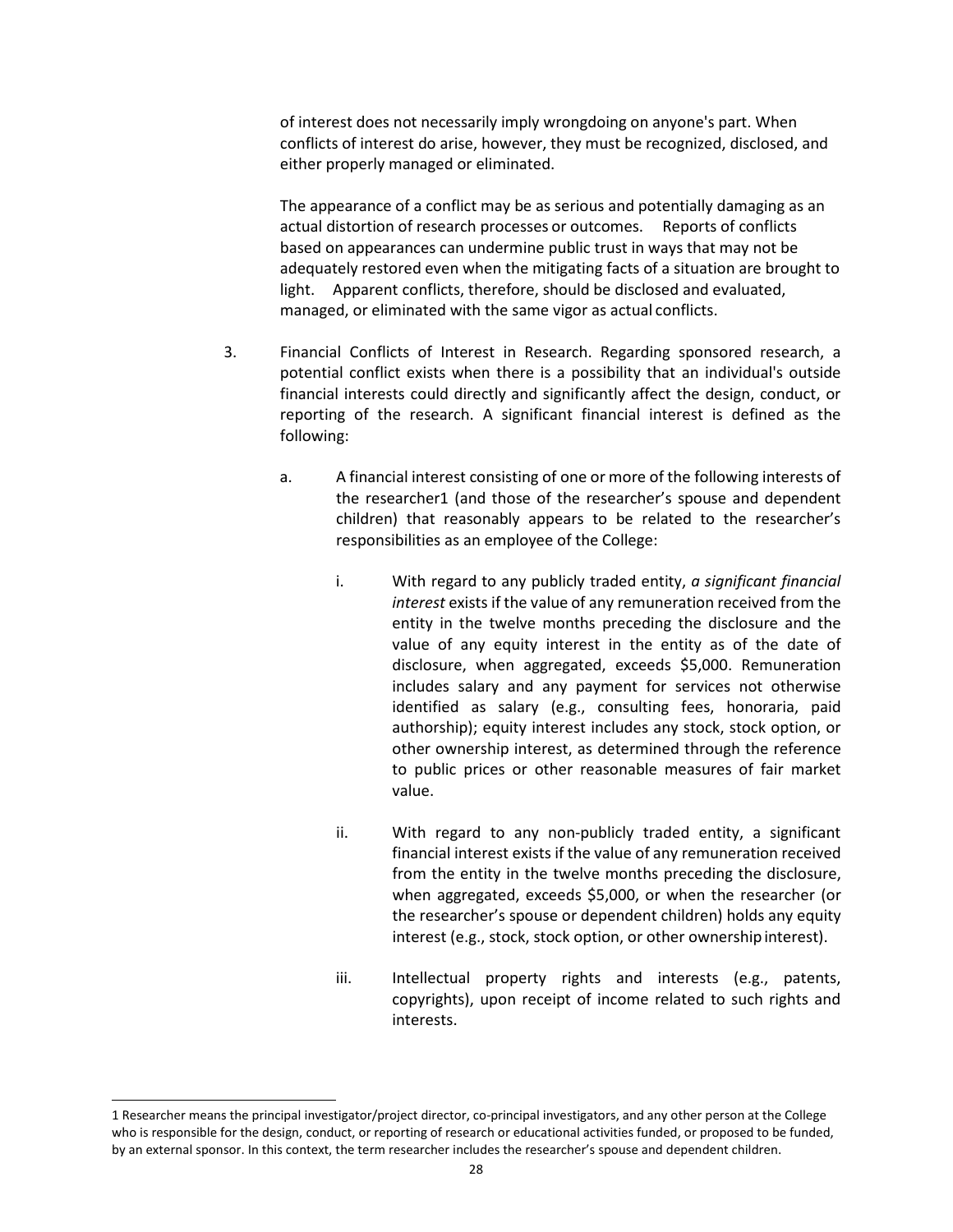- b. Researchers also must disclose the occurrence of any reimbursed or sponsored travel (i.e., that which is paid on behalf of the researcher and not reimbursed to the researcher so that the exact monetary value may not be readily available) related to their College responsibilities; provided, however, that this disclosure requirement does not apply to travel that is reimbursed or sponsored by a federal, state, or local government agency, an institution of higher education, an academic teaching hospital, a medical center, or a research institute that is affiliated with an institution of higher education. The researcher must disclose the purpose of the trip, the identity of the sponsor/organizer, the destination, and the duration. EWC Administrative Services will determine if further information is needed, including a determination or disclosure of monetary value, in order to determine whether the travel constitutes a financial conflict of interest.
- c. The term *significant financial interest* does not include the following types of financial interest:
	- i. salary, royalties, or other remuneration paid by the College to the researcher if the researcher is currently employed or otherwise appointed by the College, including intellectual property rights assigned to the College and agreement to share in royalties related to such rights;
	- ii. income from investment vehicles, such as mutual funds and retirement accounts, as long as the researcher does not directly control the investment decision made in these vehicles;
	- iii. income from seminars, lectures, or teaching engagements sponsored by a federal, state, or local government agency, an institution of higher education, an academic teaching hospital, a medical center, or a research institute that is affiliated with an institution of higher education; or
	- iv. income from service on advisory committees or review panels for a federal, state, or local government agency, an institution of higher education, an academic teaching hospital, a medical center, or a research institute that is affiliated with an institution of higher education.
- 4. Non-financial Conflicts of Interest in Research. Conflicts may also exist with respect to matters with non-financial implications, such as decisions about the use of college equipment and facilities and the negotiation of research agreements and license agreements. Conflicts may also exist with respect to the particular conduct of research, the protection of human research subjects, and the treatment of students and faculty colleagues.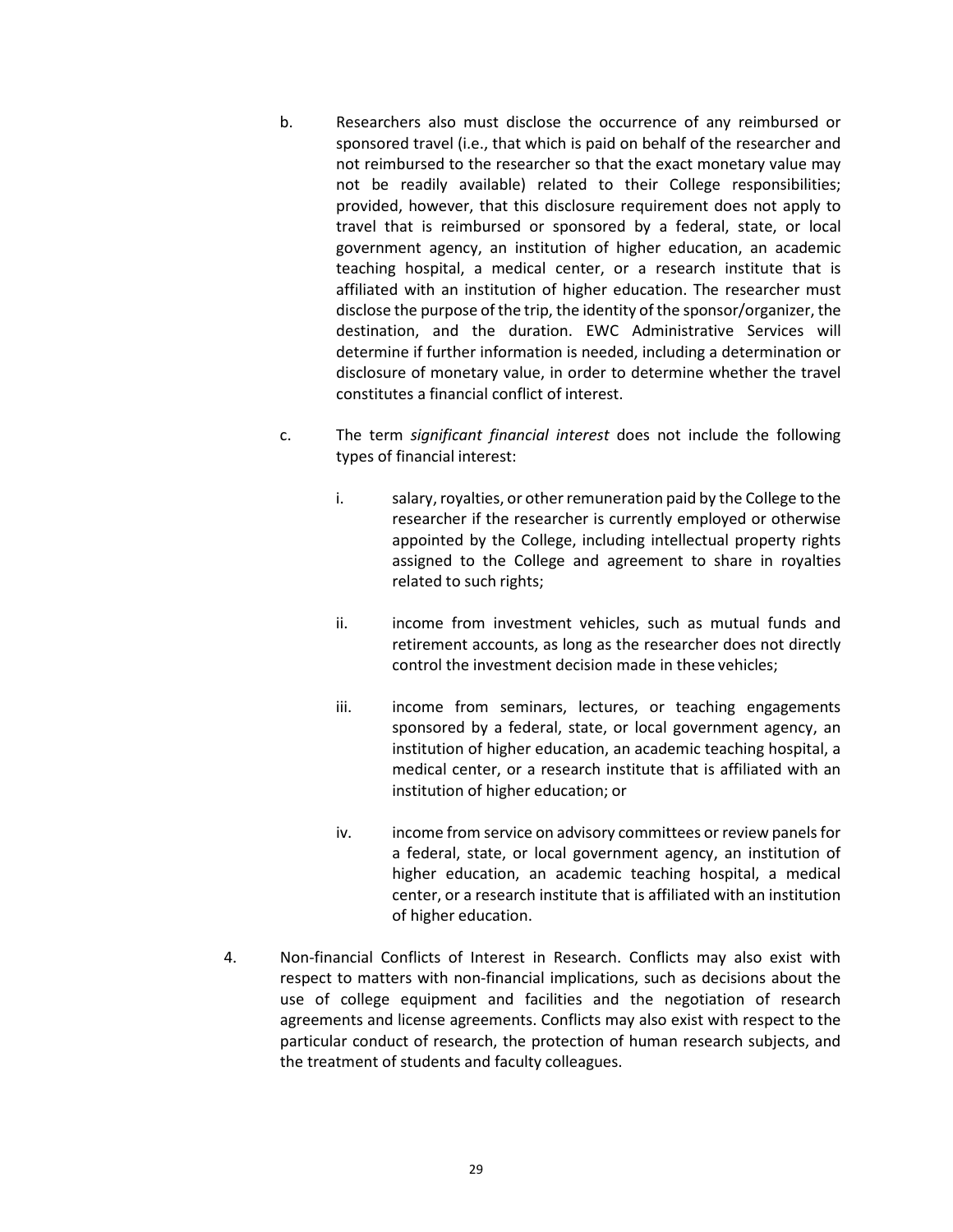### *B. Conflicts of Commitment*

See EWC Administrative Rule 3.10.5.

# **II. Training, Conflict Identification, Disclosure, Management Plan, and Monitoring**

### *A. Preface*

This administrative rule provides procedures for identifying potential and actual conflicts of interest in research through immediate and/or annual disclosure and through consistent review of such disclosures. Full disclosure and the creation of a public record will benefit both Eastern Wyoming College and its employees while preserving the integrity of the College's relationship with the public.

The College shall adhere to federal regulations mandated by National Science Foundation, Public Health Service, and/or other federal entities for conflicts of interest and/or commitment and pursuant to the guidelines established in this administrative rule. Implementation of this administrative rule is the responsibility of EWC Administrative Services, working directly with sponsored researchers, in consultation with legal counsel. Administrative Services and college administration will be responsible for reviewing and revising this administrative rule as needed. Once a conflict has been disclosed, it must be evaluated, and if identified as an actual or apparent conflict, a conflict management plan will be implemented.

### *B. Training for Researchers*

Eastern Wyoming College researchers, both faculty and staff, **who are engaging in research related to any Public Health Service-funded grant or contract,** must complete the Collaborative Institutional Training Initiative (CITI) course on Conflict of Interest (see https:/[/www.citiprogram.org/\) p](http://www.citiprogram.org/))rior to engaging in the research. This training must be completed at least every four years.

# *C. Conflict of Interest in Research Procedure*

- 1. Committee. On an ad hoc basis, the Vice President for Administrative Services shall appoint a Committee on Conflict of Interest in Research that shall consist of the Vice President or Associate Vice President for Academic Services and two faculty members. Conflict of interest and conflict of commitment issues may be referred to this Committee, which will serve in an advisory capacity in the evaluation and management of such conflicts as further delineated within this administrative rule.
- 2. Disclosure. Eastern Wyoming College researchers, both faculty and staff, must in a timely manner, make full disclosure of relevant information on potential conflicts of commitment and/or interest prior to the submission of a research proposal for funding using Eastern Wyoming College's Significant Financial Interest Disclosure Form, which may be found on the Business Office public shared drive.

When a disclosure is received, the Committee on Conflict of Interest in Research will review the disclosure and make a recommendation regarding the existence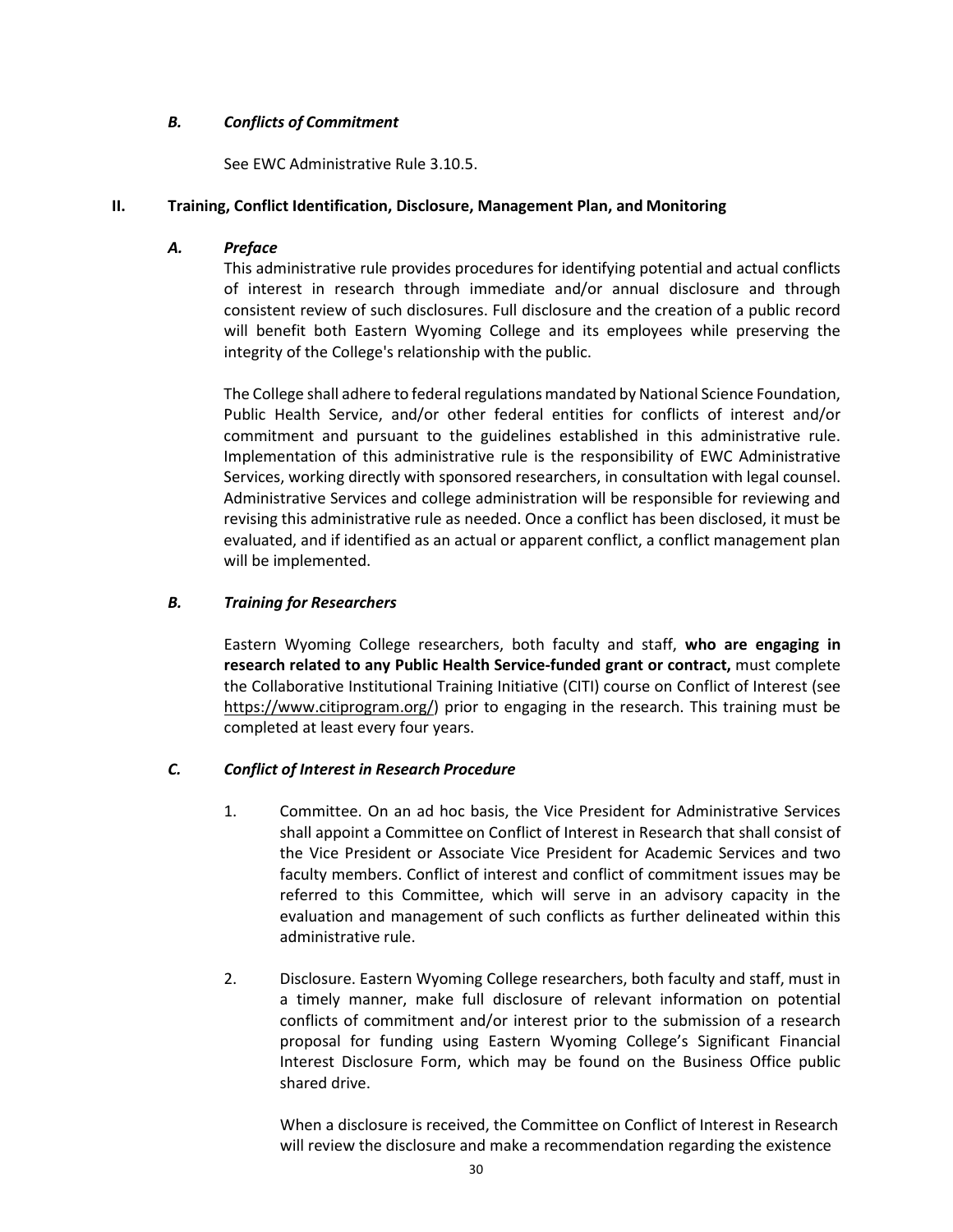of a conflict or apparent conflict. Further, if a conflict or apparent conflict is identified, the committee will make, working with the individual and his/her supervisor (if appropriate), a recommendation on procedures to avoid or manage a conflict appropriately. If a conflict is identified, the researcher must submit an updated Disclosure Form annually and within thirty (30) days of discovering or acquiring (e.g., through purchase, marriage, or inheritance) a new significant financial interest.

All recommendations will be made to the Vice President for Administrative Services. The Vice President for Administrative Services shall make the decisions regarding the conflict and its management.

- a. Management. If the potential conflict of interest and/or commitment is identified as an actual or apparent conflict, options for management may include, but are not limited to:
	- i. Refraining from engaging in the proposed activity.
	- ii. Seeking permission from the College to engage in the activity if the conflict necessarily can be reduced or restructured to be compatible with the required standard for the employee to properly perform her or his college responsibilities.
	- iii. Seeking approval of the activity conditioned upon the implementation of a procedure to monitor the situation.
	- iv. Where research is involved, management of conflicts may include, but is not limited to: public disclosure of significant financial interests (e.g., when presenting or publishing the research); for research projects involving human subjects research, disclosure of financial conflicts of interest directly to participants; appointment of an independent monitor capable of taking measures to protect the design, conduct, and reporting of the research against bias resulting from the financial conflict of interest; modification of the research plan; change of personnel or personnel responsibilities, or disqualification of personnel from participation in all or a portion of the research; reduction or elimination of the financial interests (e.g., sale of an equity interest); or severance of relationships that create financial conflicts.
- b. Appeals Procedure. Affected individuals who disagree with a decision regarding a request to manage a potential conflict of interest and/or commitment may file a written appeal within fifteen (15) days of that decision to the President. The President's decision is final and there is no further appeal allowed to the Board of Trustees.
- c. Implementation of a Conflict Management Plan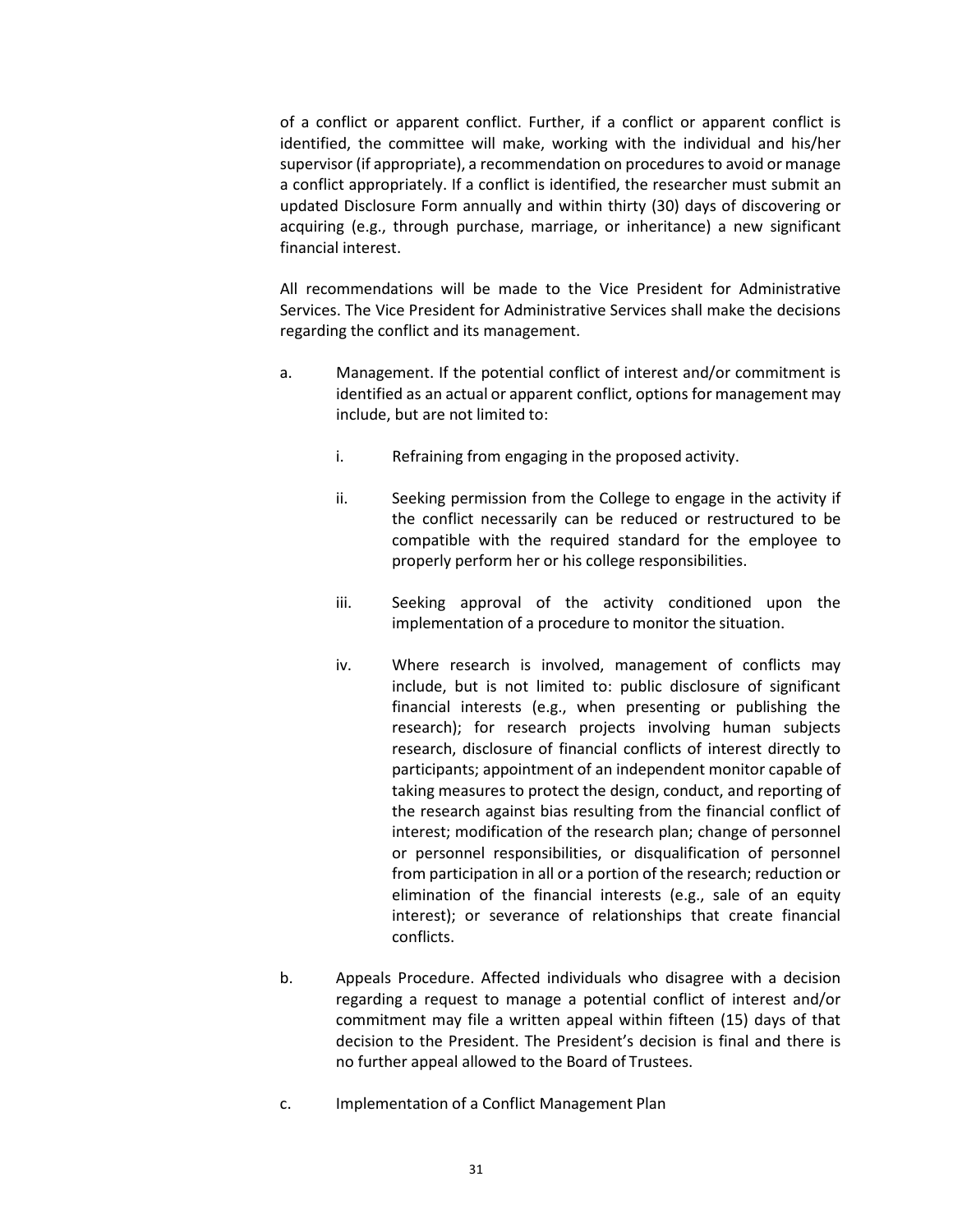- i. Eastern Wyoming College Administrative Services will provide training and advice to faculty, staff, and student researchers about conflict of interest and commitment issues, including required disclosures and the proper disclosure process.
- ii. This process will be reviewed and validated on a regular basis.
- iii. Eastern Wyoming College Administrative Services will establish adequate enforcement mechanisms and provide for sanctions where appropriate.
- iv. Disclosures will be reviewed and centrally inventoried.
- v. The disclosure process will be published and reported to appropriate administrators and project sponsors.
- vi. If the research is Public Health Service funded, Eastern Wyoming College Administrative Services will provide a report to the Public Health Service Awarding Component or passthrough entity and will provide a written response to any requestor within five business days of a request concerning any researcher's significant financial interest disclosed to the College that is determined to be a financial conflict ofinterest.
- vii. Eastern Wyoming College Administrative Services will monitor the researcher's compliance with any management plan on an ongoing basis until the completion of the research project.

#### **III. Retrospective Review**

For researchers engaging in research related to any Public Health Service-funded grant or contract, if a financial conflict of interest is not identified in a timely manner by the researcher, the Committee on Conflict of Interest in Research will complete a retrospective review of the researcher's activities to determine whether research conducted during the time period of the noncompliance, was biased in the design, conduct, or reporting of such research. If bias is found, the Vice President for Administrative Services will notify Public Health Service or the passthrough entity promptly and submit a mitigation report.

The mitigation report will include the following: the key elements documented in the retrospective review; a description of the impact of the bias on the research projects; and the College's plan of action or actions taken to eliminate or mitigate the effect of the bias, including impact on the research project, extent of harm done, and analysis of whether the research project is salvageable.

#### **IV. Sanctions**

The initiative and responsibility for reporting potential or actual conflicts rests upon the individual employee. Any employee who fails to make timely reports of potential conflicts or otherwise violates this administrative rule may be subject to disciplinary action up to termination of employment or to other employment requirements, including but not limited to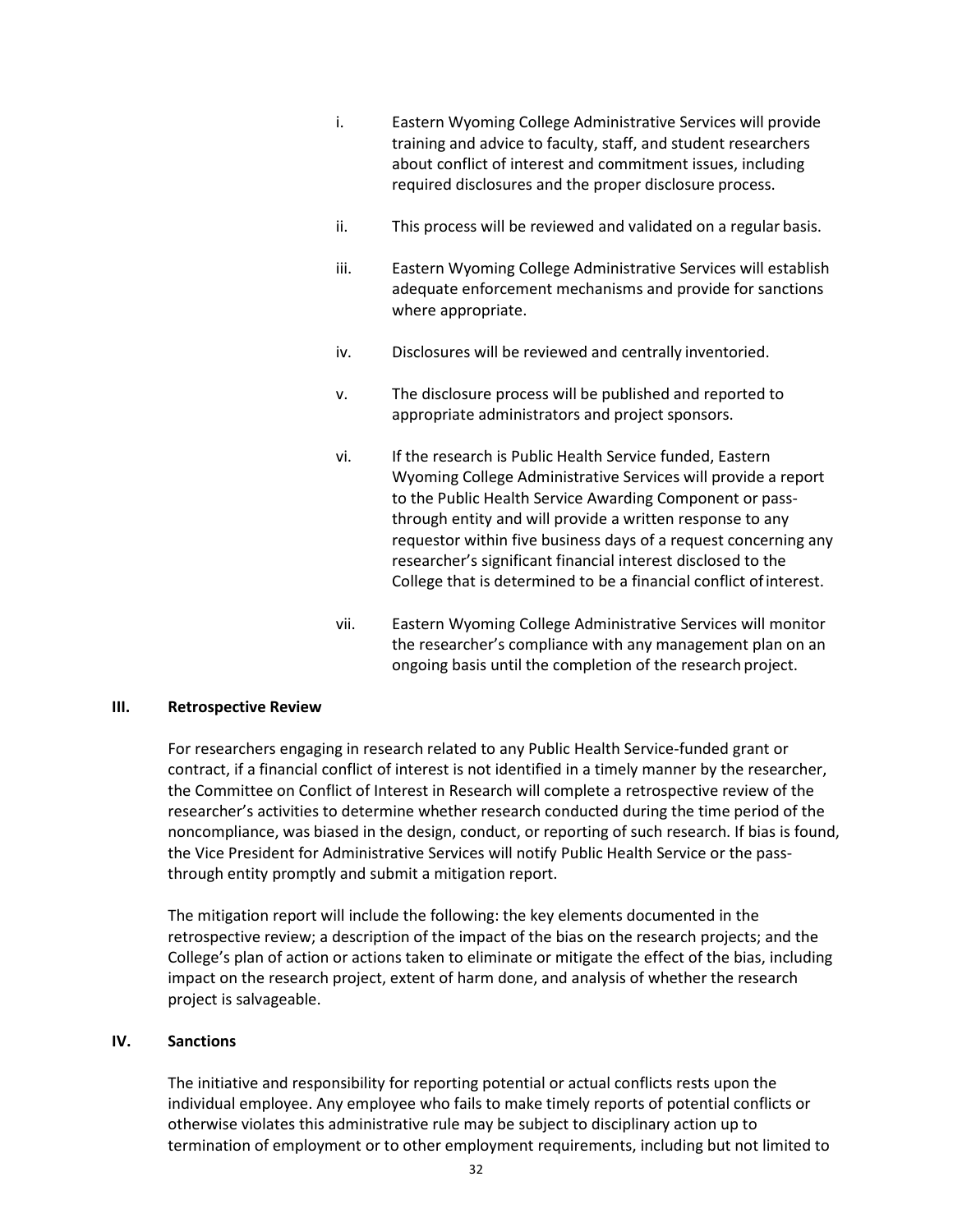divestiture of significant financial interests that create conflict. The Committee on Conflicts of Interest in Research will review allegations of violations and will make recommendations regarding the imposition of sanctions to the Vice President for Administrative Services.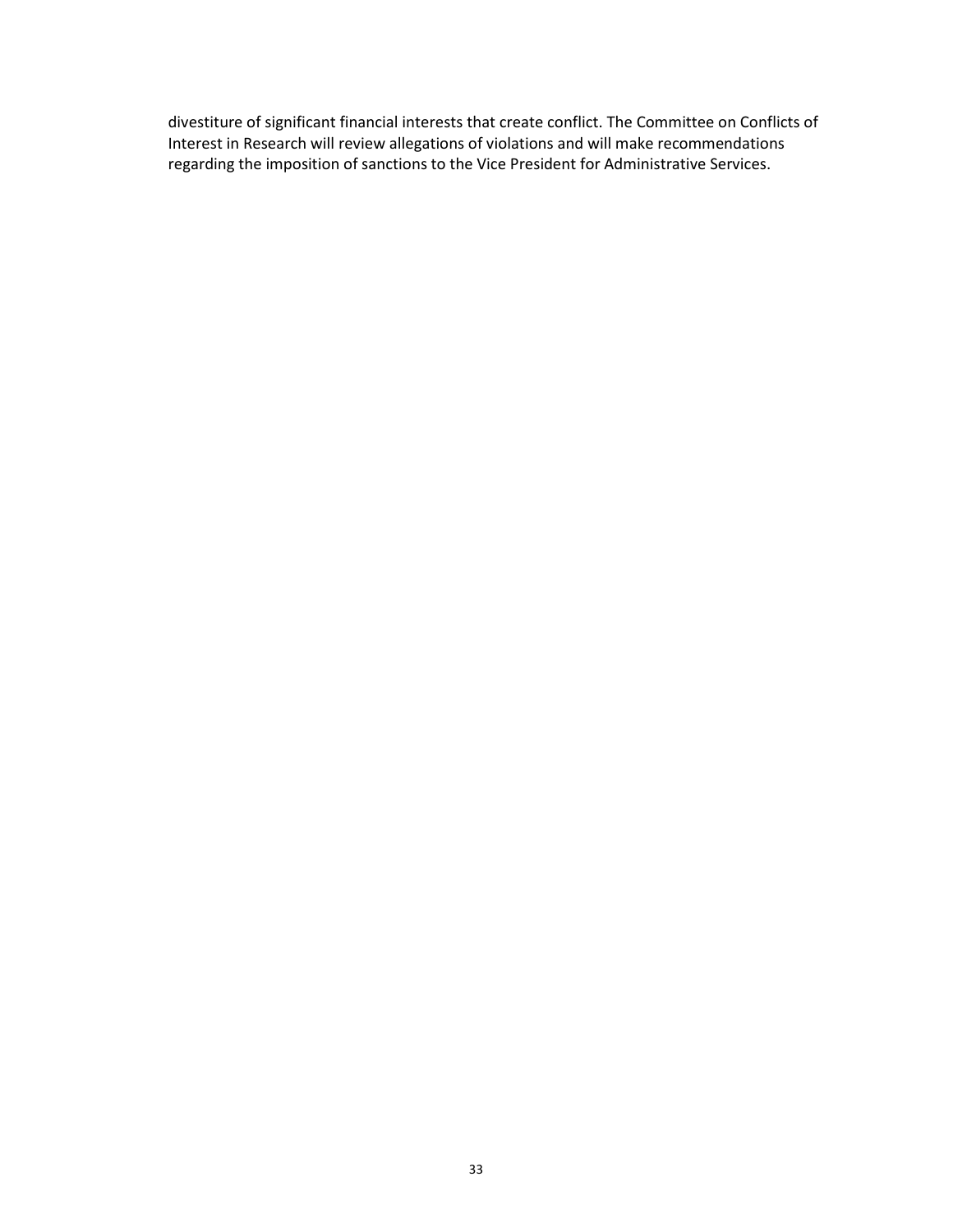# **Board Policy 3.11: SAFETY**

*Adopted 7/20/05 Revised 11/8/05(RF), 8/13/13(RF), 11/13/18*

It is the desire of Eastern Wyoming College to make use of all reasonable safeguards and practices to prevent accidents and injuries or unforeseeable circumstances.

#### **Administrative Rule 3.11.1: SAFETY**

*Adopted 7/17/02 Revised 11/8/05(RF), 8/13/13(RF), 5/14/19*

Safety is a major concern to all employees and students.

- A. It is the responsibility of each employee of Eastern Wyoming College to promoteand adhere to safety standards at all times and acquaint the same to students.
- B. All instructional programs where potential hazards exist shall have well-equipped firstaid kits available.
- C. All accidents that occur on EWC property must be reported on the Accident and Injury Report form located on the "M" drive at Personnel/Public/Accident and Injury Report and filed within 72 hours of the incident with Human Resources.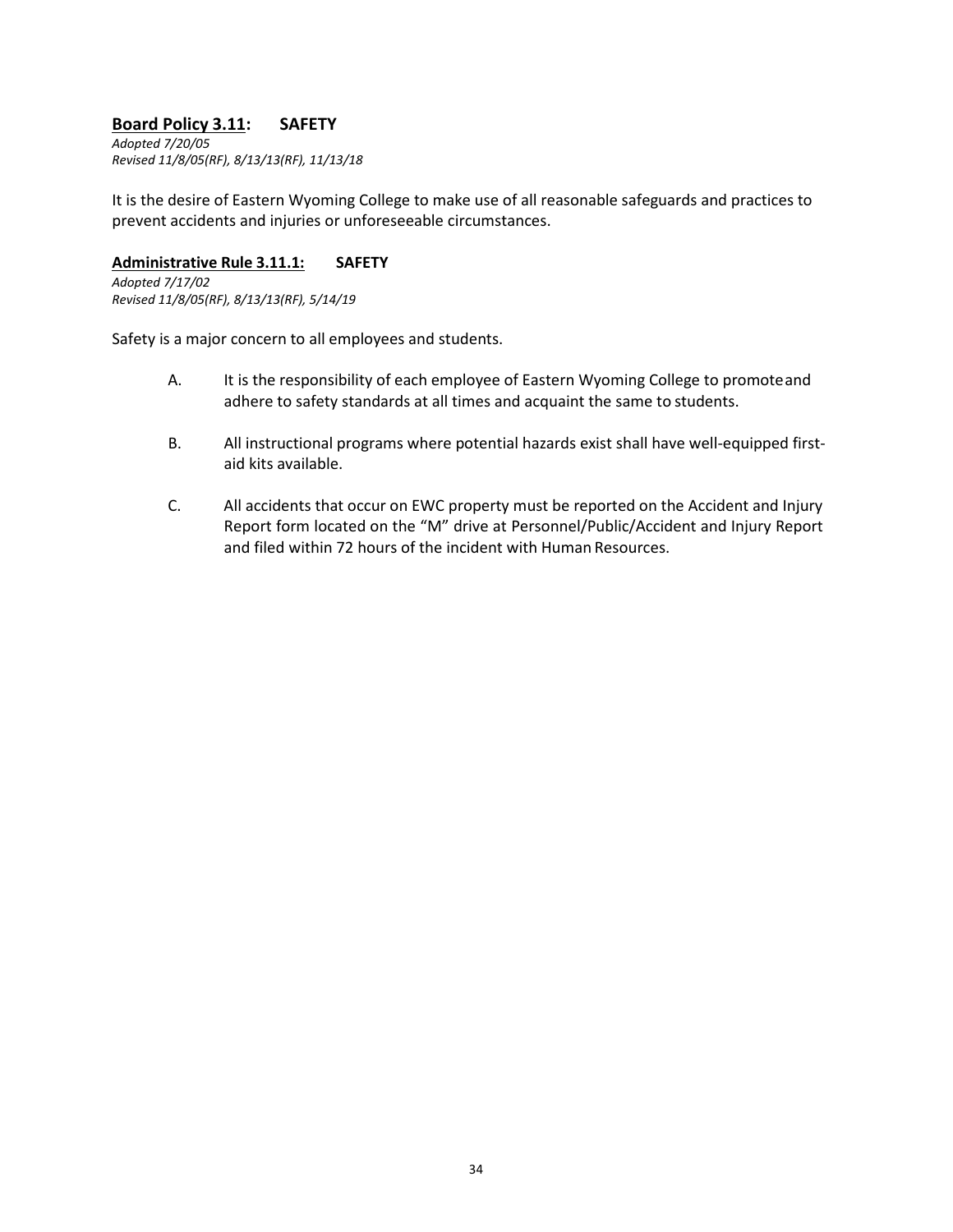# **Board Policy 3.12: SEXUAL HARASSMENT**

*Adopted 7/20/05 Revised 11/8/05(RF), 8/13/13(RF), 4/4/16, 9/13/16*

Eastern Wyoming College strives to create a working and learning environment that is desirable for all employees and students and adheres to all state and federal guidelines.

Definition: Eastern Wyoming College endorses the definition of sexual harassment provided under A) Title VII of the Civil Rights Act of 1964 with reference to B) Title IX of the Educational Amendments Act of 1972. Accordingly,

- A) Unwelcome sexual advances, requests for sexual favors and other verbal or physical conduct of a sexual nature constitute sexual harassment this conduct explicitly or implicitly affects an individual's employment, unreasonably interferes with an individual's work performance, or creates an intimidating, hostile, or offensive work environment.
- B) No person in the United States shall, on the basis of sex, be excluded from participation in, be denied the benefits of, or be subjected to discrimination under any education program or activity receiving Federal financial assistance.

Sexual harassment of employees or students is reprehensible, illegal and will not be tolerated at Eastern Wyoming College. Such activity which influences employment decisions or the academic success of students is contradictory and antithetical to the environment provided by this institution, and prompt and remedial action will be taken by Eastern Wyoming College upon any finding of sexualharassment.

### **Administrative Rule 3.12.1: FILING, PROCESSING, AND ADJUDICATING COMPLAINTS**

*Adopted 9/13/16 Revised 7/27/18*

**Complaint Process**. All complaints of sexual harassment will be investigated. Employee complaints should be filed with the complainant's immediate supervisor or the Human Resources Director. Student complaints should be registered with the Dean of Instruction or the Human Resources Director. If the complaint cannot be resolved at this level, the College Grievance Procedure under EWC Grievance Policy No. 1.7 should be followed. Victims of sexual harassment are strongly encouraged to disclose any episode(s) of sexual harassment. Such disclosure will assist EWC in its attempts to prevent future episodes of sexual harassment.

**Adjudicated Outcomes**. Any Eastern Wyoming College agent or employee who is found to have engaged in sexual harassment of another employee or student will be subject to disciplinary sanctions, which may include, but not limited to, written reprimand, demotion, transfer, required professional counseling, and/or termination of employment. Any student who violates this policy will be subject to prompt and appropriate discipline. Such discipline may result in the student being expelled from Eastern Wyoming College.

No employee or student shall suffer reprisal from Eastern Wyoming College as a consequence of filing a "good faith" complaint.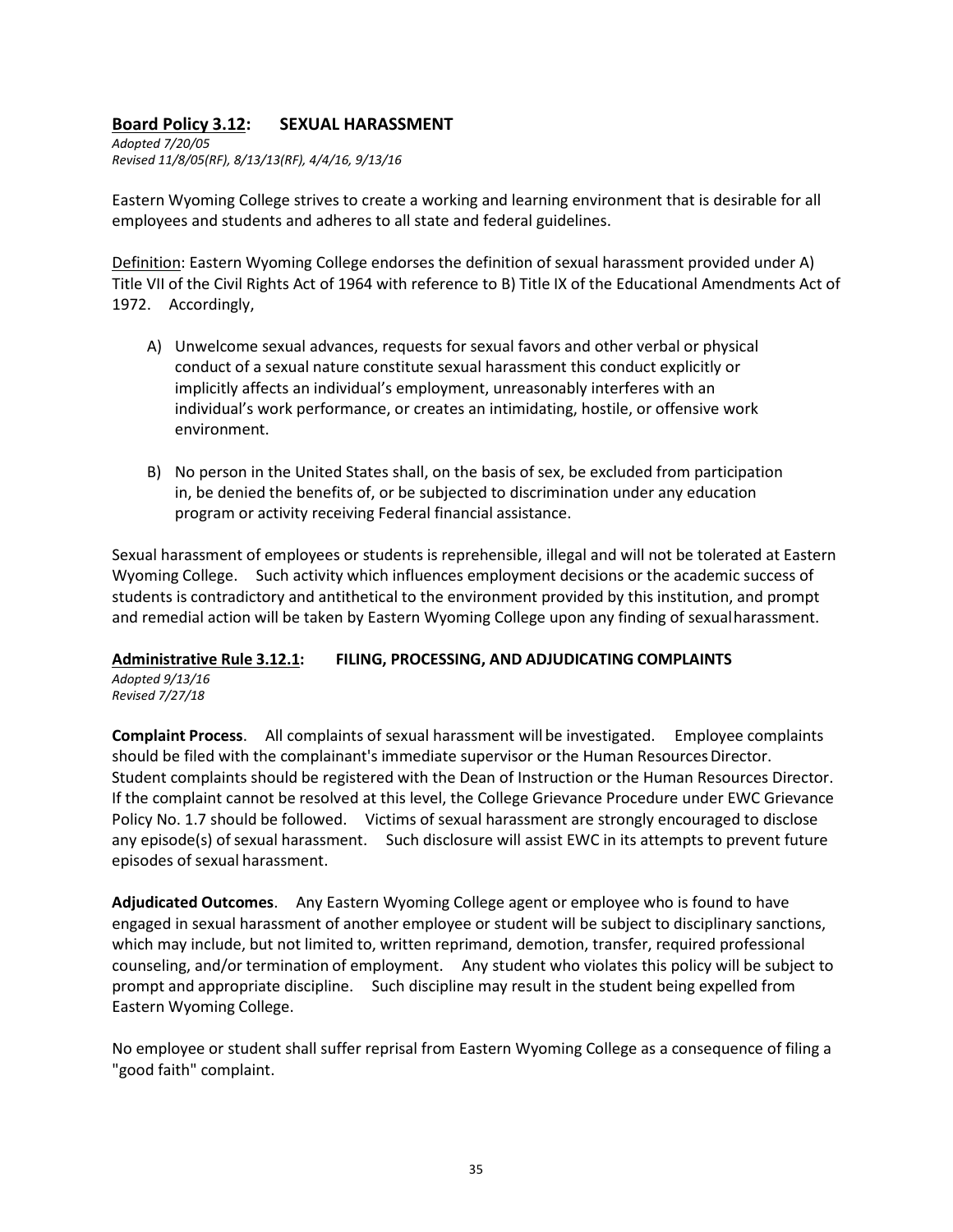# **Board Policy 3.13: TRAVEL**

*Adopted 8/13/91 Revised 11/8/05(RF), 12/11/07, 8/13/13(RF), 11/13/18*

Eastern Wyoming College provides transportation guidelines, including travel and reimbursement provisions for college related business.

### **Administrative Rule 3.13.1: TRAVEL**

*Adopted 8/13/91 Revised 11/8/05(RF), 12/11/07, 8/13/13(RF), 12/10/13, 4/4/16*

All travel funds, whether budgeted for individual offices or for major college divisions, are subject to approval by the appropriate Executive Administrator or President. Faculty and student travel relating to instruction must be approved by the Chief Academic Officer. Faculty and student travel for activities must be approved by the Chief Student Services Officer. Criteria used in determining priority for these funds are:

- 1. Relevance to field of specialty
- 2. Relevance to Eastern Wyoming College
- 3. Class time to be missed
- 4. Frequency of travel by individual
- 5. Cost of trip

**Vehicle Reservations, Use and Restrictions**. College vehicles are to be used for transportation unless prior approval to use a personal vehicle is given by the traveler's supervisor. Regardless of whether a college or personal vehicle is used, all employees traveling on college related business must wear seat belts and drivers are expressly prohibited from text messaging or emailing while operating college vehicles, or from using government supplied electronic equipment to text message or email when driving. Reservations for college vehicles should be made with the EWC Information Center receptionist and a determination should be made at that time by the supervisor regarding the availability of college vehicles that are appropriate for the scope of the trip. Keys to the vehicle(s) may be checked out at the time of departure or at the end of office hours if departure time is between 5 p.m. and 8 a.m. or on a weekend or holiday. Generally, college vehicles should not be taken home in anticipation of leaving the following day. However, this may be warranted in circumstances where the location of the traveler's residence is substantially closer to the travel destination than the education center where the college vehicle is normally housed. A travel report must be completed uponreturn.

### Cash Advances

Cash advances for travel are available through the business office when the following conditions are met:

- a. The cash advance is requested five days prior to the trip.
- b. The travel is required as a part of the job.
- c. The appropriate supervisor has authorized a cash advance.
- d. The trip involves a minimum cost of \$100 or two days' travel plus an overnightstay.
- e. Anticipated costs are itemized on the appropriate form.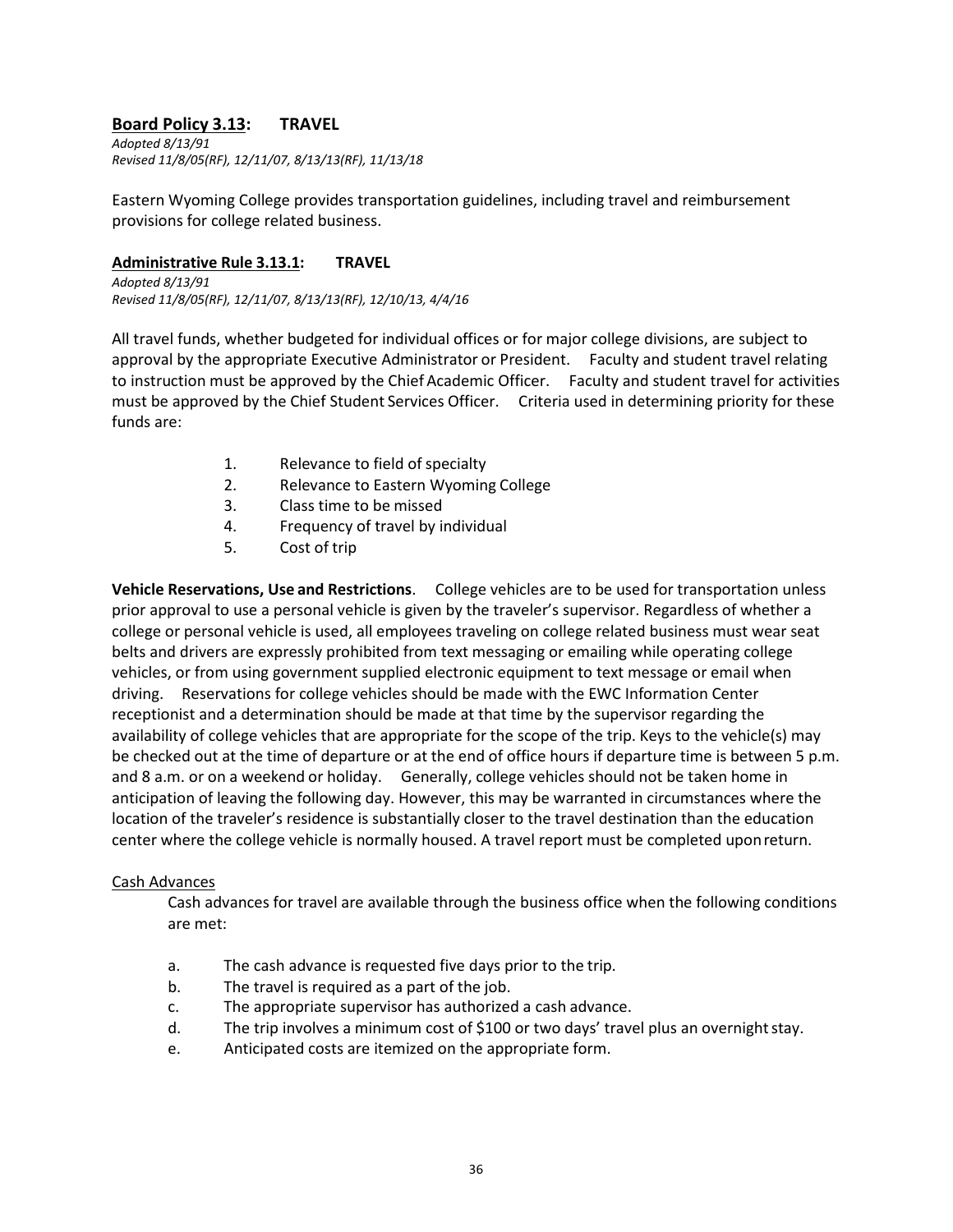### Reimbursement Procedures

A "Travel Expense Voucher/Reimbursement Form," available in the business office, must be completed before travel expenses can be reimbursed. Receipts showing place and date of expenditure as well as the reason for the expenditure are required for meals (for same day travel), lodging, commercial travel, registration fees, any necessary parking and toll fees, etc. Cash register receipts are not acceptable; receipt books for this purpose may be checked out from the business office. Appropriate receipts and unexpended cash advance money are due in the business office no later than the first working day following the return date. At the employee's option for overnight trips, meals may be reimbursed on the current per diem basis rather than actual costs.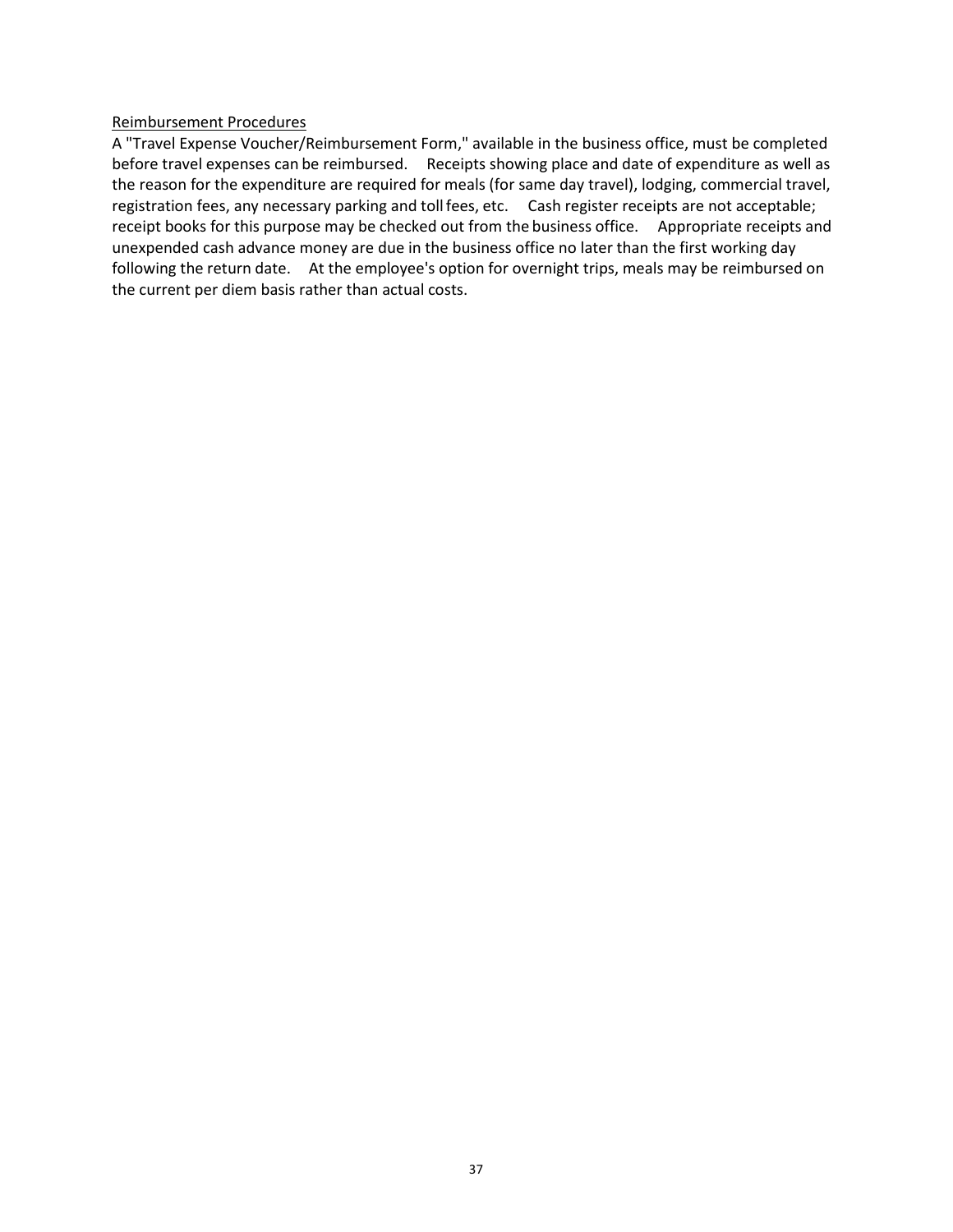### **Board Policy 3.14: COMPLIANCE WITH FEDERAL AND STATE LAWS AND REGULATIONS**

*Adopted 8/13/13 Revised 11/13/18*

Eastern Wyoming College is committed to providing its employees and students with a safe and healthy working and learning environment. Smoking is prohibited in all buildings, structures, or vehicles owned, leased, or rented by the college, including covered walkways, temporary enclosed structures, trailers, and tents. Smokers must be at least 10 feet from an entrance, exit, outdoor air intake, or operable window. Smoking includes the carrying or holding of any lit or ignited pipe, cigar, cigarette, electronic cigarette, or any other lit or battery operated smoking equipment or device; or the igniting, inhaling, or exhaling from a pipe, cigar, cigarette, electronic cigarette, or any other smoking equipment or device. Eastern Wyoming College will at a minimum be compliant with all federal and state laws andregulations.

### **Administrative Rule 3.14.1: U.S. DEPARTMENT OF ALCOHOL AND CONTROLLED SUBSTANCE** *Adopted 6/11/96 `* **TESTING** *Revised 11/8/05(RF), 8/13/13, 4/27/20*

Eastern Wyoming College abides by employment drug testing established by the Omnibus Transportation Employee Testing Act of 1991. Persons affected include all employees who are required to hold a commercial driver's license (CDL) and/or work in a program area where drug testing is an industry standard. These covered employees will be subject to pre-employment, random, post-accident, returnto-duty, and follow up testing. Employees who do not meet the previous stated criteria are subject to reasonable suspicion and return-to-duty testing. Volunteers are subject to reasonable suspicion and return-to-duty testing.

Eastern Wyoming College will designate a clinic or facility where applicants or employees may present themselves for the purposes of providing a specimen of their urine to be analyzed for the presence of drugs or a collection and analysis of breath for alcohol presence. An evidential breath tester (EBT) will be used to measure alcohol levels. A urine sample will be used to test for controlled substances. An alcohol level of less than 0.02 and/or a negative result for a controlled substance is considered a negative result. An alcohol level of 0.02 or greater and/or a positive result for a controlled substance is considered a positive result. Refusal to take a drug or alcohol test including, not showing up for a test, any conduct that interferes with the testing methodology or prohibits the completion of the test, adulterating or substituting a sample is considered a failed test.

The human resource director is responsible for maintaining compliance with this policy and for overseeing the following processes and procedures:

### A. Pre-employment Testing:

1. A conditional offer of employment is made to a job candidate. If the candidate accepts the conditional offer, the Human Resources Department will obtain a signed consent form authorizing the college access to the test results and will schedule a drug and alcohol test for the candidate prior to the candidate's first day of employment. The Human Resources Department will rescind the employment offer of any candidate who has a positive test result.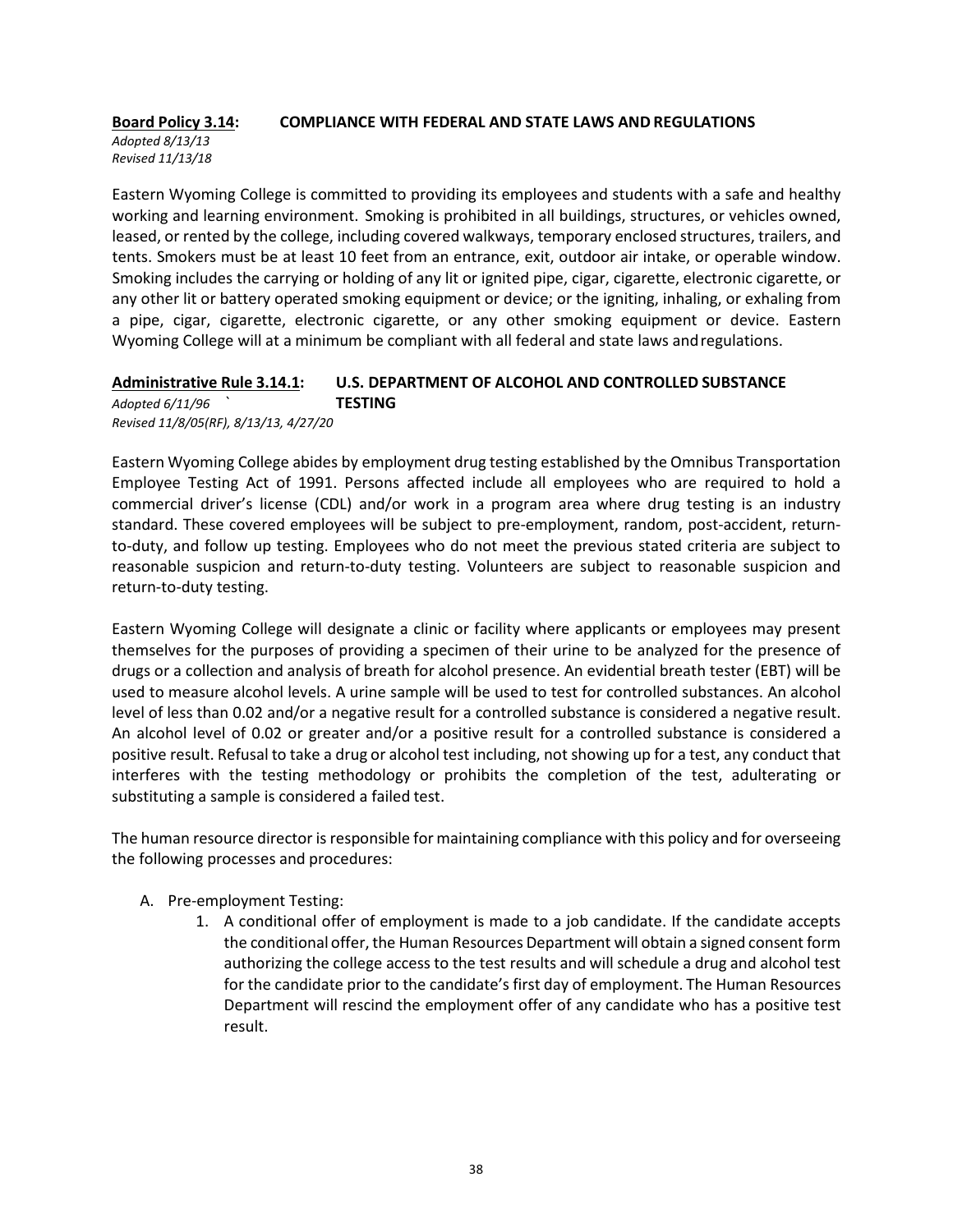- B. Post-Accident Testing:
	- 1. The Human Resources Department will schedule a drug and alcohol test for any covered employee who has been involved in an accident in the workplace or while the employee was acting in an official work capacity on or off campus if 1) the accident resulted in a fatality, 2) the employee driving the vehicle is cited for a moving violation, 3) either vehicle is towed from the scene, or 4) someone is evacuated from the scene of an accident for medical reasons.
		- i. The employee is required to take the drug and alcohol test within two hours of the accident, if possible. If testing cannot occur within two hours of the accident, the testing will occur as soon as reasonably possible following the accident.
		- ii. The college will suspend without pay any employee who has a positive test result.
		- iii. Employee is subject to return-to-duty testing.
- C. Random Testing:
	- 1. The college's testing agency will annually select fifty percent of the covered employees in their group for random, unannounced drug testing. The testing agency will notify the Human Resources Department when a college employee has been selected for random testing.
		- i. The Human Resources Department will notify employees selected for random testing after they have reported for duty and will schedule the test during the employee's scheduled workday.
		- ii. The employee will take the drug test at the scheduled time.
		- iii. The college will suspend without pay any employee who has a positive test result.
		- iv. Covered employees are subject to return-to-duty testing.
- D. Reasonable Suspicion Testing:
	- 1. Supervisors notify the Human Resources Department when they have reasonable suspicion based on direct observation of an employee's appearance, behavior, speech, or smell that an employee is under the influence of drugs or alcohol. Supervisors must make the observation during the employee's scheduled workday or immediately prior to or following the workday. Any employee may be subject to reasonable suspicion testing if it is determined there is reasonable basis to believe an employee may be using drugs or alcohol or be under the influence of drugs or alcohol in the workplace.
		- i. The Human Resources Department will notify the employee if there isreasonable suspicion that the employee is under the influence of drugs or alcohol and that the employee will need to take a drug test. A campus security employee/designee will escort the employee to the testing agency and will ensure that the employee has a means to get home safely.
		- ii. The college will suspend without pay any employee who has a positive test result.
		- iii. Covered employees are subject to return-to-duty testing.
- E. Return-to-Duty Testing:
	- 1. Any employee who has a positive test result may not return to work in a covered position until the employee has completed the following requirements. Any cost associated with these requirements are the employee's responsibility.
		- i. Submit to an evaluation by a substance abuse professional.
		- ii. Successfully complete any education, counseling, or treatment prescribed bythe substance abuse professional prior to returning to work.
		- iii. Provided a negative test result for drugs and alcohol.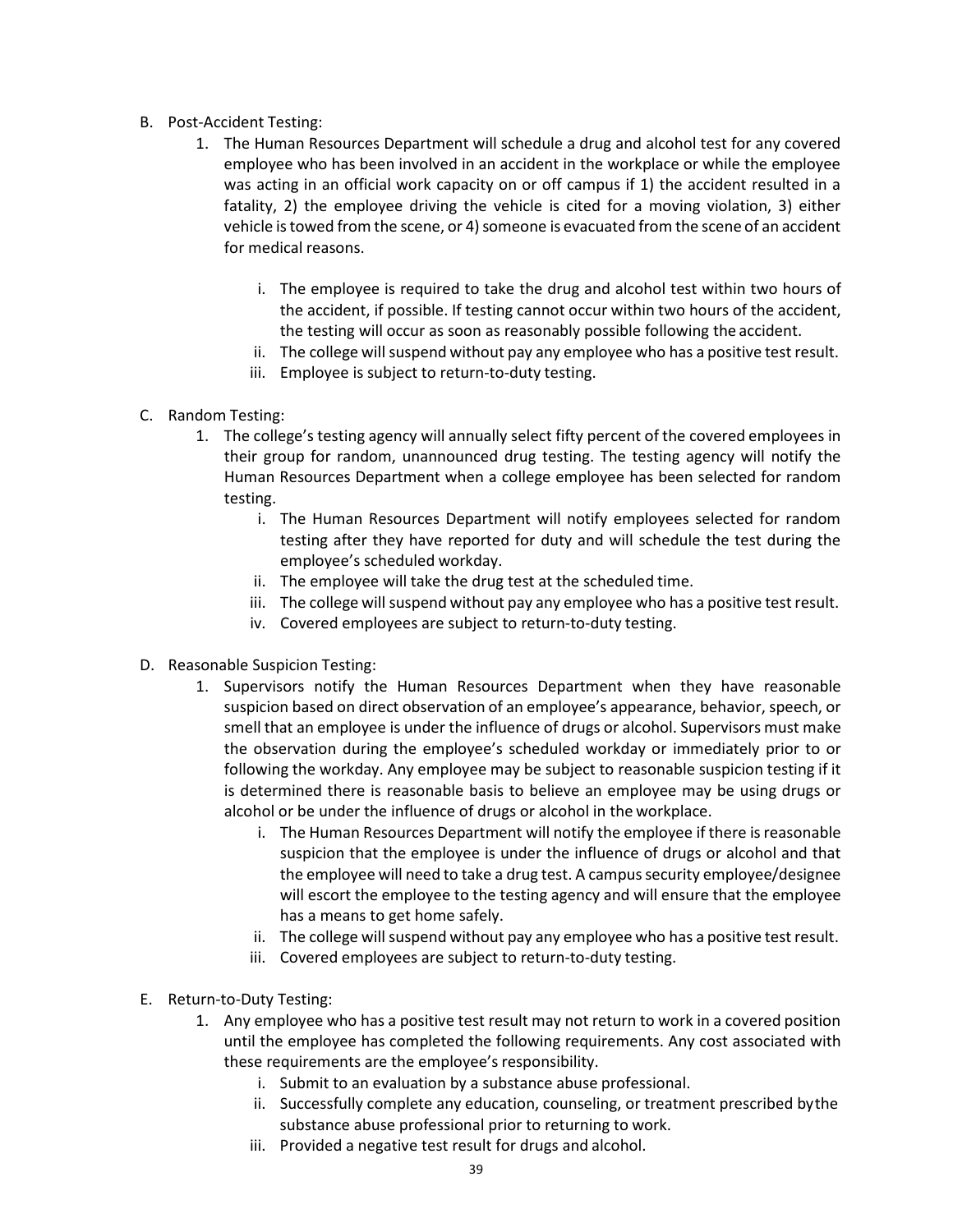- F. Follow-up Testing:
	- 1. The Human Resources Department will work with a substance abuse professional to determine the length of follow-up testing for covered employees. Covered employees are subject to a minimum of 6 unannounced drug and alcohol tests for 12 months after returning to work in a covered position. Follow-up testing may continue for up to 5 years. Any cost associated with follow-up testing is the employee's responsibility. Covered employees who receive a positive follow-up test result for drugs and alcohol are subject to disciplinary action up to termination.

### **Administrative Rule 3.14.2 DRUG-FREE WORK PLACE**

Adopted 8-14-01 Revised 11/8/05(RF), 8/13/13, 4/4/16, 6/29/20

Eastern Wyoming College is committed to maintaining a drug-freework place. The college certifies that it will provide a drug-free work place by:

- A. Publishing a statement notifying employees that the unlawful manufacture, distribution dispensing, possession or use of a controlled substance is prohibited in the work place and specifying the actions that will be taken against employees for violation of suchprohibition.
- B. Establishing a drug-free awareness program to inform employees about:
	- 1. The dangers of drug abuse in the work place;
	- 2. The college's policy of maintaining a drug free work place;
	- 3. Any available drug counseling, rehabilitation and employee assistance program;
	- 4. The penalties that may be imposed upon employees for drug abuse violations occurringin the work place.
- C. Making a good faith effort to continue to maintain a drug-free work place through implementation of this policy

### **Grant Funded Positions**

It shall be required that each employee engaged in the performance of a grant be given a copy of the statement required by Item A.

- a. As a condition of employment under a grant, the employee will:
	- 1. Abide by the terms of the statement;
	- 2. Notify the college of any criminal drug statute conviction for a violation occurring in the work place no later than five days after each conviction.
- b. The grant agency will be notified within ten days after receiving notice undersection a.2. from an employee or otherwise receiving actual notice of conviction.
- c. One of the following actions will be taken within thirty (30) days of receiving notice under section a.2., with respect to any employee who is so convicted by:
	- 1. Appropriate personnel action against such employee, up to and including termination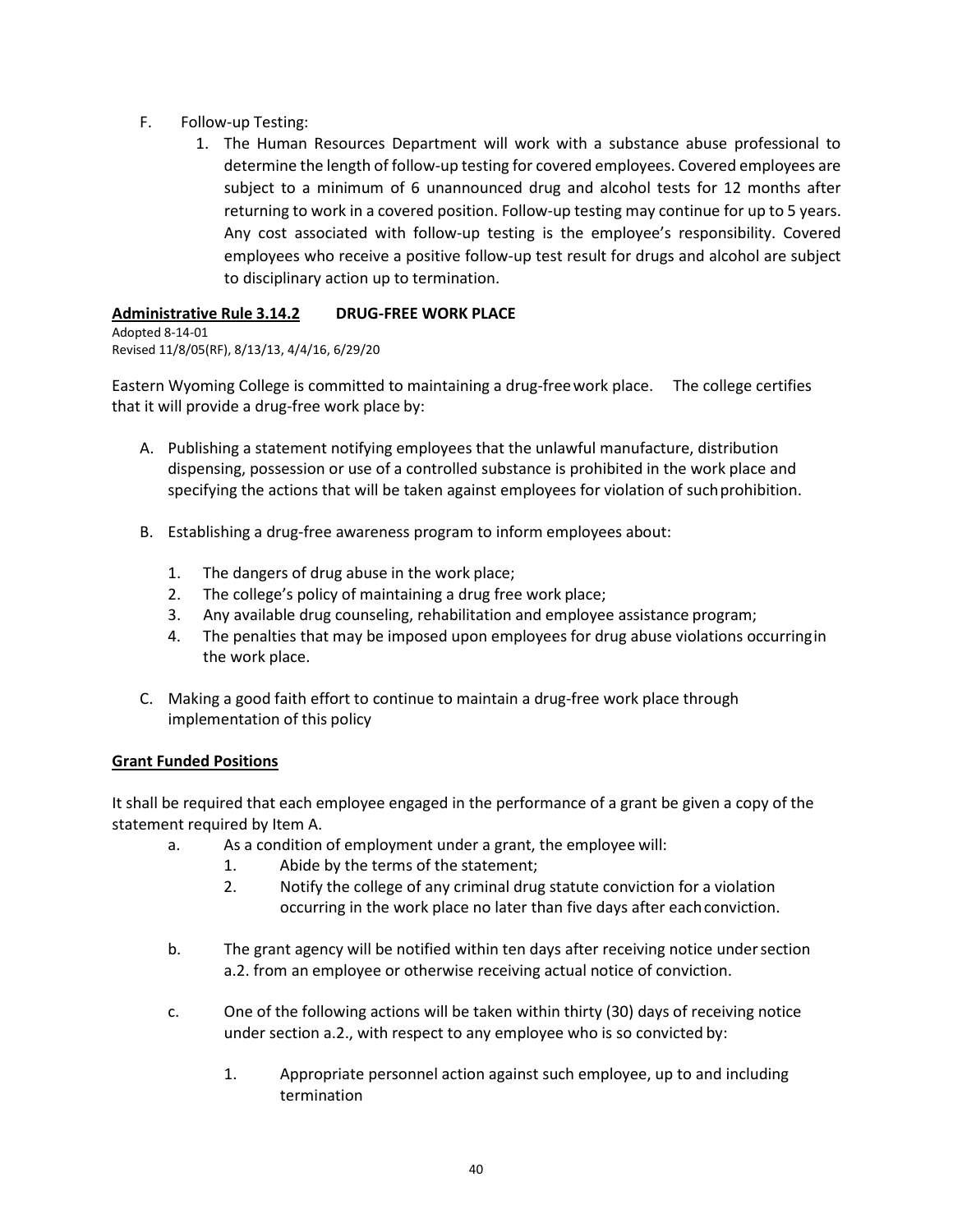2. Such employee will be required to participate satisfactorily in a drug abuse assistance or rehabilitation program approved for such purposes by a Federal, State or local health, law enforcement, or other appropriate agency.

### **Alcohol and Controlled Substance**

The following regulations of Eastern Wyoming College conform to the City of Torrington and Wyoming State laws and Regulations affecting alcohol and controlled substance abuse.

- 1. The unlawful manufacture, distribution, dispensing, possession, or use of a controlled substance on the EWC campus, in residence halls, or at any college-sanctioned events is prohibited. Such an act is a crime under Wyoming State Laws.
- 2. Possession and/or use of alcoholic beverages is prohibited on the EWC campus, in residence halls, or any college sanctioned event except as allowed by Board Policy2.15.

### **Per Wyoming State Statute 12-6-101**

Any person under the age of 21 who has any alcoholic or malt beverage in his possession or who is drunk or under the influence of alcoholic liquor, malt beverages, or a controlled substance on any street or in any public place is guilty of a misdemeanor under Wyoming State Law.

### **Procedures of Enforcement**

Any member of the College community who observes a violation of this policy or becomes aware of an individual with an **alcohol or substance abuse related** problem on campus is encouraged to seek assistance from the appropriate resources:

- Office of Student Services for student concerns
- Office of Human Resources for employees and all others

### **Administrative Rule 3.14.3: MILITARY LEAVE**

Adopted 7/7/02 Revised 11/08/05(RF), 8/13/13, 4/4/16, 6/29/20

Eastern Wyoming College supports and values military service of our employees in accordance with The Uniformed Services Employment and Reemployment Rights Act of 1994 (USERRA, 38 U.S.C. §§ 4301- 4335).

Any member of the Wyoming National Guard or United States military forces reserve who is an employee of Eastern Wyoming College shall be given a leave of absence with pay not to exceed fifteen (15) calendar days in any one (1) calendar year to attend duly authorized encampments, training crises and similar training programs in addition to any other leave or vacation time to which the person is otherwise entitled. Employees must provide Human Resources with a copy of their orders prior to the leave.

Subject to the conditions hereinafter prescribed, any Eastern Wyoming College employee who has been employed for one (1) year and who is a member of the national guard or any other component of the military forces of the state, a member of the reserve forces of the United States, or who is inducted into the military service of the United States, is entitled to leave of absence from their employment without pay but without loss of seniority, status, vacation, health/wellness leave, or other benefits required by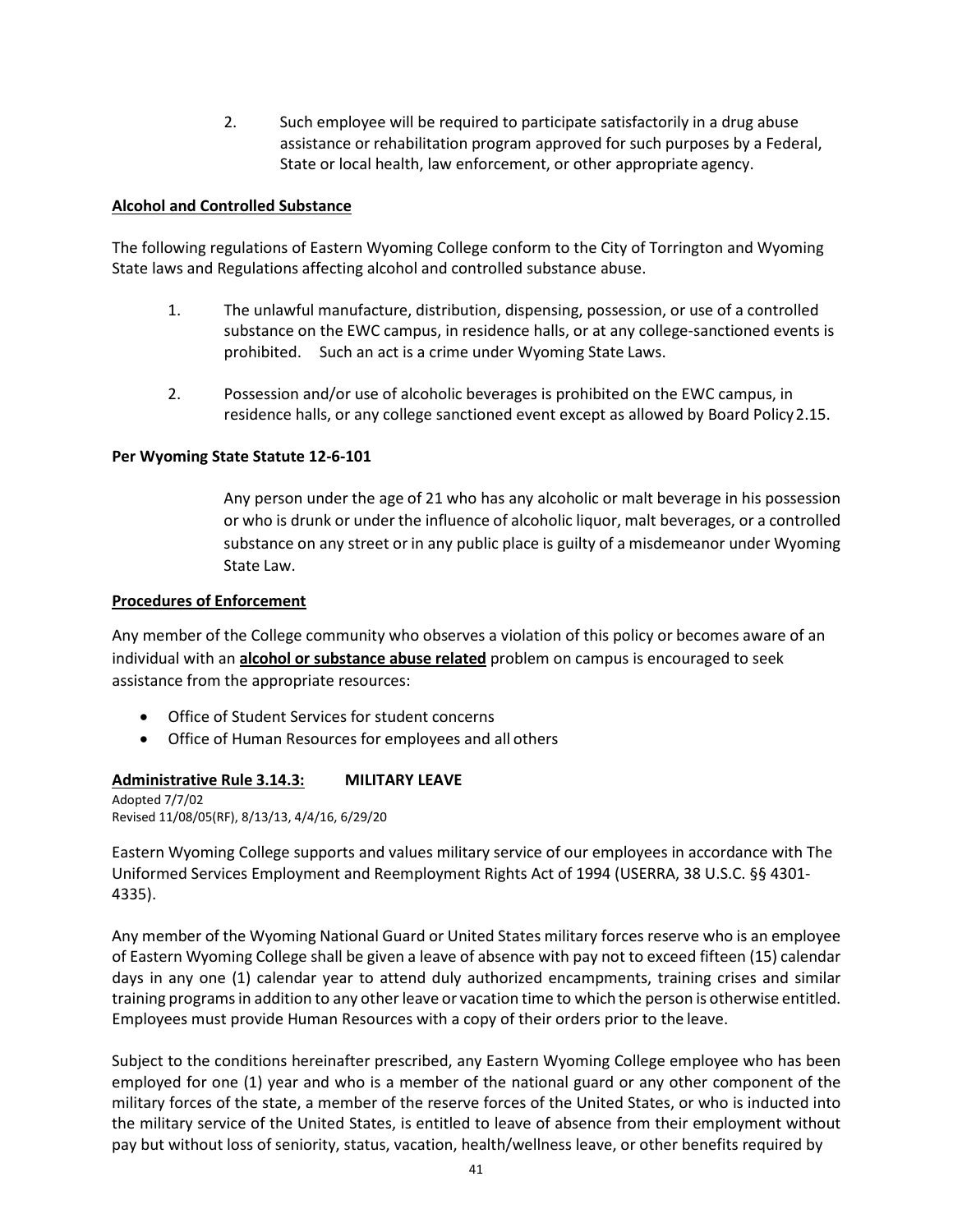law while they are engaged in active military training or service ordered or authorized by proper authority pursuance to law exceeding fifteen (15) days in any calendar year. Such leave is in addition to any other military leave or vacation time to which the officer or employee may be entitled by law if the required military service is satisfactorily performed, which is presumed unless the contrary is established. During the absence, Eastern Wyoming College shall discontinue its share of payments for social security, insurance of any type of retirement unless the employee elects to contribute to the college retirement plan during their absence, in which case Eastern Wyoming College will likewise contribute itsshare.

### **Administrative Rule 3.14.4: UNEMPLOYMENT COMPENSATION**

Adopted 8/13/13 Reviewed 6/29/20

The College provides unemployment insurance coverage for employees in accordance with the laws of the State of Wyoming.

### **Administrative Rule 3.14.5: WORKERS COMPENSATION**

Adopted 8/13/13 Revised 4/4/16 Reviewed: 6/29/20

The College provides worker's compensation coverage for eligible employees in accordance with the laws of the State of Wyoming.

Employees are required to report any job related illness or injuries to their supervisor immediately and fill out the accident/injury report located on the "M" drive at Personnel/Public/Accident and Injury report as soon as feasible after an accident or injury occurs.

### **Administrative Rule 3.14.6: SOCIAL SECURITY**

Adopted 8/13/13 Revised 6/29/20

All employees except work-study students are required to participate in the Social Security Program.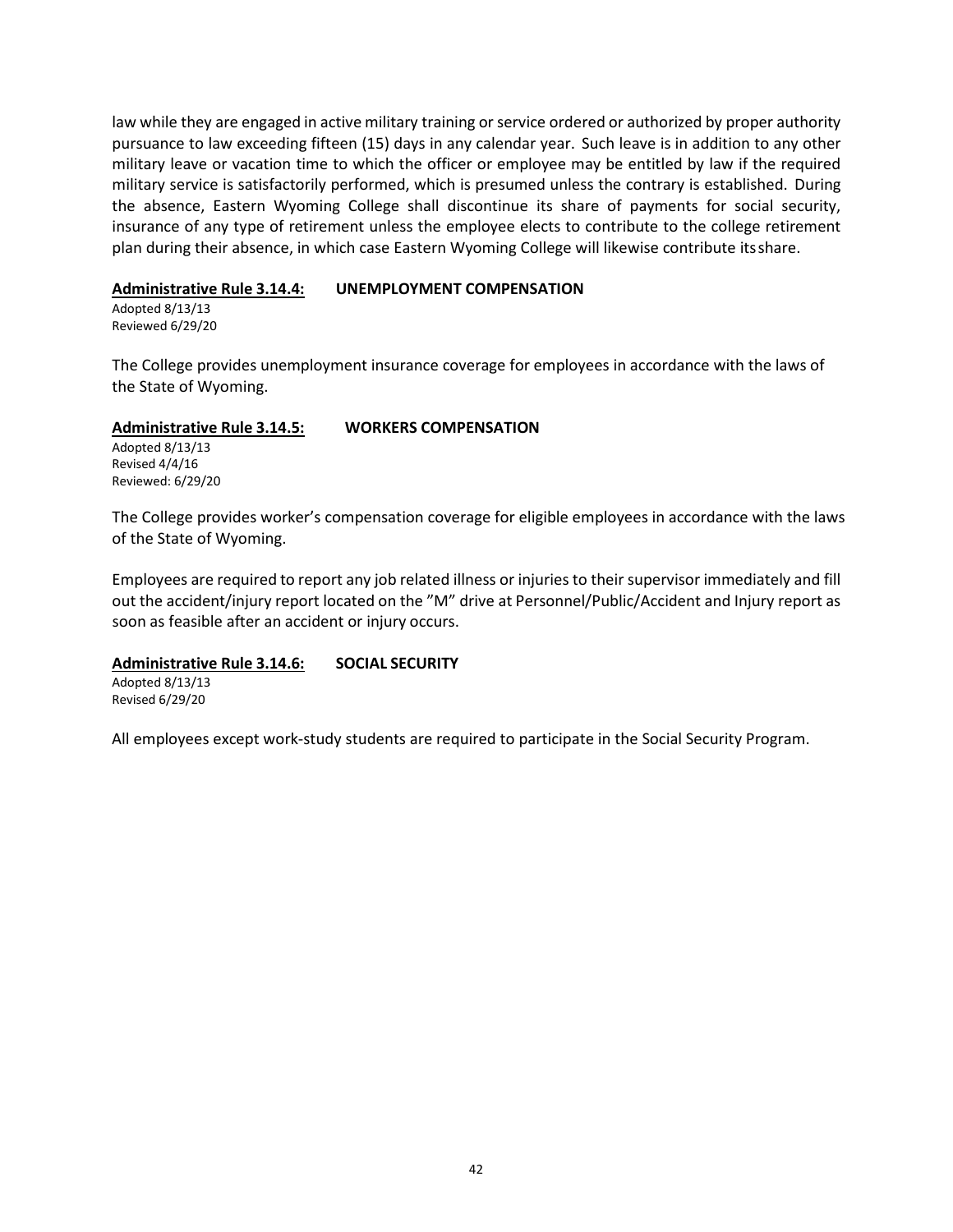### **Board Policy 3.15: HEALTH/WELLNESS LEAVE**

*Adopted 6/30/92 Revised 11/8/05(RF), 8/13/13(RF), 11/13/18*

Eastern Wyoming College shall provide some form of Health/Wellness leave benefits to all benefitted employees.

### **Administrative Rule 3.15.1: HEALTH/WELLNESS LEAVE**

*Adopted 5/14/02 Revised 11/8/05(RF), 8/13/13(RF), 1/4/16, 4/4/16, 10/24/16, 1/28/19*

**Earnings Rate**. Health/Wellness leave is earned at the rate of 1.5 days per month based on the number of months and percent of full time as defined in the employee's appointment or contract. Earnings and Leave Balance will be calculated and reported to the hundredths of anhour.

**Leave Requests and Maximum Leave Balance**. Health/Wellness leave may accumulate to 120 days per year, which includes those days donated by another employee as specified inthis Rule. Days in excess of 120 will be forfeited. Requests for leave in excess of one week must be approved by the employee's immediate supervisor. Requests for leave in excess of one month must be approved by the President. The minimum time charged as Health/Wellness leave will be a quarter of anhour.

**Immediate Family**. For the purposes of this Administrative Rule immediate family is defined as spouse, cohabitant partner, parents and grandparents, children and wards, grandchildren, brothers and sisters, mother-in-law and father-in-law, brother-in-law and sister-in-law, daughter-in-law and son-inlaw. Adopted, half, and step members are also included in immediate family.

**Leave Uses**. Health/Wellness leave may be used for a variety of reasons including the following:

**Medical Leave** -- Accumulated Health/Wellness leave may be used for illness, sickness, emergency medical care, preventive and diagnostic medical anddental appointments. This leave may also be used by the employee because of illness or medical/dental appointments in the employee's immediate family.

**Personal Leave** -- Two (2) Health/Wellness leave days may be used by employees for personal leave each fiscal year. These days are not cumulative from year to year. The personal days are intended to allow the employee to tend to personal matters where other leave provisions do not apply. Personal leave must be pre-approved by the employee's immediate supervisor.

**Emergency Leave** -- Accumulated Health/Wellness Leave may be used for personal emergencies which affect the health and/or welfare of the employee or his or herimmediate family. This leave includes but is not limited to bereavement leave upon the death of someone from the employee's immediate family. Personal emergency leave must be pre-approved by the employee's immediate supervisor.

**Parental Leave** -- Accumulated Health/Wellness leave may be used for parental leave upon the birth or adoption of a child. An employee requesting parental leave must notify the President minimum of one month prior to the commencement of the leave and will be granted only in the four months immediately following the birth or adoption.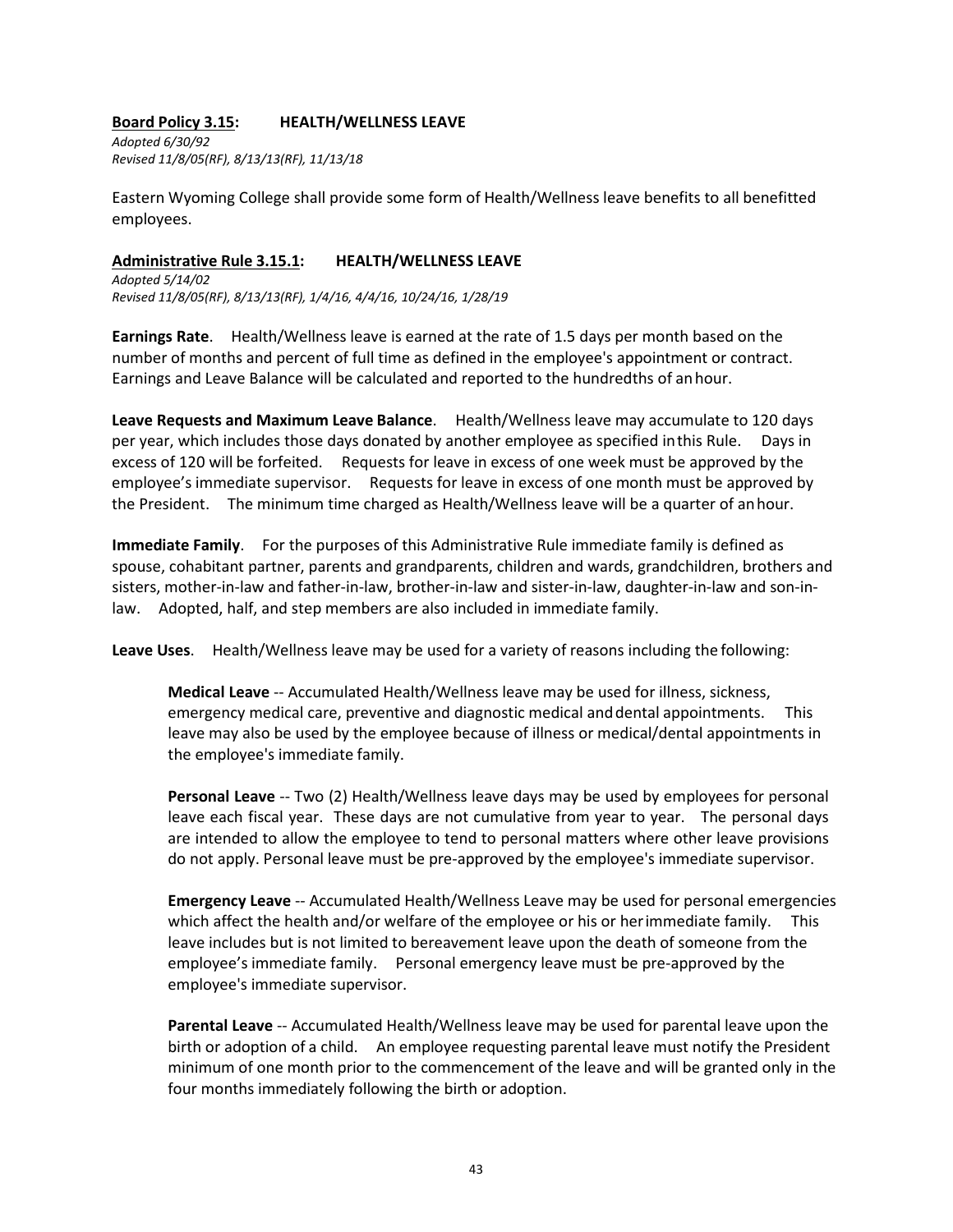**Community Service Leave** – Two Health/Wellness leave days may be used by employees for community service/political leave each year. These days are not cumulative from year toyear. Professional leave days are intended to allow employees to attend professional conferences, seminars, and meetings which are unrelated to their position at Eastern WyomingCollege. Professional leave must be pre-approved by immediate supervisor.

**Advance Health/Wellness Leave** – Benefitted employees whose Health/Wellness (H/W) Leave balance is zero, may request to borrow H/W Leave hours they will earn in future months. Employees may submit one request per fiscal year not to exceed 24 hours total of Advance H/W Leave. Requests must be submitted in writing to Human Resources; the College President is the approval authority. Approved Advance H/W Leave hours may only be used for Medical Leave and Emergency Leave. Account must be brought current (i.e. a zero or positive H/W Leave balance) within six months of being awarded Advance H/W Leave.

**Family Medical Leave Act**. In accordance with the Family Medical Leave Act (FMLA), eligible employees are guaranteed 12-weeks of unpaid, job-protected leave during any 12-month period (on a rolling basis) for certain medical reasons. FMLA leave is separate and in addition to Health/Wellness Leave provided by Administrative Rule 3.15.1. FMLA leave is also separate and in addition to Leave of Absence Without Pay provided by Administrative Rule 3.7.1. For additional questions related to FMLA, contact Human Resources.

**Donated Health/Wellness Days.** Employees may donate or may receive donated Health/Wellness leave per the stipulations listed below:

**Leave Donations**: Health/Wellness leave may be donated by any employee who has accrued a minimum of twenty (20) days of medical leave. The maximum number of days a person is allowedto donate during a fiscal year (July 1 through June 30), to any recipient who has an immediate and reasonable need for such assistance, will be based on the following scale:

| <b>Accrued Days</b> | <b>Maximum Donated Days</b> |
|---------------------|-----------------------------|
| 20 to 29            |                             |
| 30 to 39            |                             |
| 40 to 59            | 6                           |
| 60 to 79            | я                           |
| 80 to 120           | 10                          |

### **For example, if an individual has fifty (50) days of accrued leave they would be able to donate a maximum of six (6) days for the fiscal year.**

Donations between immediate family members who are employees are not subject to the designated maximum. Donors shall submit a completed "Donated Leave" form. All accrued leave (i.e. H/W Leave and Paid Leave) except 40 hours of Paid Leave must be taken prior to requesting and using donated days for situations with a long-termhealth condition. Donated Health/Wellness Leave will not be tracked beyond 12 months from the date of request. Unused donated leave will not be deducted from the donor's Health/Wellness Leave balance.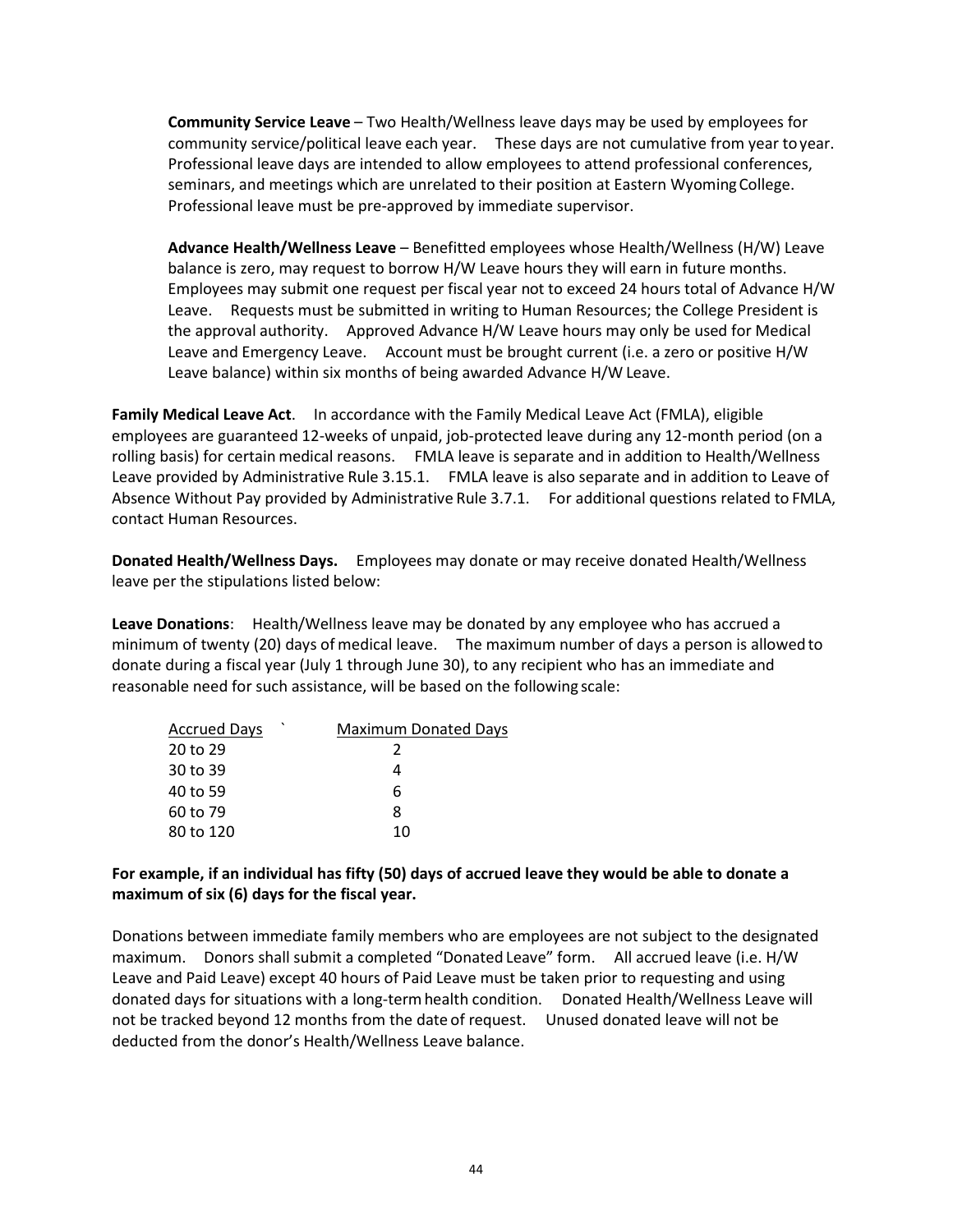### **Board Policy 3.16: INSURANCE/RETIREMENT BENEFITS PACKAGE**

*Adopted 11/12/96 Revised 11/8/05(RF), 8/13/13(RF) Reviewed 2/12/19*

Eastern Wyoming College shall provide if financially feasible some form of health insurance benefits and either the Wyoming State retirement or TIAA/CREF retirement programs.

### **Administrative Rule 3.16.1: INSURANCE/RETIREMENT BENEFITS PACKAGE**

*Adopted 11/12/96 Revised 11/8/05(RF), 8/13/13(RF), 4/4/16, 7/21/17*

The benefit provides life insurance, health insurance, and dental insurance for the employee. Dependent life insurance may not be purchased with this benefit. Eastern Wyoming College also contributes to each employee's retirement package.

### **Administrative Rule 3.16.2: HEALTH INSURANCE**

*Adopted 2/16/99 Revised 11/8/05(RF), 8/13/13(RF), 4/4/16*

Eastern Wyoming College offers health insurance with coverage through the Wyoming State Employees Group Insurance Program. The employee may choose single orfamily coverage. Two plans are available with the difference being the amount of the individual andfamily deductibles. Both plans include a preventative and diagnostic dental plan and have a maximum amount payable for any one person of \$2,000,000 in a lifetime. The employee may change from one plan to another during a plan transfer period which takes effect each year on January 1.

All permanent employees who regularly work 80 hours or more per month are eligible for this plan on the first day of the month following their date of employment.

Medical insurance through the State of Wyoming Group Insurance Plan is available to all full-time employees and any part-time employees working 80 hours or more per month. Coverage is effective the first day of the month following the date the service starts. The anniversary date for changing the status of medical insurance for either employee or dependents shall be January 1 any given year thereafter. Exceptions will be if the employee has a change of status or chooses a change in coverage allowable only if he/she is not participating in the Flexible Benefit Plan.

If an employee terminates employment at Eastern Wyoming College, health care coverage may be continued under the plan at group rates under COBRA. The employee will be notified by the Payroll Office of rights at the time of termination. Coverage may also be continued under the Wyoming Retirement System if the employee retires. If the employee becomes ineligible for continuation of coverage due to termination of employment or reduction in work hours, he/she may continue coverage under the Consolidated Omnibus Budget Reconciliation Act of 1985 (COBRA). COBRA coverage may continue for up to 18 months for employees and up to 36 months for dependents.

Enrollment cards are available in the Human Resources along with the copies of the health insurance handbook and the dental pamphlet.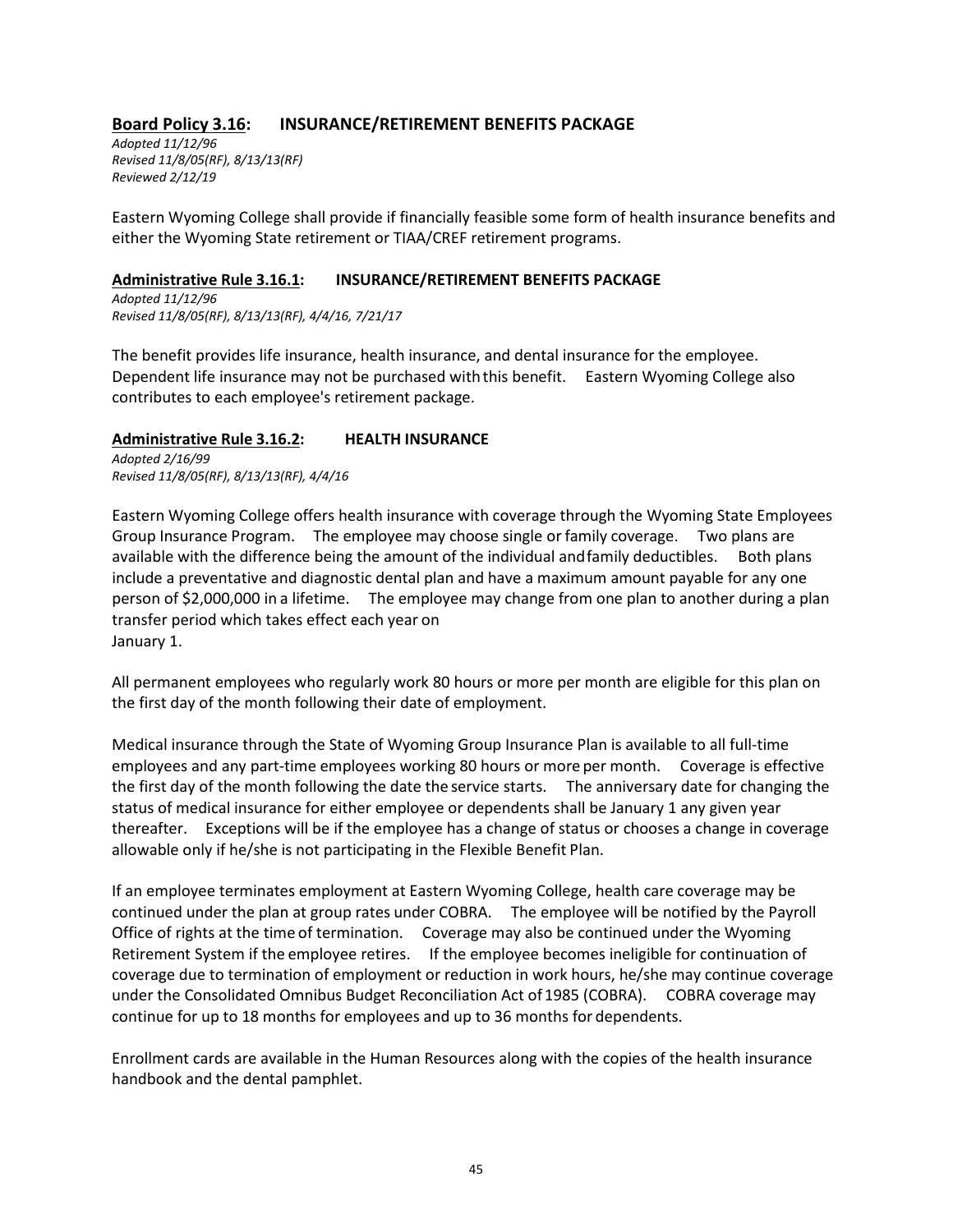### **Administrative Rule 3.16.3: DENTAL INSURANCE**

*Adopted 11/12/96 Revised 11/8/05(RF), 8/13/13(RF), 7/21/17*

An optional dental insurance is available to any employee eligible for the State Health Insurance Program. This insurance is in addition to the mandatory preventive dental insurance included in the health plan. Enrollment must be consistent with the health insurance enrollment, i.e. single coverage in the health insurance must have single coverage in the dental insurance.

Enrollment cards are available in Human Resources along with the dental pamphlet.

### **Administrative Rule 3.16.4: LIFE INSURANCE**

*Adopted 2/16/99 Revised 11/8/05(RF), 8/13/13(RF), 4/4/16, 7/21/17*

Eastern Wyoming College provides the option, for eligible full-time employees, to participate in the State of Wyoming Life Insurance program. Dependent coverage is an additional amount permonth.

Life insurance and dependent life insurance are also available to disabled and/or retired employees. However, retired employees are not eligible for Accidental Death and Dismemberment benefit.

If an employee becomes terminally ill with a life expectancy of 12 months or less, he/she may apply to receive a portion of his/her life insurance as an "Accelerated Benefit." He/she may request an Accelerated Benefit of up to 50% of his/herlife insurance. If one of his/her dependents has a "qualifying medical condition" Accelerated Benefits are available for dependentlife coverage. The amount of the Accelerated Benefit available to his/her dependent will be based on the amount of dependent life insurance coverage provided at the time of the request.

If all or part of the employees group term life insurance ends, he/she may apply for an individual life insurance policy. Likewise, his/her dependents may also convert to an individual policy if all or part of their life insurance ends. Conversion coverage is not available for accidental death, dismemberment and loss of sight benefits.

Enrollment cards are available in Human Resources along with information relating to life insurance.

#### **Administrative Rule 3.16.5: RETIREMENT**

*Adopted 11/12/96 Revised 11/8/05(RF), 8/13/13(RF), 4/4/16, 7/21/17*

Participation in either the Wyoming Retirement System or TIAA/CREF is required for full-time or regular part-time employees at the time of employment. Any employee whose term of employment is on a temporary basis for less than four (4) months or any person receiving not more than \$5,500 per year for part-time teaching who elects in writing not to participate is excluded.

At the time of initial employment an employee must make a choice between one hundred percent participation in the Wyoming Retirement System (WRS) or one hundred percent participation in the Teachers Insurance & Annuity Association and College Retirement Equities Fund (TIAA/CREF).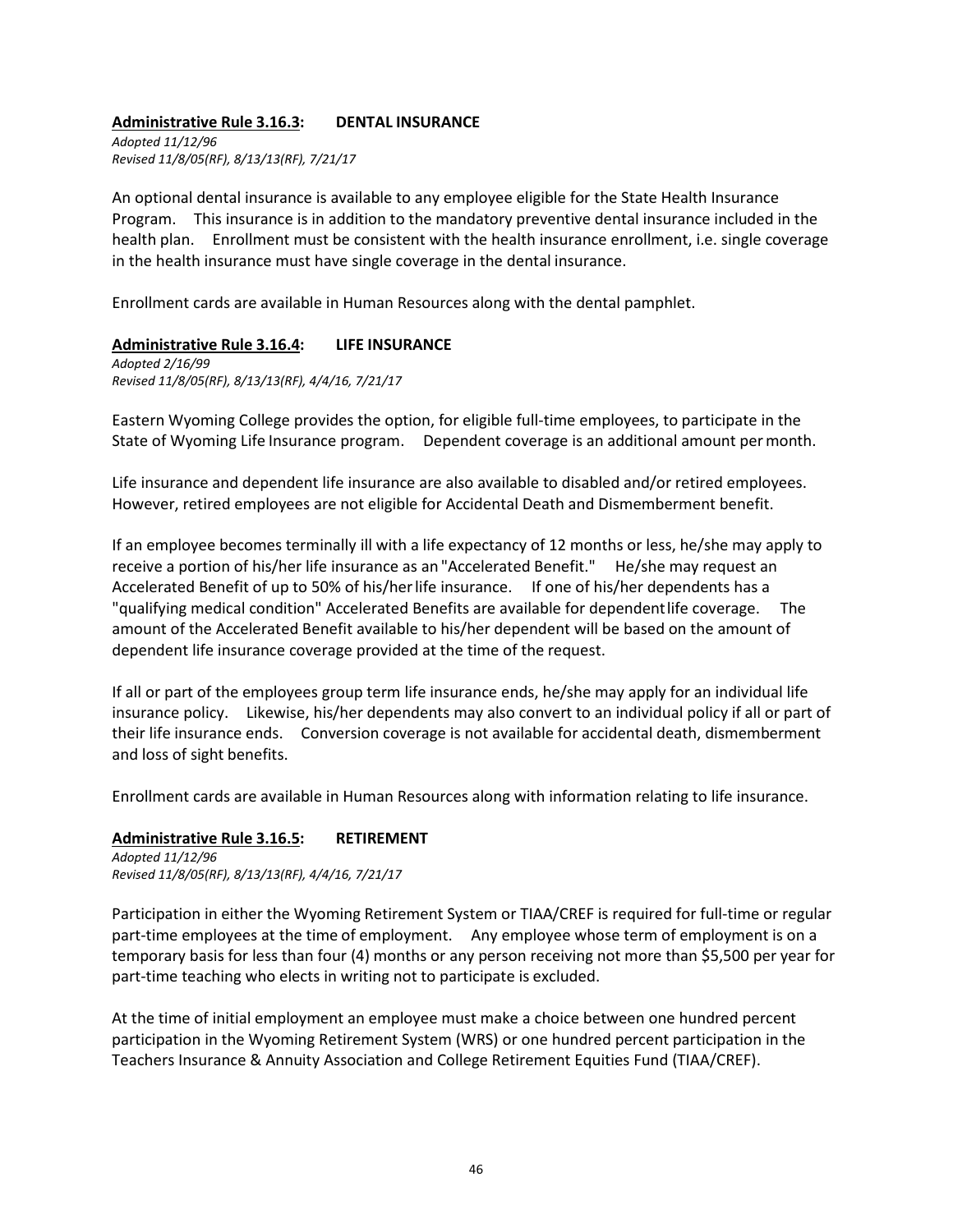### **WYOMING RETIREMENT SYSTEM**

The contribution rate for employees and employers is based on gross salary. After a minimum of 48 months of participation in the Wyoming Retirement System the employee is "vested", which means that the employee's rights to benefits at retirement age cannot be taken away. If employment is terminated, contributions may be left on deposit and if vested, the employee may apply for a monthly retirement allowance after reaching age 50.

**Restrictions**. The account on deposit in the WRS cannot be borrowed against, attached or garnished. No additional funds may be contributed in excess of the contribution rate.

**Statements**. The employee receives an annual statement of account during the first quarter of each year. This statement is prepared after all contributions for the preceding year have been posted to all accounts under the program. If any information on the statement appears to be incorrect, the employee should contact the Wyoming Retirement System Office in Cheyenne at once.

When employment is terminated the employee may request a refund of the contributions he/she has made to the program. The contribution rate for employer and employees is the same for Wyoming Retirement and TIAA/CREF. To obtain a refund, the employee must sign and submit the appropriate form.

### **TIAA/CREF**

Teachers Insurance and Annuity Association/College Retirement Equities Fund is available to employees, pursuant to rules set forth in EWC TIAA plan. The contribution rate to TIAA/CREF is the same as Wyoming Retirement System. Under TIAA/CREF you may transfer your annuity contract to other institutions participating in the plan.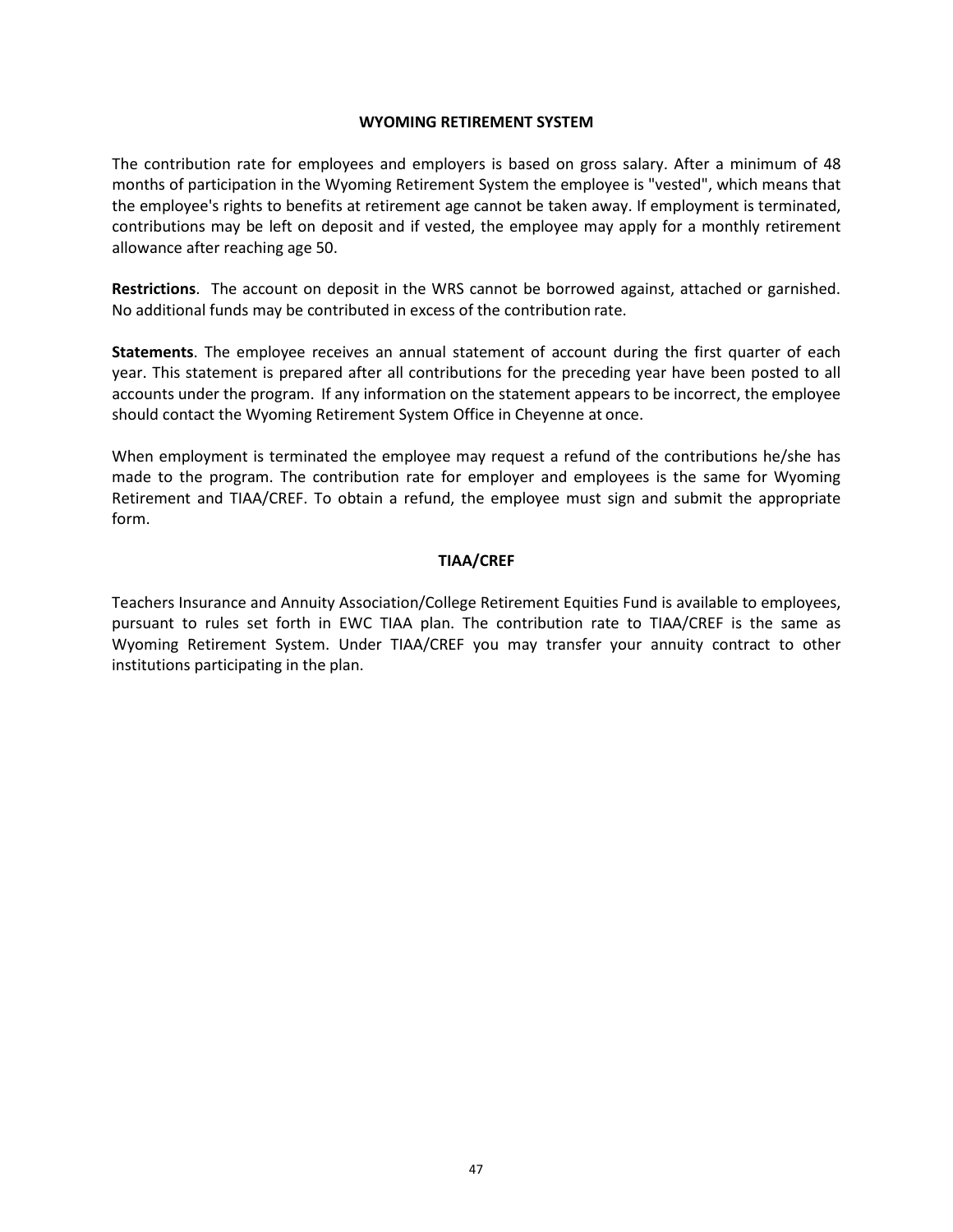### **Board Policy 3.17: PAYROLL DEDUCTIONS**

*Adopted 11/12/96 Revised 11/8/05(RF), 8/13/13(RF), 6/17/21(RN)*

*Reviewed 2/12/19*

The College Payroll Office shall provide, if feasible, some form of benefit and payroll deductions.

### **Administrative Rule 3.17.1: PAYROLL DEDUCTIONS**

*Adopted 11/12/96 Revised 11/8/05(RF), 8/13/13(RF), 4/4/16, 7/21/17, 11/27/17*

The College Human Resources is authorized to make deductions from the employees' salaries for the following purposes:

- 1. Purchase of Tax Sheltered Annuities including Wyoming Deferred Compannuities (403(b) tax shelters are allowed only one change during any taxable year)
- 2. Life Insurance
- 3. Health Insurance
- 4. Dental Insurance
- 5. Wyoming Employees Credit Union
- 6. Savings Accounts
- 7. Disability Insurance (policy through the college)
- 8. Flexible Benefit Plan
- 9. Wyoming Education Association Dues
- 10. Court Ordered Payments
- 11. Zero Paid Leave and Health/Wellness Leave balances after being absent fromwork
	- A. Human Resources (HR) will deduct the amount due in the next pay period after the zero leave balance(s) is confirmed.
	- B. HR will communicate the situation and planned deduction to the employees at least five work days before the pay date.
	- C. HR will deduct the full amount due unless that amount is greater than 15% of the employee's monthly Net Disposable Earnings (NDE). HR will split the deduction amount two months for amounts due between 16% - 30% of the employee's monthly NDE. For amounts due ≥ 31% HR will deduct approximately 15% of NDE per month unless the employee resigns/retires, in that case, HR will deduct the total amount from the final pay.

### **Administrative Rule 3.17.2: DISABILITY INSURANCE**

*Adopted 11/12/96 Revised 11/8/05(RF), 8/13/13(RF), 4/4/16, 7/21/17, 6/17/21(RN)*

Eastern Wyoming College provides a Disability Insurance Plan for which payroll deductions are made at a rate determined by the carrier each year after reviewing the salaries and ages of the covered employees. It is a total disability plan which assures a monthly income including Social Security, Wyoming Retirement System, TIAA/CREF, Workmen's Compensation, equal to 60% of your covered monthly salary as of the date the disability began, not to exceed \$5,000.00 monthly. In no event will the Monthly Income Benefit be less than \$100.00.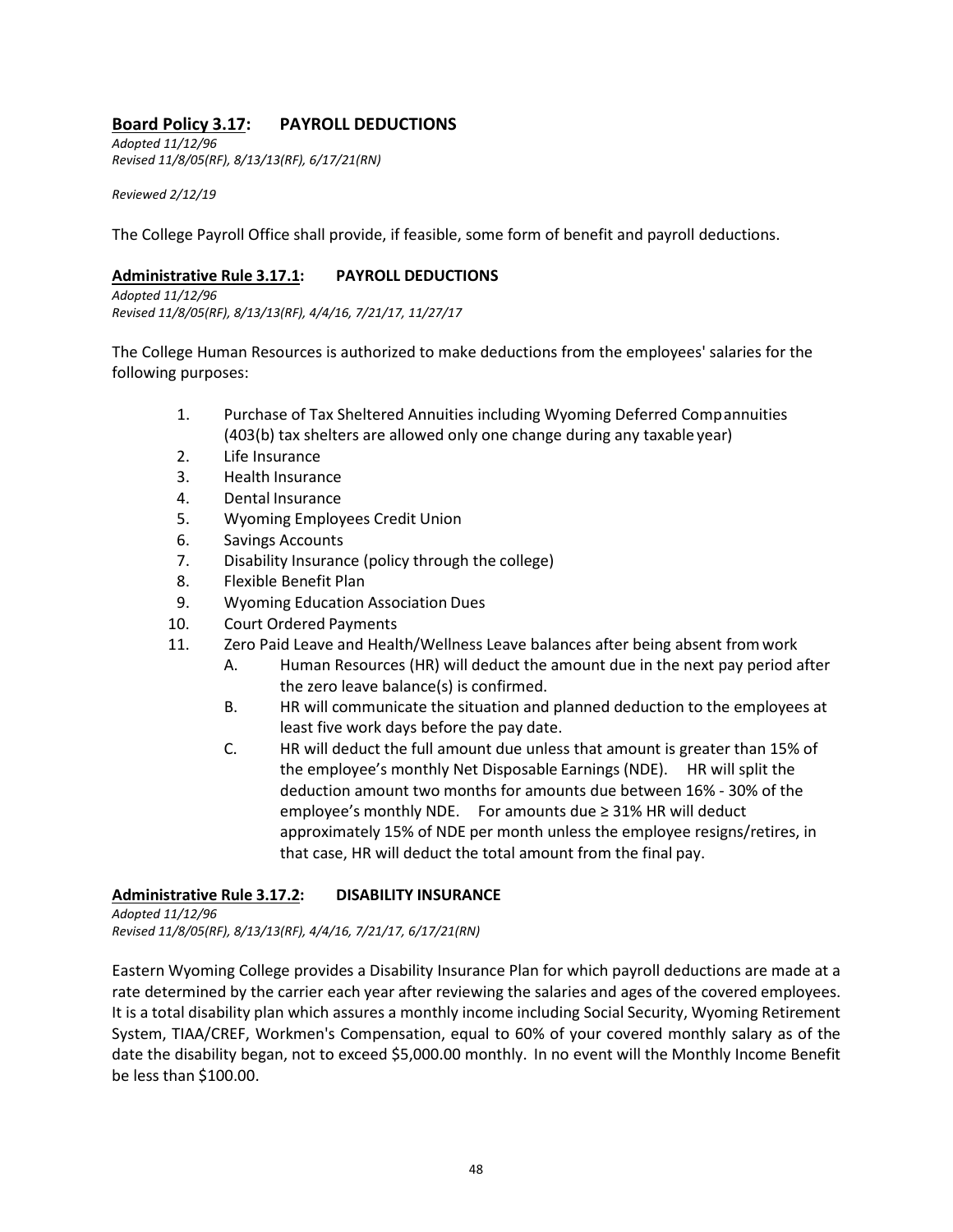All full-time employees are eligible for this plan as of the first day of the month coinciding with or next following the completion of one (1) month of service. An enrollment application form is available in Human Resources as is a copy of the policy.

### **Administrative Rule 3.17.3: FLEXIBLE BENEFIT PLAN**

*Adopted 5/14/02 Revised 11/8/05(RF), 8/13/13(RF), 5/2/16, 6/17/21(RN)*

Eastern Wyoming College through the State of Wyoming's agreement with the Internal Revenue Service (Code 125) offers its employees a Flexible Benefit Plan. The Plan Year begins January 1 and ends December 31 each year. The employee has an opportunity to change elections under the Flexible Benefit Plan each year.

Three different options are available for tax savings. The Flexible Spending Account allows a reduction to an employee's annual earnings by the amount of insurance premiums he/she pays out-of-pocket. The Medical Care Reimbursement Account allows a reduction to an employee's annual earnings by a specified amount set aside for unreimbursed medical expenses. This annual deduction cannot exceed the amount determined by IRS guidelines. The Dependent Care Reimbursement Account allows a reduction to an employee's annual earnings by a specified amount set aside for daycare, babysitting expenses. This annual deduction cannot exceed the amount determined by IRS guidelines.

An employee may choose any or all of the options or may also choose not to participate in any of the options.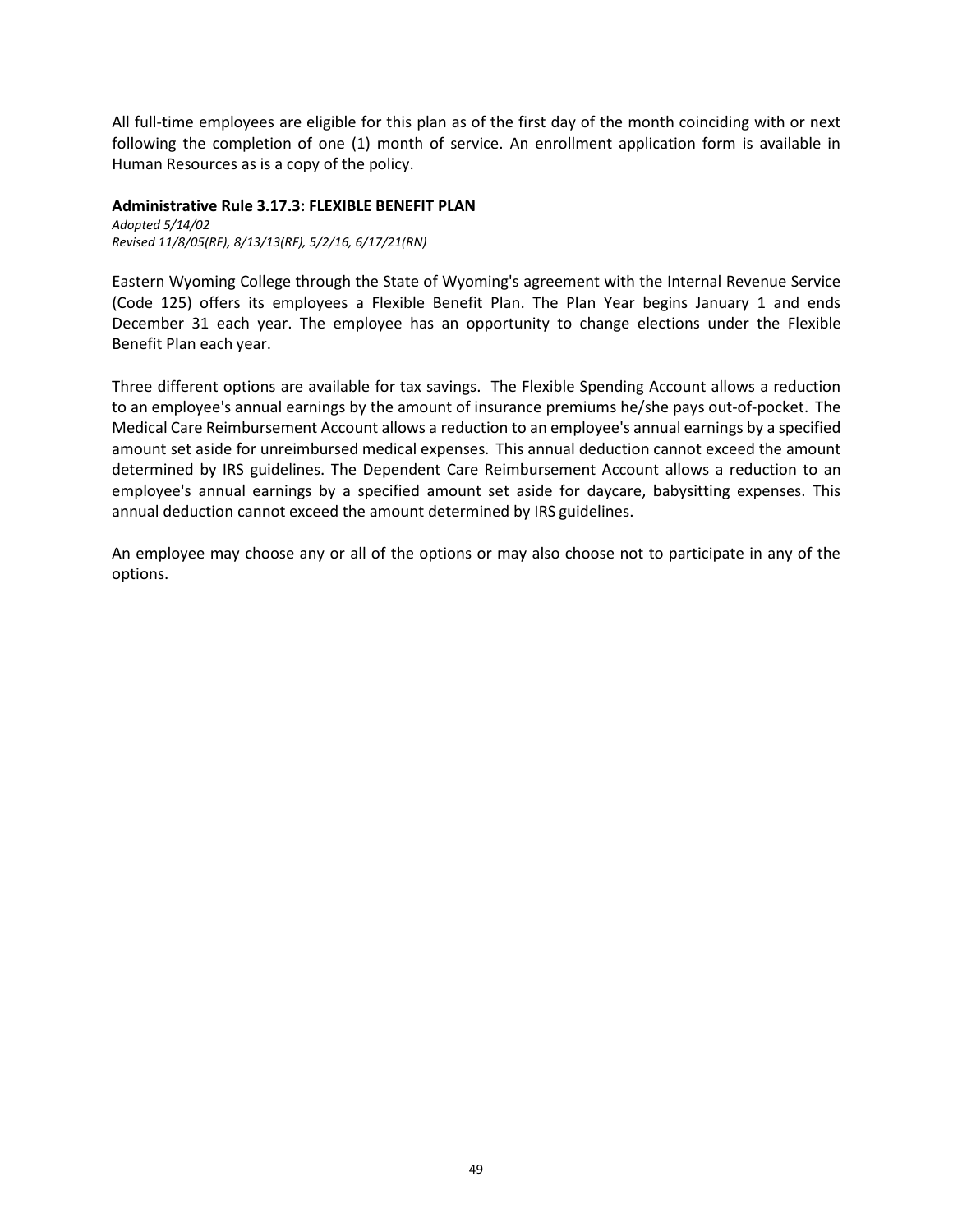### **Board Policy 3.18: PERSONNEL FILE POLICY**

*Adopted 7/12/02 Revised 11/8/05(RF), 8/13/13(RF), 6/17/21(RN) Reviewed 2/12/19*

The Director of Human Resources maintains a file for all full-time and benefitted employees and parttime faculty members.

### **Administrative Rule 3.18.1: PERSONNEL FILE**

*Adopted 7/17/02 Revised 11/8/05(RF), 8/13/13(RF), 7/21/17, 12/17/18, 6/17/21(RN)*

It is the employees' responsibility to ensure that official transcripts, other evidence of Professional Growth and Development, and other licenses/certification including equivalency statements of foreign credentials, as required by the College or its accrediting bodies, are submitted to the Director of Human Resources for inclusion in the personnel file.

The file may be examined only according to the Family Educational Rights and Privacy Act of 1974.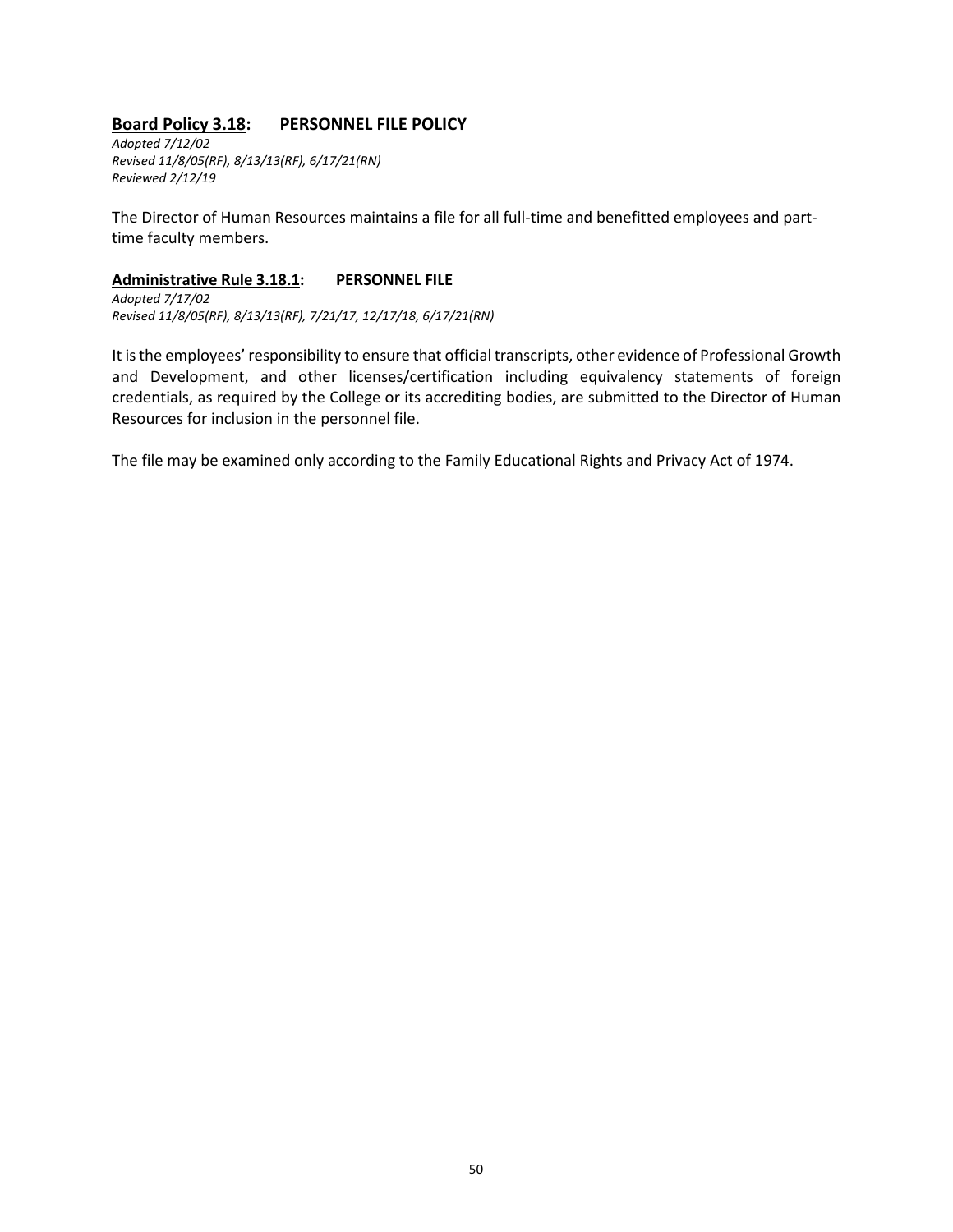### **Board Policy 3.19: REDUCTION IN FORCE**

*Adopted 3/3/92 Revised 11/8/05(RF), 8/13/13(RF), 9/11/18, 6/17/21(RN)*

Eastern Wyoming College strives to provide employees a stable and secure work environment. However, it may be necessary under certain circumstances to eliminate multiple positions due to budgetary constraints, program reductions, reorganization or other business needs. This policy establishes a process to eliminate permanent full-time/benefitted and part-time positions in these circumstances. The reduction in force (RIF) policy shall be implemented only after the Board of Trustees have agreed by an affirmative vote with the College President's recommendation, in consultation with the President's Cabinet and other supervisors that conditions warrant such action. At that point the College President will implement reduction in force determinations. Applicability of this policy supersedes all other College policies related to employment.

- I. **Authority.** When determining whether a Reduction in Force is necessary the President of Eastern Wyoming College, in consultation with the President Cabinet and other supervisors, will closely study and evaluate current and projected future funding, historic, current and projected future demand for courses, programs, or services and their related cost effectiveness, and future curriculum plans and needs. If the College President then determines that the best interests of the College may only be met by a reduction in force, the President, after securing Board of Trustees approval will implement a reduction in force (RIF) as outlinedherein.
- II. **Implementation.** Following an analysis of the College's academic and business needs and organization structure, the following steps will be used to identify the positions that will be eliminated by a reduction in force.
	- 1. An analysis by the President and President's Cabinet of the job functions and positions that any program or department needs going forward. Said analysis will include input from work center supervisors to help determine what positions are non-essential and which positions may be eliminated. The duties of any position may be allocated to other positions of the same or lower classification.
	- 2. When there are multiple persons in a position that has been selected for elimination, the skills, qualifications/certifications, and length of EWC service of said individual employees will be evaluated. Human Resources will assist in the review process, evaluate criteria and provide seniority validations. The following factors described immediately below may be considered in this assessment:
		- a. Skills and qualifications special skills may be considered, as well as additional education, licensure and certification
		- b. Length of employment seniority is based on the College hire date and prorated for periods of part-time employment
	- 3. After the assessment, the EWC President, following final coordination with the Executive Administrators will determine the position(s) to be included in the reduction in force. The final positions decision rests with the EWC President.
	- 4. The Human Resources Office will assist in preparing the written notice for the affected employee(s) and confirm any severance pay and benefits.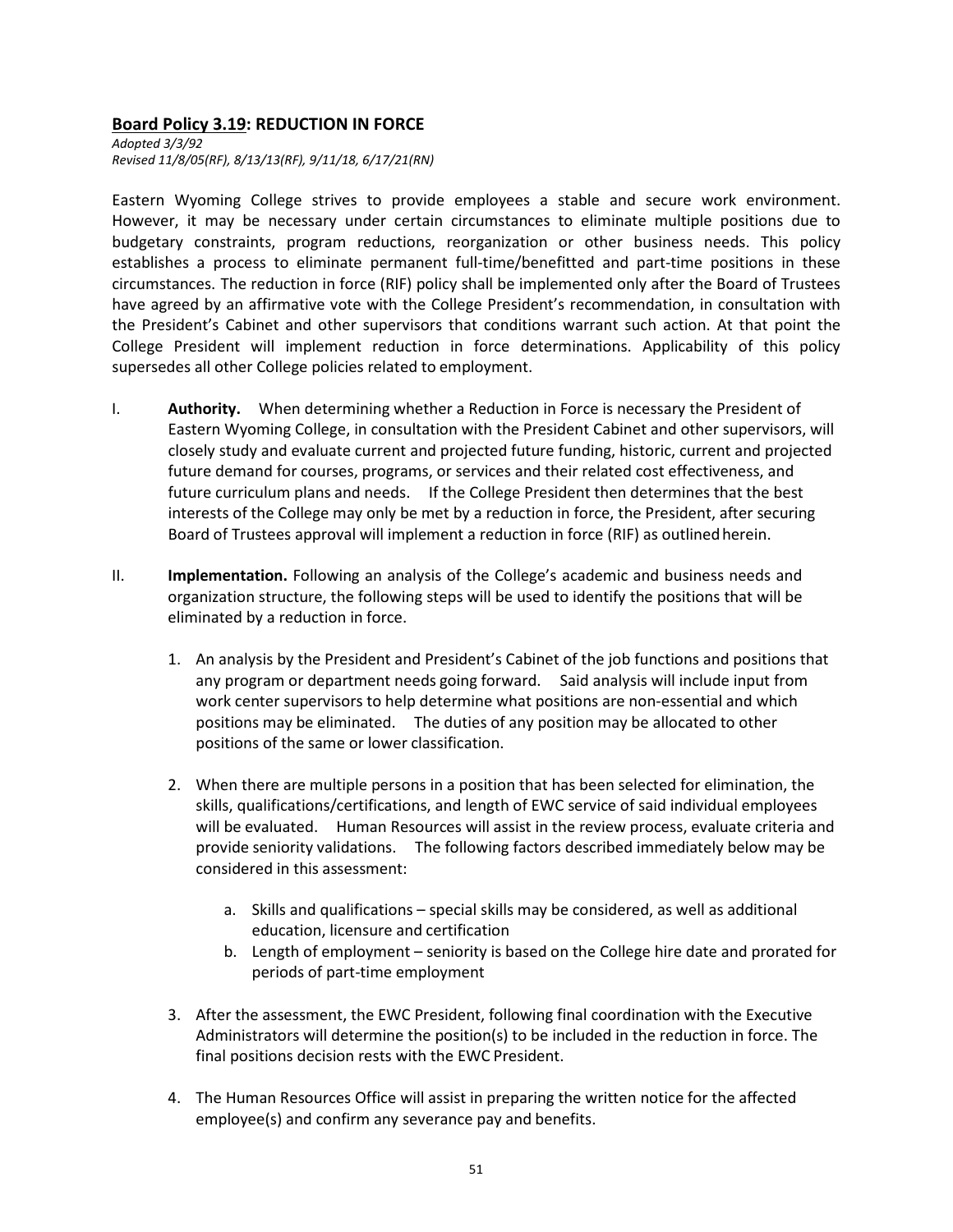III. **Compensation and Benefits.** The College will strive to ensure all employees whose position was selected for elimination by the RIF will receive at least thirty (30) days' notice. If the effective date of a RIF action results in the elimination of a position within sixty (60) calendar days of the employee's receipt of the RIF written notice, the subsection regarding severance pay shall apply, but ONLY to benefitted employees in permanent positions (i.e., Administrator, Tenured Faculty, Professional, and Classified Staff). Employees in at-will and interim positions (e.g., Non-tenured Faculty, Adjunct Faculty, Probationary Classified and Probationary Professional staff, etc.) are not eligible forseverance pay. At a minimum, all employees whose position was selected for elimination will receive a combination of severance pay and/or time notification equal to the equivalent of 30 calendar days/four work weeks/onemonth.

Employees whose employment is discontinued because of a RIF were selected to receive severance pay, shall receive an amount as identified below:

- 1. Individuals employed by the College five (5) consecutive years or less will receive one (1) month's wage/salary value.
- 2. Individuals employed by the College more than five (5) consecutive years will receive two (2) month's wage/salary value plus 0.5% of annual salary for each full year of benefitted College service not to exceed 10 years.

Eligible employees will receive severance pay as outlined above upon signing a Separation Agreement. Severance pay will be provided not later than two weeks after the RIF action is effective, or earlier, either in a lump sum or periodic installments as decided by Eastern Wyoming College and as set forth in the Separation Agreement, less withholding fortaxes. Severance pay and health care supplement pay will not be paid if the employee accepts a different position with EWC within the period of time between when the employee was notified of the RIF action and when the RIF action takes effect. After the employee ends their EWC employment, any unpaid severance pay will be discontinued if the former employee is reemployed with EWC.

Employer contributions to the retirement plan cease at the timeof termination. Other voluntary benefits, including long-term care, supplemental disability insurance may be continued on a self-pay basis by contacting the insurance carrier. If the employee wants to continue health and dental insurance, it is the responsibility of the employee to apply for COBRA and pay the insurance premiums to continue coverage.

In accordance with policy, EWC will honor an approved tuition benefit request for the employee's dependents during the remainder of the semester for which the student is currently enrolled.

IV. **Separation Agreement.** The College will prepare and provide a written Separation Agreement to the employee. The Separation Agreement will allow the employee forty-five (45) calendar days from the date of receipt to consider the terms and conditions of the Agreement, including the provision for severance pay and the requirement for the employee's release of claims.

The Separation Agreement will not be effective, and any severance pay will not be paid, unless the employee agrees to the terms of and signs the Separation Agreement during the 45-day period. The signed Separation Agreement shall be given to Human Resources where it will be filed in the employee's Personnel Folder.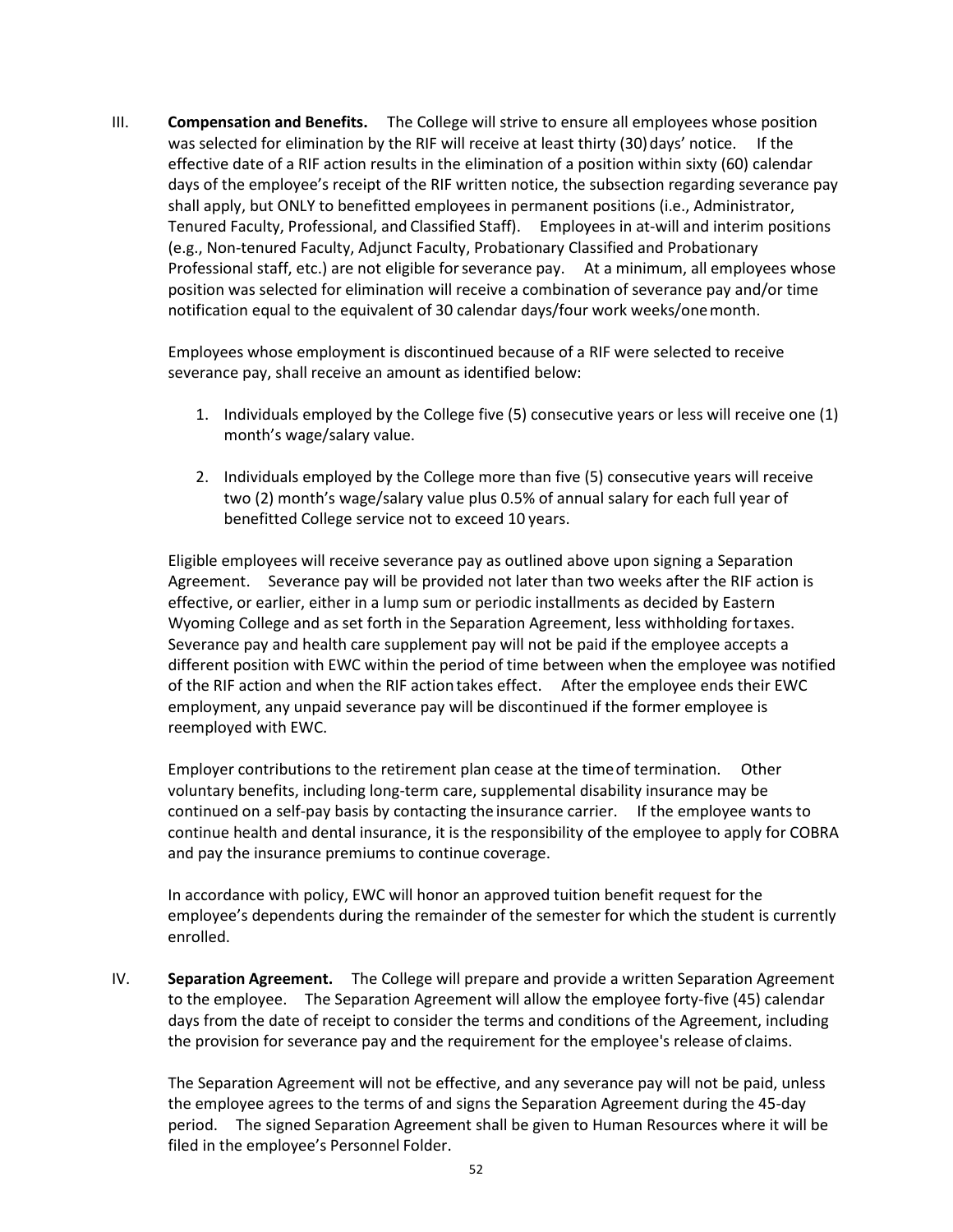- V. **Re-hire Procedures.** Rehiring of RIFed employees will be according to the following procedure:
	- 1. Rehiring RIFed employees shall occur within position Classifications and in order of seniority based-on employees' benefitted date-of-hire. The proposed RIF re-hire individual must meet the employment-specific qualification requirements of the open position according to the approved Job Description. However, RIFed employees with temporary status shall not have rehire rights.
	- 2. Rehiring rights of RIFed employees shall be limited to two years from the date of the layoff. RIFed employees must maintain a current email, mailing address and phone number with the Eastern Wyoming College Human Resources and must respond to the rehire employment offer within a 14-day period commencing with the deposit of the vacancy notice in the U.S. mail. The rehire employment offer shall be sent by certifiedmail. Failure of employee to maintain current mailing address and phone number will constitute a waiver of rehire rights.
	- 3. RIFed employees must accept positions of comparable status or lose rehire rights. Comparable status shall mean: 1) equal monthly pay rate (unless a pay reduction for employees of the same classification has been implemented); 2) equal hours (within a fivehour weekly variance); and 3) similar position classification and contract year +/- one month. Qualified RIFed employees may apply for vacancies in positions provided all RIFed employees of the unit in which the vacancy exists have been rehired or have forfeited their rehire rights. Rehired employees shall retain previous seniority rights.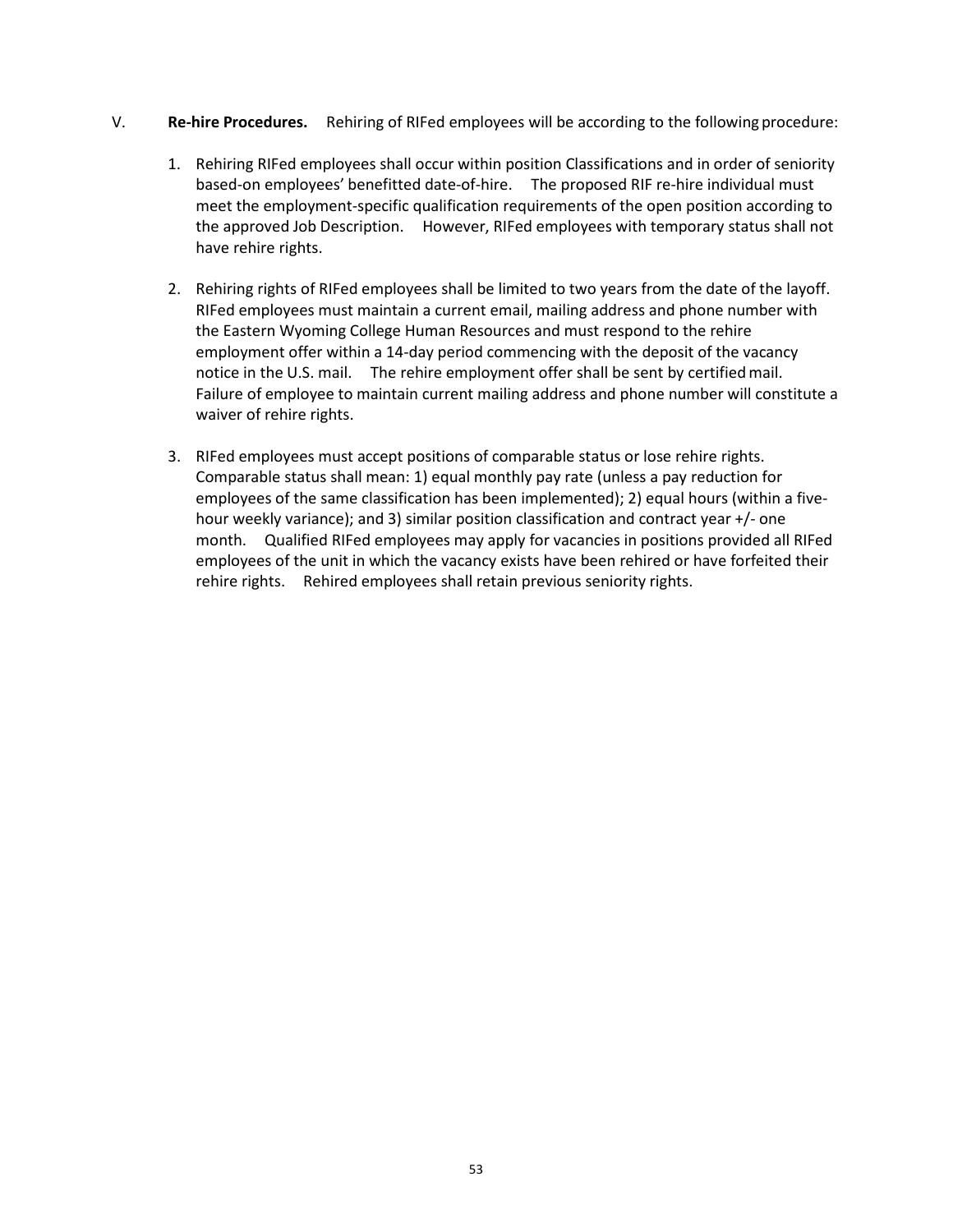#### **Board Policy 3.20: PAID LEAVE**

*Adopted 6/30/92 Revised 11/8/05(RF), 8/13/13(RF), 6/17/21(RN) Reviewed 2/12/19*

Eastern Wyoming College provides benefits to all eligible benefitted employees.

#### **Administrative Rule 3.20.1: PAID LEAVE**

*Adopted 11/9/99 Revised 11/8/05(RF)*, *10/9/07, 10/3/12*, *8/13/13(RF), 7/25/16, 2/27/17, 10/29/18, 11/15/18, 6/17/21(RN)*

**Vacation**: Vacation days are provided to all regular benefitted non-instructional employees. Vacation is accrued from July 1 through June  $30<sup>th</sup>$  each year. Vacation days must have prior approval from supervisor. Employees may carry over from one year to the next one half of the total annual vacation days for which they are eligible. Any additional carry over vacation that is not taken by August  $31^{st}$  will be forfeited unless special permission is granted from the President. Upon employment termination, EWC will pay to employees their unused Paid Leave/Vacation balance at their hourly earnings rate.

> Employees may use accrued Vacation or Health/Wellness Personal Leave days while on official College travel provided the trip's extended duration doesn't increase EWC financial costs or otherwise doesn't impose additional responsibilities on the College or its staff. Employees must inform their supervisor of their extended travel intentions before business trip departure if the itinerary addition impacts other EWC employees or equipment. Enroute vacation on weekend or other non-duty days will not reduce one's leave balance. Employees are encouraged to notify supervisors of their extended travel plans before departing on official EWC business. EWC will not incur additional parking, air travel, lodging or other associated costs with taking Vacation or weekend or other non-duty days in conjunction with official business travel. Vacation is pro-rated according to the number of months and percent of full-time defined in the employee's contract/appointment letter, and his/her level on the salary schedule based on the following:

Professional and Administration

Earn 1.75 days per month

Classified Staff

· *Level B23 - B31*

Earn 1.5 days per month for the first five (5) years of service; 1.75 days per month worked after five (5) years of service.

· *Level A12 - B22*

Earn one (1) day per month worked for first five (5) years of service; 1.5 days per month for five (5) to ten (10) years of service; and 1.75 days per month after ten (10) years of service.

#### **Advance Leave**:

Benefitted employees whose Paid Leave balance is zero, or whose balance will fall below zero while on vacation, may request to borrow Paid Leave hours/days they will earn in future months. Employees may submit up to one request per fiscal year notto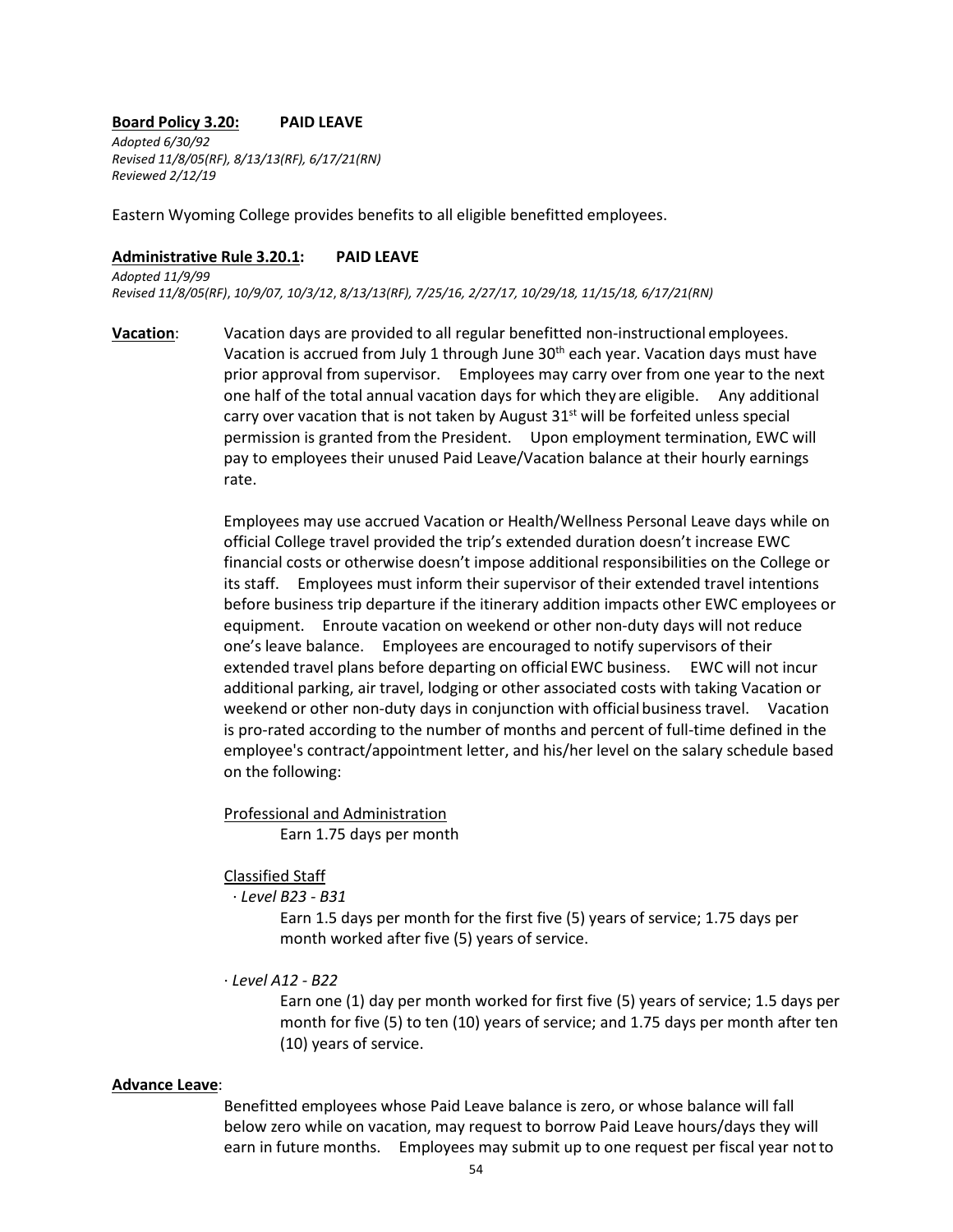exceed five total days Advance Paid Leave. Requests must be submitted in writing to the employee's supervisor; the supervisory chain will review and route the request to the President. The EWC President will provide written approval or disapproval of requests. Employees will repay or have deducted from their pay approved Advance Paid Leave, which they have taken, if their College employment concludes before accruing a positive Paid Leave balance*.* Upon employment termination HR will calculate the employee's Paid Leave balance to the hour using the employee's most current Health/Wellness (H/W) Leave Report (as prepared and distributed monthly by HR) and the employee's final H/W Leave Report submitted as part of their outprocessing. If the calculation results in a negative Paid Leave balance that amount is multiplied by the employee's hourly earnings rate to determine amount owed.

### **Faculty Break**

- **Days**: Faculty Break days are provided to all benefitted college instructional faculty who are assigned instructional duties by full-time employment contract. Faculty Break days are determined by the academic calendar, and must be taken during those days identified as break days on the academic calendar.
- **Holidays**: Holidays for the fiscal year are New Year's Day, Martin Luther King Day, Good Friday, Memorial Day, July 4, Labor Day, Thanksgiving Day and the day following, and Christmas Day.

If the holiday falls on a Saturday, the preceding Friday will be substituted. If the holiday falls on a Sunday, the following Monday will be substituted.

#### **College Closure**

**Days:** At the President's discretion, there are certain days during the year when the college will be closed other than the designated holidays. These days will be determined annually. Ordinarily for a fiscal year college closure days are Fair Day and December 24 through January 1 or January 2 if New Year's Day falls on Sunday**.**

> Following Vice President coordination and EWC President approval, the Associate Vice President for Converse County may designate one day during the summer months as Fair Day for Douglas Campus personnel.

Holidays and College Closure Days are benefits designed for all employees. Benefitted employees with five work days per week and whose normal two-day weekend includes a Holiday or College Closure Day as listed above are entitled to a day-off following coordination and scheduling with their supervisor.

#### **Administrative Rule 3.20.2: EMERGENCY COLLEGE CLOSURE OR DELAYED OPENING**

*Adopted 12/8/92 Revised 11/8/05(RF), 8/13/13(RF), 2/27/17,5/26/20, 6/17/21(RN)*

For this rule, essential personnel is defined as employees in a position who may be required to remain at their work location or report to work to protect, recover, and continue operations when the college is faced with an institutional emergency. These positions may include security, safety, custodial (i.e. snow removal, animal care), food services (if residence halls remain open), emergency purchasing and processing authority, President's Cabinet members, and/or residence hall director.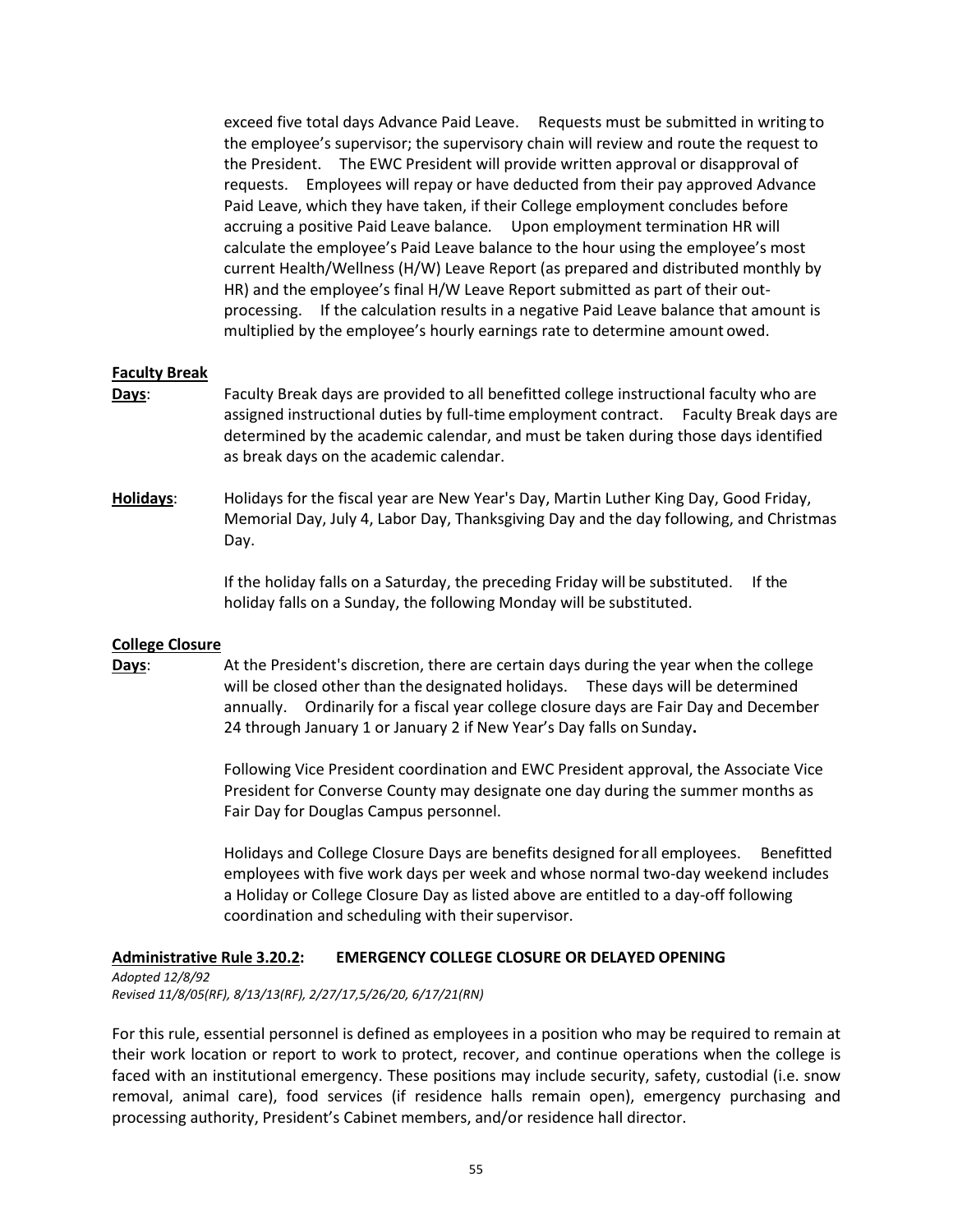In the event of unusual circumstances resulting from extremely adverse weather, natural disaster, fire, or other natural emergency beyond management control, it may be necessary for management to delay opening and/or close some or all college operations in accordance with procedures established in this Administrative Rule 3.21.2.

Announcements for unexpected closure or delayed opening of the college shall be made over local media and via established protocol.

**Short-term Closure.** Short-term closure is 14 or less consecutive days and may occur for any unexpected reason. Only benefitted employees will receive regular pay for scheduled work days and they will not be charged any leave. The College may require essential personnel; if so, these employees will be informed of such and required to report to work. If college operations are open at a given location, all employees are expected to work unless travel to and from the location is impossible due to road closure. In such case, or if the employee deems travel is unsafe, employees are expected to communicate directly with their supervisor. Absences for benefitted employees will be handled in one of the following ways as to the employee's discretion and with supervisor approval:

- a. Chargeable to accrued Personal Leave days (within Health/Wellness Leave), Emergency Leave (within Health/Wellness Leave), or Paid Leave.
- b. Chargeable to compensatory time (if applicable).
- c. Chargeable to leave without pay.

**Long-term Closure.** Long-term closure is 15 or more consecutive days and may occur for any unexpected reason. Benefitted employees may receive regular pay for scheduled work days pending duration of forecasted closure, President's decision, and Board approved action. The Board may choose to continue regular pay and Paid Leave Benefits in extenuating circumstances. The College may require essential personnel; if so, these employees will be informed of such and required to report for work. All employees will be informed once college operations re-open at a given location; upon notification all employees are expected to report to work unless travel to and from the location remains impossible due to road closure. In such case, or if the employee deems travel is unsafe, all employees are expected to communicate directly with their supervisor. Benefitted employee absences will be handled in one of the following ways as to the employee's discretion and with supervisor approval:

- a. Chargeable to accrued or Personal Leave days (within Health/Wellness Leave), Emergency Leave (within Health/Wellness Leave), or Paid Leave.
- b. Chargeable to compensatory time (if applicable).
- c. Chargeable to leave without pay.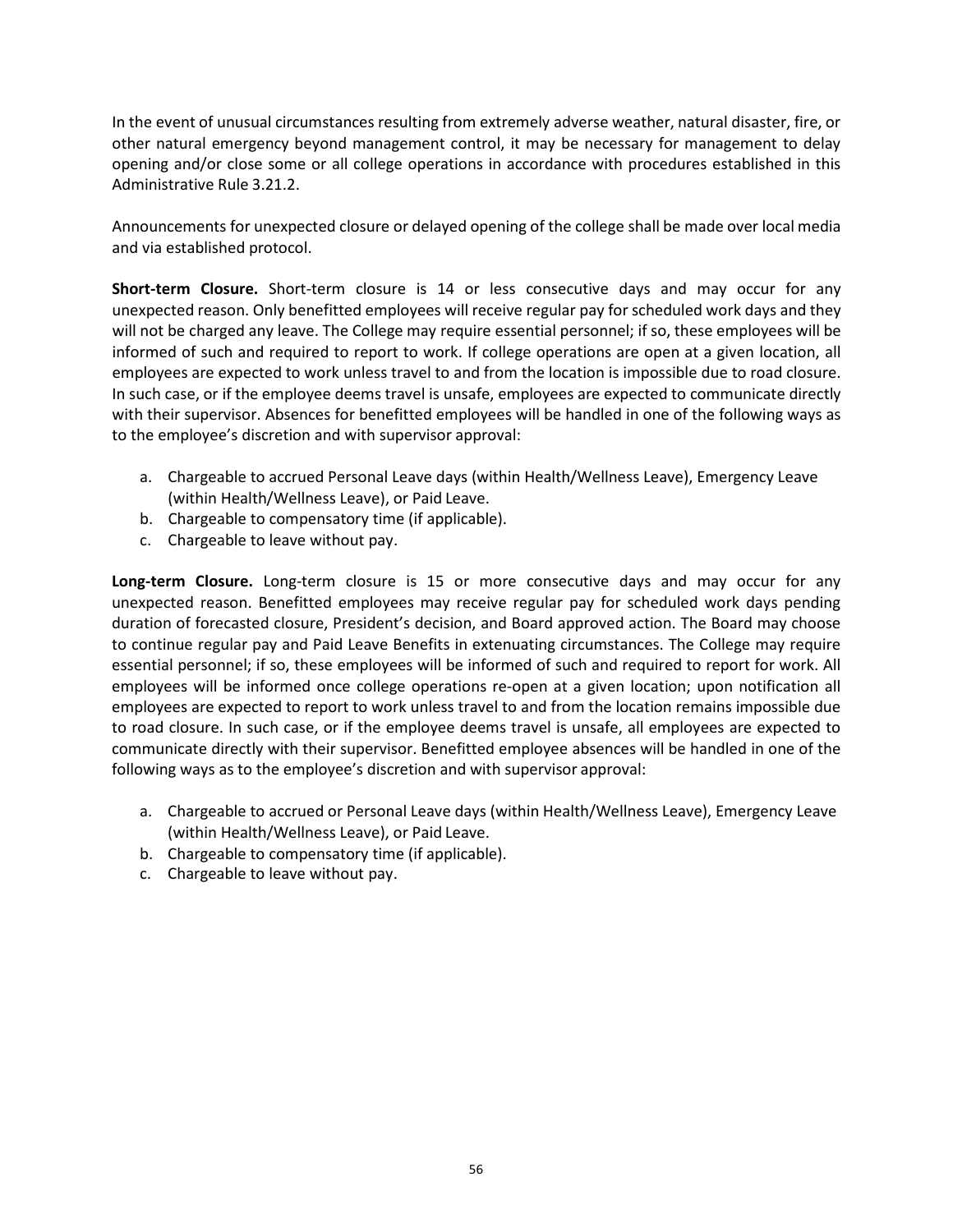### **Board Policy 3.21: CONTRACT POLICY**

*Adopted 1/25/00 Revised 11/8/05(RF), 2/2/10, 8/13/13(RF), 6/17/21(RN)*

Eastern Wyoming College will issue employment contracts to the President, all instructional employees, and staff at the Executive Administrator level, who are atleast half-time. Non-faculty staff below the Executive Administrator level, who are at least half-time, will be issued letters of appointment.

### **Administrative Rule 3.21.1: CONTRACT POLICY**

*Adopted 01/25/00 Revised 11/8/05(RF), 2/2/10, 8/13/13(RF), 6/17/21(RN)*

The length of the contract and the number of working days during the year will be based on 12 months. A contract for a period less than 12 months is calculated as a fraction of a twelve-month contract. Length of contract, work assignment, benefits and hours worked are as described in Administrative Rule 3.21.2.

According to Administrative Rule 3.2.3, non-faculty employees who are at least half-time and are below the level of Executive Administrator shall serve a probationary period not to exceedone year. If an employee's work is not satisfactory, he or she may be dismissed at any time during the probationary period without cause assigned or right of appeal.

### **Administrative Rule 3.21.2: CONTRACT RULE**

*Adopted 01/25/00 Revised 10/11/05, 12/8/09, 8/13/13(RF), 4/4/16, 6/17/21(RN)*

**Working Days.** The number of working days during the contract year for all employees of Eastern Wyoming College, exempt or nonexempt, employed at least half-time shall be based on the number of work months:

> 12-month employee -- 260 working days 11-month employee -- 238 working days 10-month employee -- 217 working days 9-month employee -- 195 working days

A contract or work assignment for a period of time different from those shown above is calculated as a fraction of a twelve-month assignment.

An employee's exempt/non-exempt status is determined in accordance with criteria established by the Department of Labor through the Fair Labor Standards Act. All permanent employees employed at least half-time are eligible for paid vacation/recess, holiday, college closure, and health/wellness leave as defined in Administrative Rule 3.15.1 and 3.21.1.

**Absences**. Full-time employees are contracted for a minimum of 35 hours per working week in the place(s) to which they are assigned. For all planned absences, approval of supervisor must be obtained prior to leave. If it is necessary for instructional faculty to be absent from the assigned place during hours scheduled, the college receptionist shall be notified. For all other employees, the supervisor shall be notified.

For teaching faculty, working days include: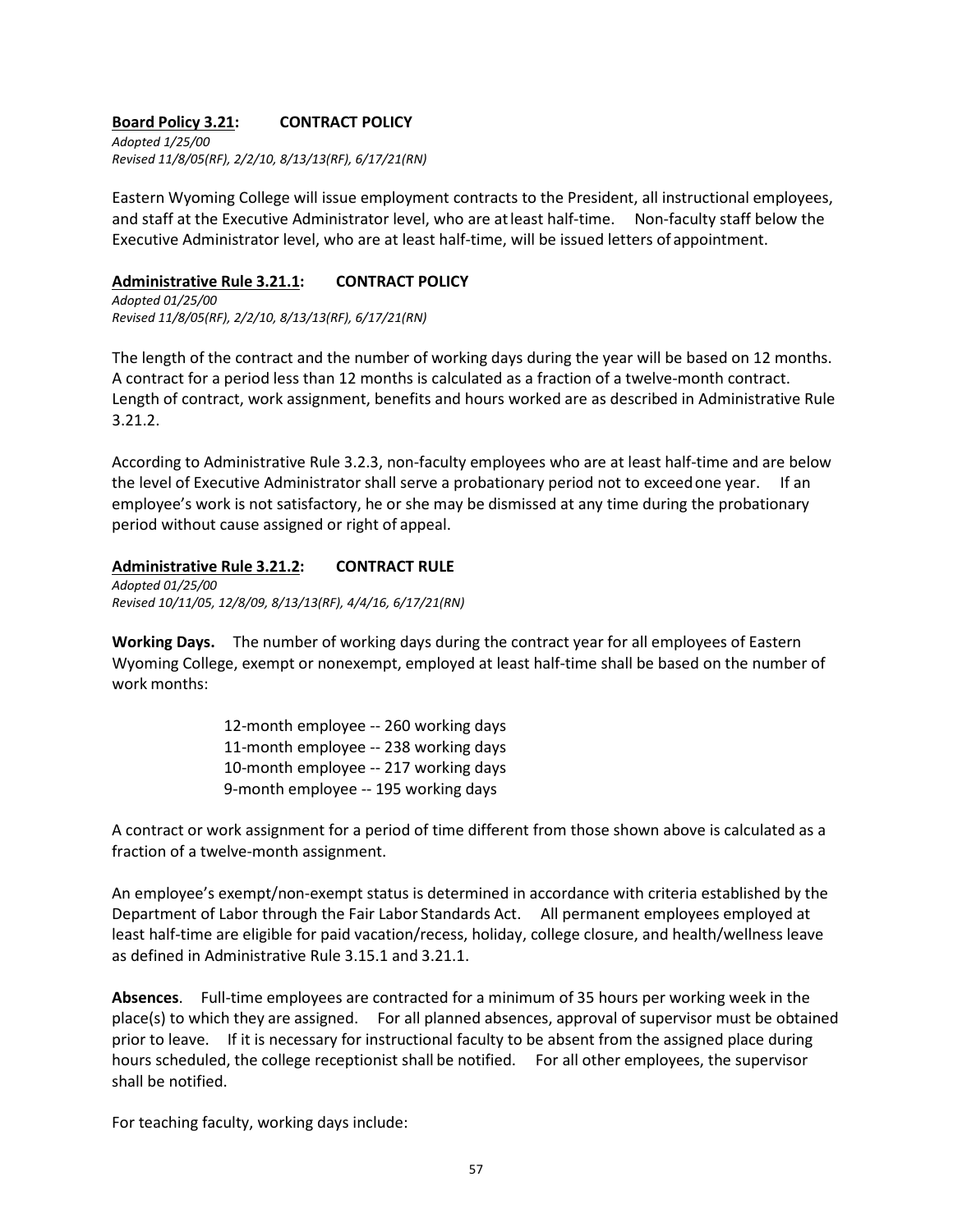Faculty duty days – every instructional day, in-service, commencement and other days scheduled by the Chief Academic Officer. Normally scheduled faculty duty days may not be used for recess or "instructional preparation" time.

Instructional preparation days – days for which faculty are not normally required to be on campus, these days are considered to be in excess of faculty duty days and paid leave days.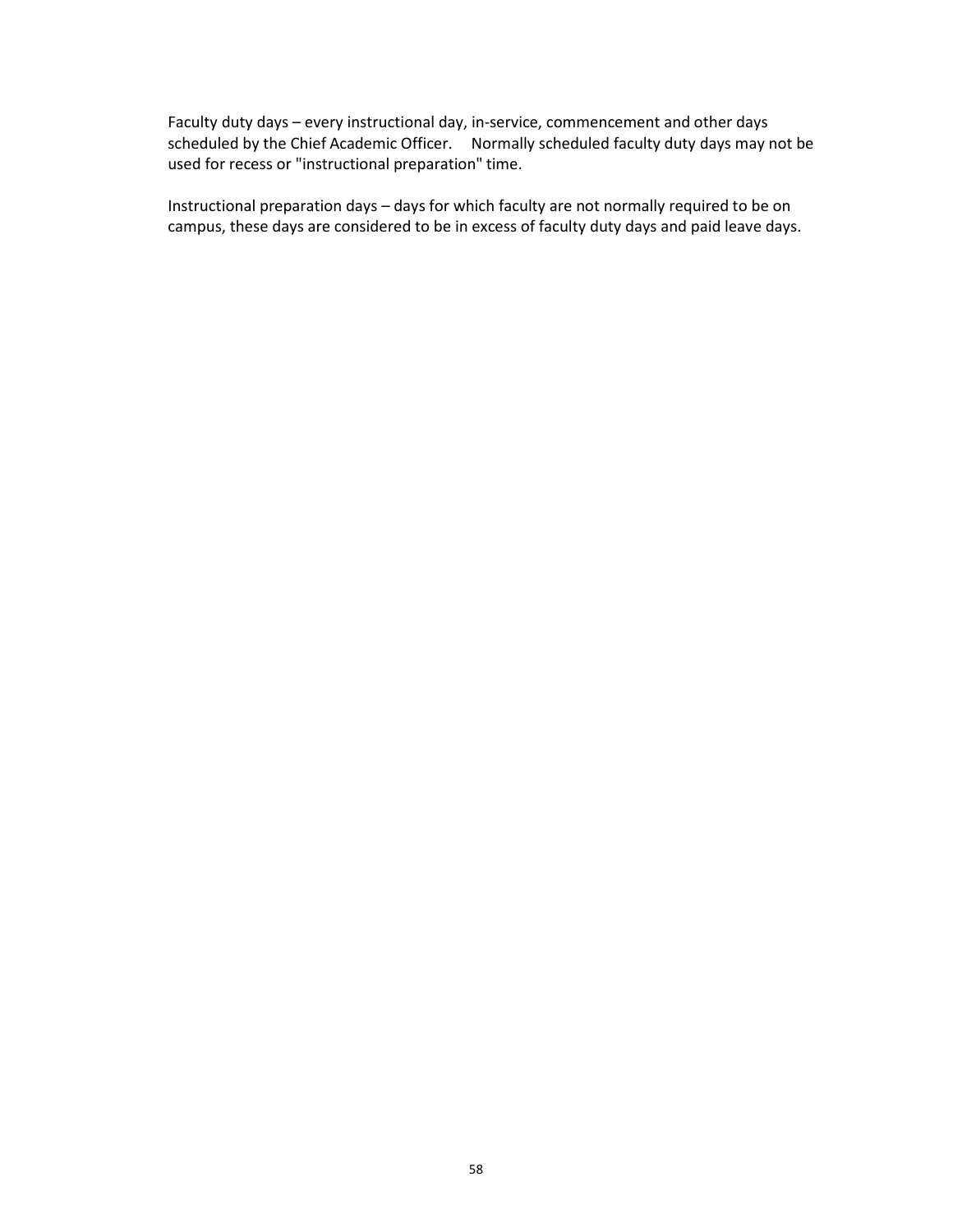### **Board Policy 3.22: EVALUATION**

*Adopted 3/9/93 Revised 11/8/05(RF), 8/13/13(RF), 6/17/21(RN) Reviewed 2/12/19*

The Board directs and delegates to the President the responsibility of developing, organizing and implementing a system-wide program for a written evaluation of employee performance.

### **Administrative Rule 3.22.1: PURPOSE OF EVALUATION**

*Adopted 3/9/93 Revised 11/8/05(RF), 8/13/13(RF), 6/17/21(RN)*

The purposes of evaluation shall be:

- To promote excellence, to improve employee skills, and to provide a basis for personnel decisions.
- To upgrade the effectiveness of employees by increasing accountability of each individual, and to improve the working together of all employees of the college.
- To create the means to encourage continuous self-assessment, improvement and growth by each member of the college.
- To promote professional excellence, provide a basis for the review of performance, and improve the skills of members of the institution.
- To promote the effectiveness of all individuals involved in the teaching, service and administrative processes by examining individual accountability for program, performance and institutional goals.
- To improve communication and understanding between an individual and his/her supervisor regarding the individual's responsibilities, general work assignments, and the standards for good performance.
- To develop or review on a yearly basis specific, realistic, and mutually agreeable goals, plans, and information that will assist the individuals in making the most effective use of their skill, effort, and time in the performance of their work.
- To provide data useful in improving instruction and instructional support through selfimprovement and college-assisted staff development.
- To provide data useful in the identification of deficiencies and the development of activities of assistance to eliminate deficiencies.
- To encourage quality education to ascertain and strengthen weakness in the education process and to ascertain whether the professional performance of employees is "satisfactory" or "unsatisfactory" in view of the institutional goals and expectations.
- To formally acknowledge acceptable performance and commend excellent performance.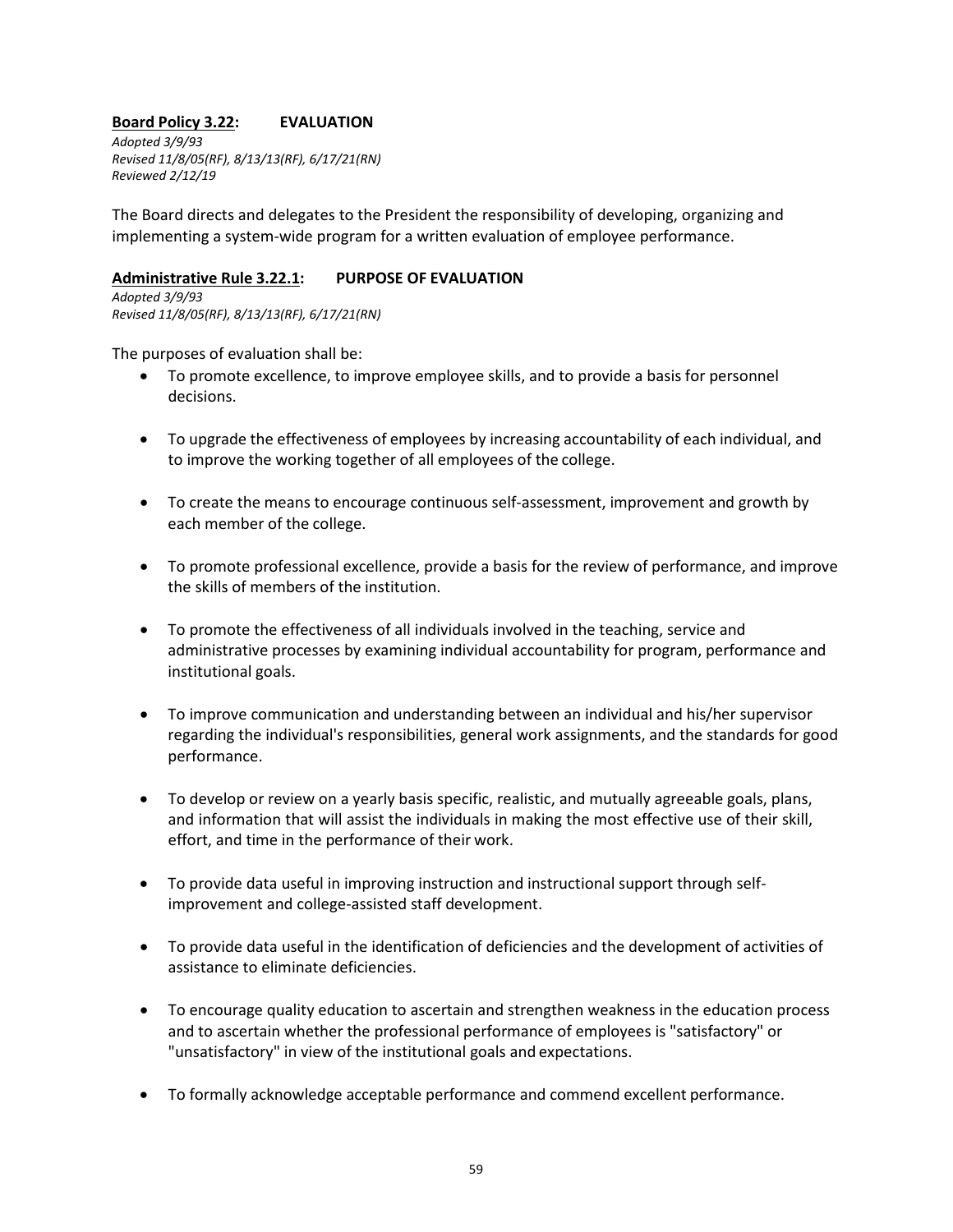• To provide a fair and effective means of removing from the staff those employees who have deficiencies and who, after receiving help and assistance, either refuse or fail to improve sufficiently.

### **Administrative Rule 3.22.2: PHILOSOPHY OF EVALUATION**

*Adopted 3/9/93 Revised 11/8/05(RF), 8/13/13(RF), 6/17/21(RN)*

The evaluation process shall be guided by the following philosophy:

In every field of endeavor, there is the need for judgment and decision on the quality of performance and achievement of personnel. In the field of higher education, the belief is that the evaluation will be cooperative and constructive. This is most likely to occur when the individual being evaluated and the person responsible for the evaluation believe in a joint responsibility to focus on the performance areas of strength as well as those in need of improvement.

Evaluation embodies principles and values held to be important for effective completion of duties so all employees can feel that the basis of evaluation is meaningful. Further, the values embodied in the evaluation should influence the directions in which people develop and the particular skills and proficiencies for which they strive.

Therefore, it is vital that the evaluation system reflect the institutional values and be significant to the operation of the college. It is only in this context that a meaningful evaluation system is established. The purpose of evaluation, is to be directed toward the identification and the commendation of effective performance as well as to define areas requiring attention, and to formulate recommendations which assist the individual in improving and developing his or her potential.

The Evaluation of faculty, staff and administrator performance must be a cooperative, continuing process designed to improve the quality of instruction and services provided by Eastern Wyoming College. All employees shall be involved in the evaluation process, and share the responsibility for developing and maintaining professional standards and attitudes regarding the evaluationprocess.

### **Administrative Rule 3.22.3: PERFORMANCE EVALUATION OF NONTEACHING PERSONNEL**

*Adopted 11/11/97 Revised 11/8/05(RF), 8/13/13(RF), 6/17/21(RN)*

The formal evaluation of EWC nonteaching personnel will take place at least on an annual basis. Evaluations for probationary employees will take place after being employed six months and again at the end of the probationary period of one year.

Informal performance reviews should be conducted atleast quarterly. Supervisors must coach employees to perform at their best and communicate withthem regularly. The formal evaluation should merely be a summary of performance that has been discussed openly throughout theyear.

### **Evaluation of Administrators will take place each December. Evaluation of All Other Nonteaching Personnel will take place each January.**

1. Each employee will evaluate herself/himself by completing the EWC Performance Evaluation form, and submitting it to his or her supervisor.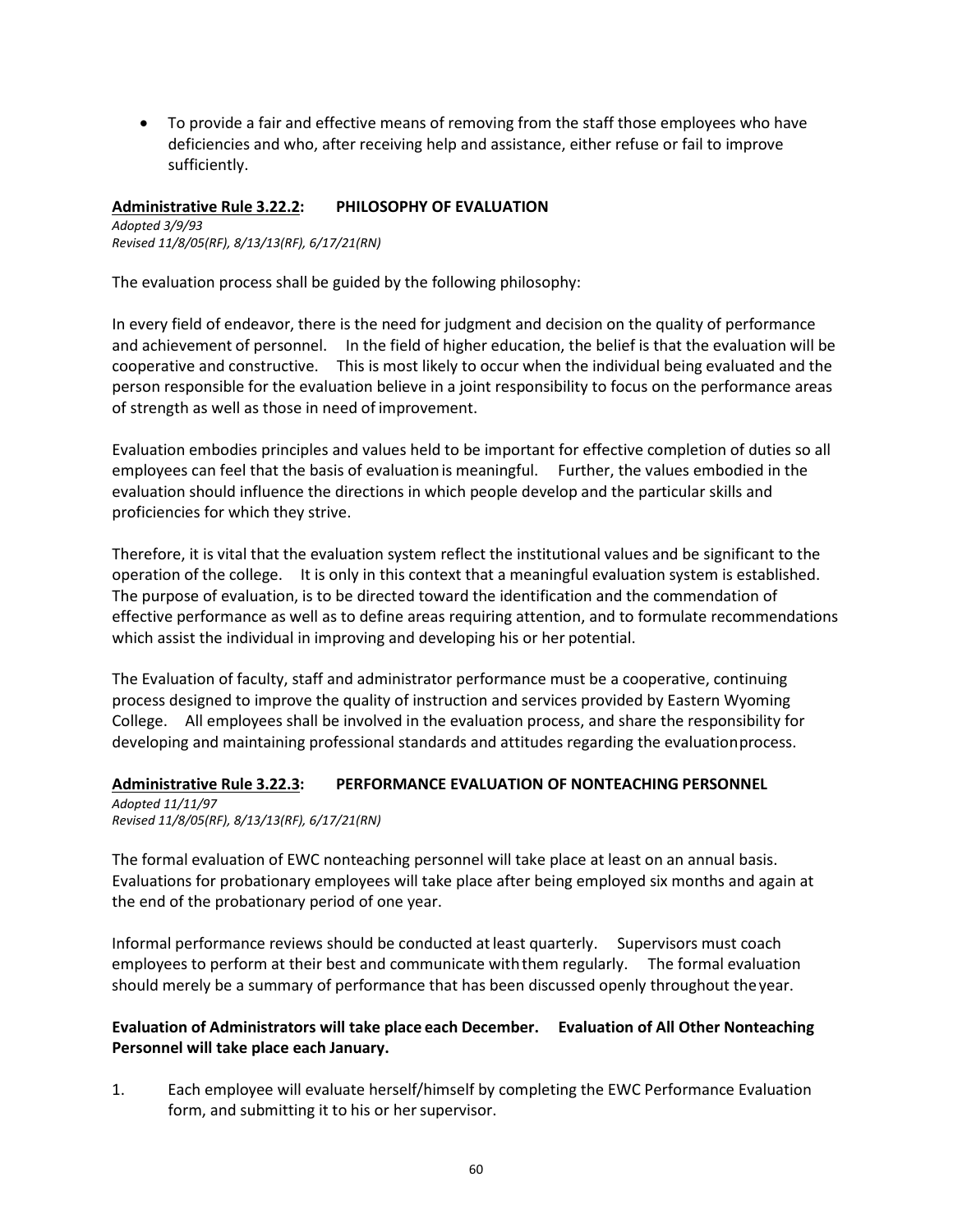- 2. The written performance evaluation of the employee will begin with the supervisor completing the EWC Performance Evaluation. The evaluation will be based on Job Description, accomplishment of established goals, and professional activities.
- 3. Upon completion of the EWC Performance Evaluation, the supervisor will arrange a Performance Evaluation Interview with the employee. During the interview, the employee and the supervisor will establish employee goals and objectives to be accomplished in the ensuing evaluation cycle.
- 1. At the conclusion of the Performance Evaluation Interview, the employee and supervisor must both sign the completed Performance Evaluation form. It will then be forwarded to the appropriate Executive Administrator or President for his or her review and signature, and finally submitted to the Human Resources Office for placement in the employee's personnelfile.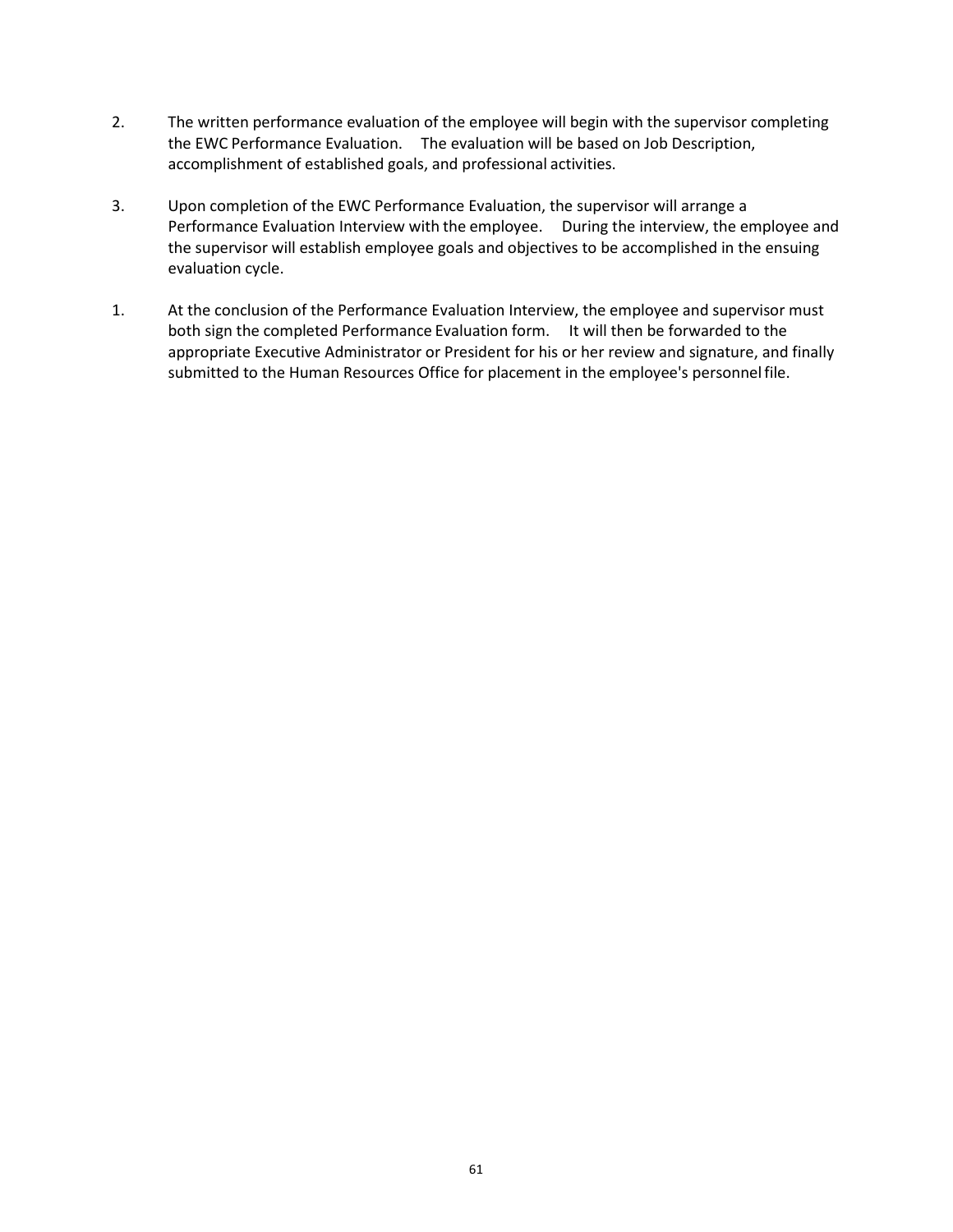#### **Board Policy 3.23: WHISTLEBLOWER POLICY**

*Adopted 10/10/17 Revised 6/17/21(RN)*

The College recognizes the right of individuals to engage in legally protected activity without fear of retaliation. The College is also committed to compliance with the laws, policies, and regulations, responsible stewardship of its financial resources, accountability of employees, and maintaining a community in which students, faculty, and staff can work and learn together in a positive and productive atmosphere. The College expects all employees and students to report conduct or suspected conduct that they, in good faith, believe may violate federal, state, or local laws or EWC policy. Employees who exercise the right to file a complaint, an appeal, report discrimination, or cooperate in an investigation are protected from adverse employment, academic, or educational action motivated by the protected activity. These protections extend to intimidation, harassment, discrimination, or other retaliation. Whistleblower or retaliation allegations will be treated seriously, separate and distinct from the original complaint.

#### **Administrative Rule 3.23.1: IMPLEMENTATION**

*Adopted 10/10/17 Revised 6/17/21(RN)*

Any employee or student who wishes to report suspected violations may do so by contacting the Human Resources (HR) office. Reports must be written and dated. While a report may be made anonymously, doing so may hinder the College's ability to conduct an inquiry or investigation and resolve the complaint. Reports may be filed involving financial, environmental, and safety-security matters as well as situations involving violations of law, policy, and regulations (e.g. data privacy, conflict of interest, ethical conduct). Submitting a false report or providing false information during an inquiry or investigation without a good faith belief the report is true is grounds for administrative action. Reports of violations will be kept confidential to the extent possible, consistent with the need to conduct an adequate inquiry or investigation, to comply with applicable laws, and to cooperate with law enforcement authorities. The College is committed to resolving reports at the lowest level possible. Upon receipt of a report an inquiry will be initiated; the results of an inquiry may lead to an investigation. It is the duty of the inquiry official and investigation officer/team to obtain evidence beyond that which wassubmitted in the original report. Individuals who submit reports are not investigators and are not to perform investigative duties.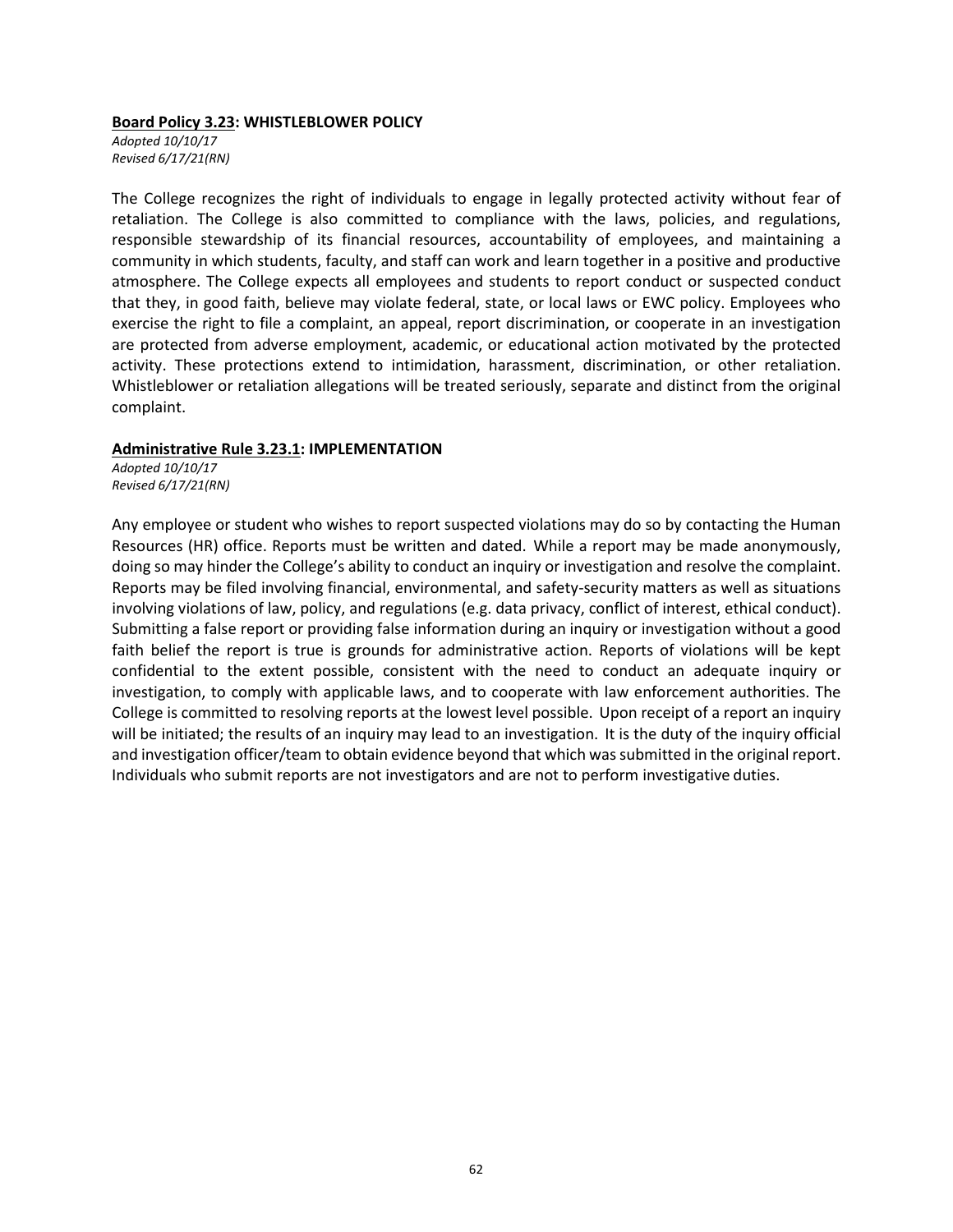### **Board Policy 3.24: EMPLOYEE PERFORMANCE, COACHING, AND DISCIPLINE**

*Adopted 11/14/17 Revised 6/17/21(RN)*

**Introduction.** Eastern Wyoming College is committed to providing all employees equitable, defined, and useful procedures for addressing performance and conduct deficiencies. Certain policies and rules regarding employee performance and behavior are necessary for the efficient operation of the College and for the safety and benefit of students, employees, and the public. Employees are expected to contribute to a professional, productive, and cooperative effort (e.g. Board Policy 3.10, EWC Employee Code of Ethics) that conducts College business to best serve its students and communities. Conduct that interferes with operations, discredits the College, or violates performance or ethical standards is not tolerated.

**Corrective Action Options.** To rectify instances of unacceptable employee performance and/or behavior, the College utilizes a progressive system that encourages employees toward corrective action and providesthe employee sufficient time and opportunity for improvement while maintaining just treatment to all. This system spans a corrective-action spectrum that includes both coaching and disciplinary steps. At the onset of any employee performance or conduct deficiencies, supervisors are expected to address concerns consistently and implement steps within the spectrum through coaching and, if necessary, discipline. The process helps and guides supervisors to assist employees with remedying unsatisfactory job-related conduct and/or performance. Each situation and employee is unique and all actions will be determined on a case-by-case basis. For Steps 1-5 below the College reserves the right, through the supervisor, to choose which steps it deems appropriate at any time regardless of an employee's length of service, prior conduct, or performance record. This same right for Steps 6-7 is reserved for the College President. The College is responsible for informing the employee clearly of its intent when initiating or applying any Discipline Step. The College encourages informal resolution of initial or minor infractions or shortcomings whenever possible.

The College's progressive, seven-step, corrective-action spectrum process includes…

- **Coaching Steps**
	- 1) Verbal Counseling
	- 2) Written Counseling
	- 3) Assigned Training
- **Discipline Steps**
	- 4) Verbal Warning
	- 5) Written Warning
	- 6) Suspension
		- Disciplinary Suspension (without Pay)
		- Investigative Suspension (Administrative Leave with Pay)
	- 7) Discharge/Termination

**Egregious Behavior.** A serious action or behavior that may result in termination at a single occurrence. Examples include, but are not limited to: dishonesty, immoral conduct, insubordination, falsifying college records, use or being under the influence of alcohol or illegal drugs at work, inappropriate use of prescription drugs, uncivil treatment of the public, students, and employees, theft, verbal or physical abuse, violation of college or departmental policies, and interference with the job responsibilities of other college employees.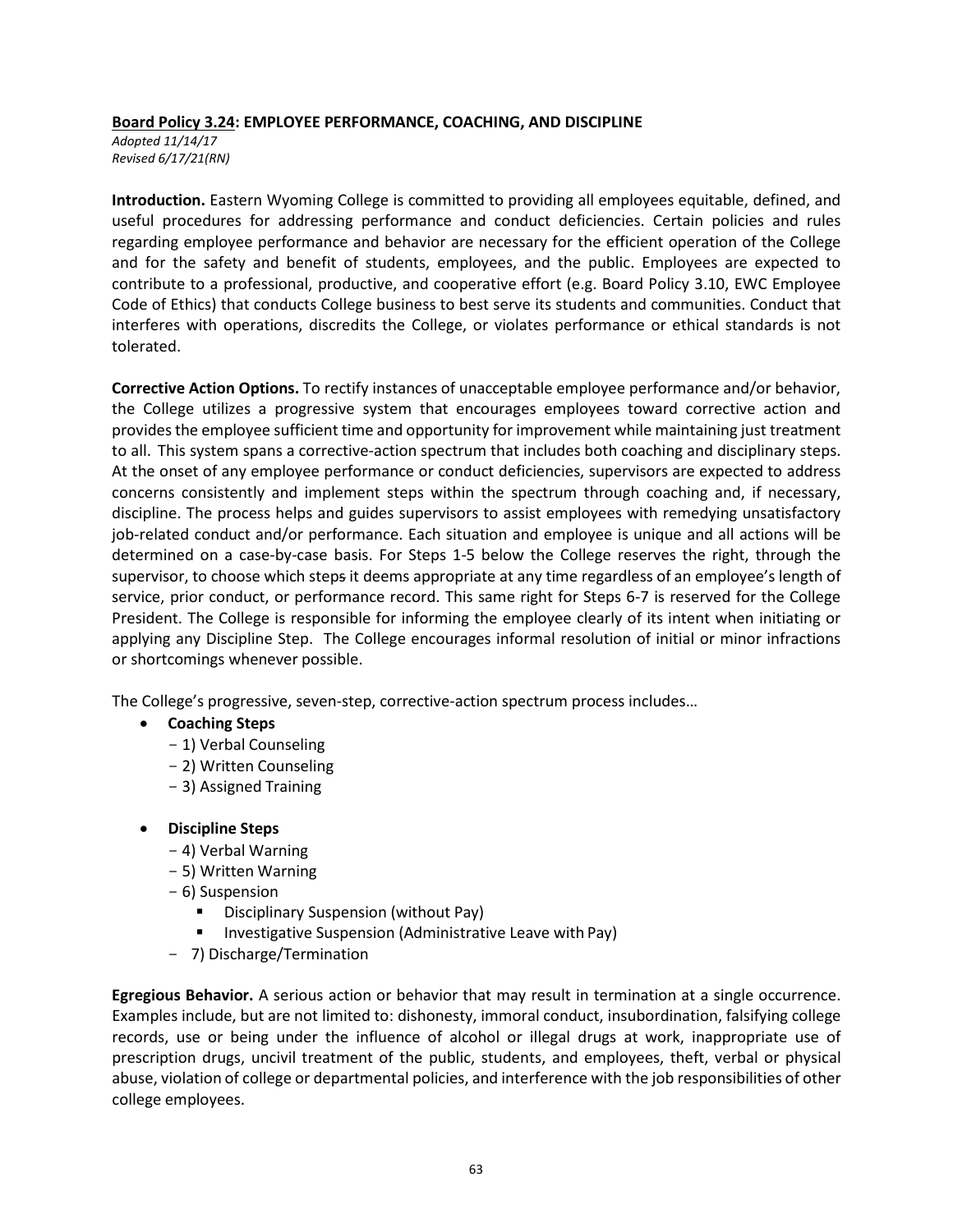**Employment Termination.** The College values its employees and believes immediate employment termination is appropriate only in egregious cases of performance and/or behavior issues. Consistent with this belief isthe College's desire to correct employee performance/behavior deficiencies before they rise to a level requiring Discharge. Supervisors are responsible for identifying and correcting deficiencies as soon as practicably possible and initiating the appropriate corrective-action for Steps 1-4. Depending on the facts and circumstances involved in each situation, including the College's assessment of the seriousness and/or repetitive nature of the deficient performance or behavior, the College reserves the right to discharge an employee immediately; this may be the first and only disciplinary step taken. Supervisors may recommend discharge of probationary, non-tenured instructors, and Vice Presidents without implementing this policy or its related Administrative Rules. Supervisors may discharge temporary, part-time and adjunct instructor employees without implementing this policy or its related Administrative Rules. The College President will review all benefitted employee discharge cases and in these matters serve as the sole discharge authority. The College abides by all federal, state, and local laws regarding employee discharge.

### **Administrative Rule 3.24.1: COACHING DEFINITIONS AND PROCEDURES**

*Adopted 11/14/17 Revised 6/17/21(RN)*

In most circumstances, the Coaching Steps of the corrective-action process begins with an initial discussion between the supervisor and employee. Coaching Steps are not disciplinary; rather, they demonstrate the supervisor's attempt to correct deficient performance and/or behavior quickly and at the lowest level possible without attaching the negative stigma of discipline. Coaching Steps are not required.

**Verbal Counseling.** A face-to-face, verbal conversation between a supervisor and employee about an observed performance and/or behavior deficiency of a minor nature. The conversation may or may not be in private. Its purpose is to correct the deficiency by bringing it to the employee's attention in an informal and casual manner. The conversation may identify a training shortfall and/or the employee's lack of understanding regarding the Job Description, supervisor expectations, or College policies/rules. Documentation is not required. An informal record of the discussion and related facts made and retained by the supervisor is encouraged.

**Written Counseling.** An informal written record between a supervisor and employee delivered in private about an observed performance and/or behavior deficiency of a minor nature. It is used when increased emphasis of a deficient situation is necessary. Its purpose is to correct the deficiency by ensuring the employee is fully aware of the situation and offer suggested remedy action(s). By its very nature, it is documented informally; the supervisor retains a copy of the written memo in their work center files. *See Appendix C for a Written Counseling template/example*.

**Assigned Training.** Upon supervisor realization an employee is insufficiently prepared to perform their position's duties training may be assigned. Employee completion of College assigned training is required and at organization expense. The training may be informal or formal, on or off-campus, free or fee required. In all cases, supervisors must: 1) inform employees of assigned training in writing; 2) state specifically the training's purpose; and 3) identify a reasonable date for completion. The supervisor or the employee may identify and finalize the training venue/method.

If applicable, supervisors are responsible for resolving funding requirements. Employees are responsible for voucher and proof-of-training completion documentation. Assigned Training is not a Performance Improvement Plan (PIP) but it may or may not be formal in nature. The training itself may be delivered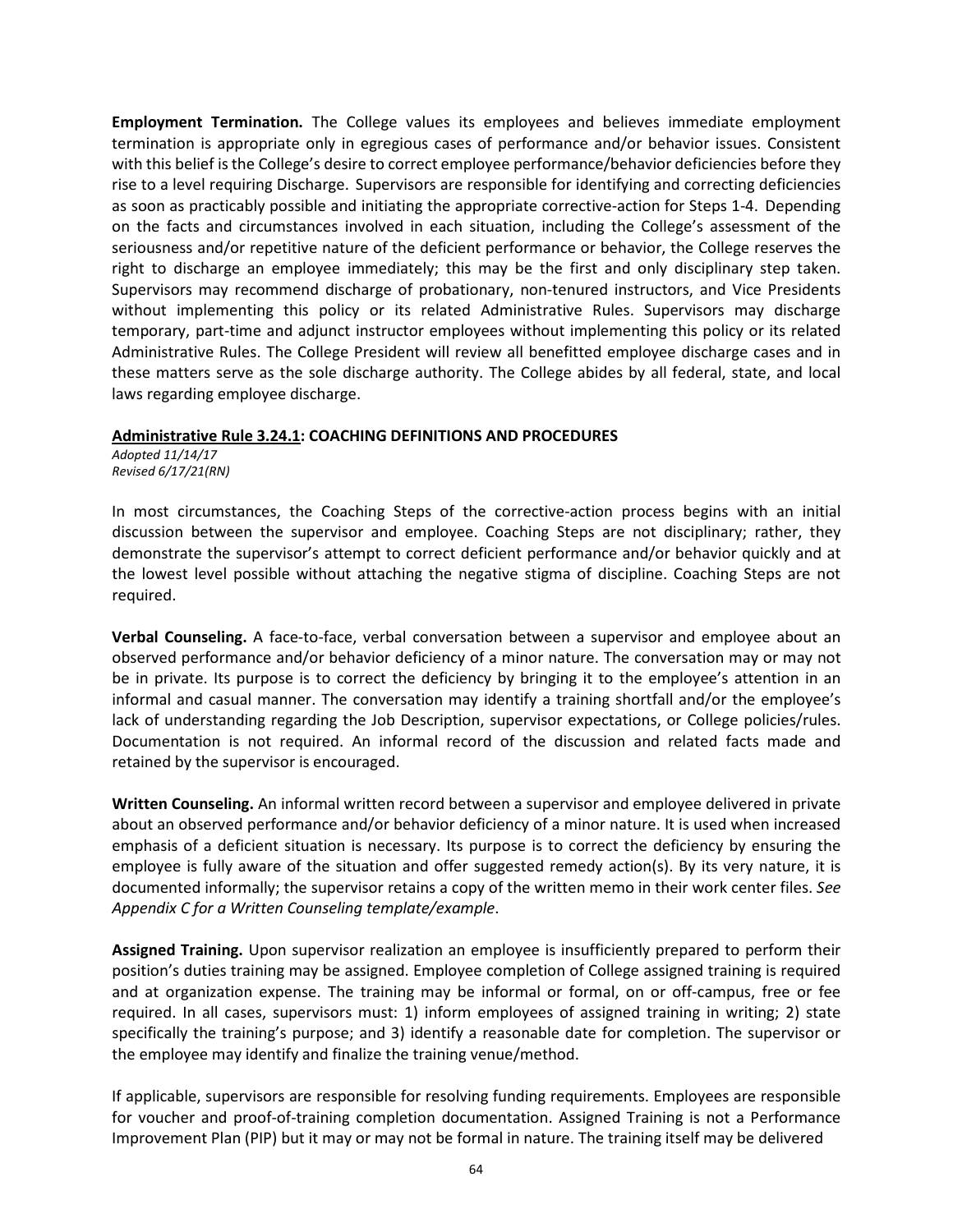by the supervisor, another work center employee, another College employee, or a non-affiliated College third party entity.

**Performance Deficiency.** Work performance or conduct that is unsatisfactory and warrants corrective measures. Examples include, but are not limited to: the inability to perform assigned duties at an acceptable level including safety, quality, and quantity, neglect of duty, or failure to report to work without notice for three or more work days.

### **Administrative Rule 3.24.2: DISCIPLINE DEFINITIONS AND PROCEDURES**

*Adopted 11/14/17 Revised 6/17/21(RN)*

The four Discipline Steps are progressive in nature in their severity and approach to corrective-action. To ensure equitability, uniform processing, consistent application of policy/rules, and adherence to law/statutes supervisors are encouraged to consult Human Resources (HR) prior to implementing any discipline. Supervisors are responsible to maintain a signed copy of all disciplinary documents and forward originals to HR for placement in the employee's Personnel Folder.

**Verbal Warning.** The first Discipline Step and an official action. At the College's discretion, it may or may not be the first step in the corrective-action process. It is a private, face-to-face verbal conversation between the supervisor and employee. The supervisor's supervisor or an HR staff member may also participate. The conversation informs the employee of a conduct and/or performance deficiency in the least intense manner. Its purpose is to correct the deficiency in an earnest and least formal method.

Items discussed are the specific deficiency, the required correction, associated goals and expectations, previous coaching or discipline attempts to correct the deficiency (if any), and the supervisor's commitment to help the employee reach the corrective action. The employee is accorded the chance to respond and explain their performance and/or conduct deficiency and before concluding express an understanding of what is expected of them. The supervisor must document the conversation and retain a copy of the written record in their work center files; submit the signed/dated original to HR for inclusion in the employee's Personnel Folder. *See Appendix D for a Verbal Warningexample*.

**Written Warning.** An official and written record between a supervisor and employee delivered in private. At the College's discretion, it may or may not be the initial step in the corrective-action process. An employee in the supervisor's chain-of-command or an HR staff member must participate. The main purpose of this formal record is to correct the employee's performance and/or conduct deficiency. The documentation's secondary purpose is to record the situation accurately, contribute to the employee's performance record, and warn the employee that future deficiencies/violations will result in additional disciplinary action.

Supervisors must deliver a Written Warning within 15 working days of the date they observed the deficient performance or conduct. Upon delivery, the employee is required to sign the Written Warning and within three working days may provide a written response. The third party present at the Warning delivery will initial and date the memo if the employee refuses to sign/date. Originals are sent to HR for inclusion in the employee's Personnel Folder while the supervisor and employee retain copies. If an HR staff attends the Warning delivery, supervisors must notify their direct supervisor of the situation. *See Appendix E for a Written Warning template.*

**Suspension.** Suspension is a significant disciplinary action due to misconduct or alleged misconduct that is very serious, or repeated instances of performance or behavior deficiencies. In the latter case, there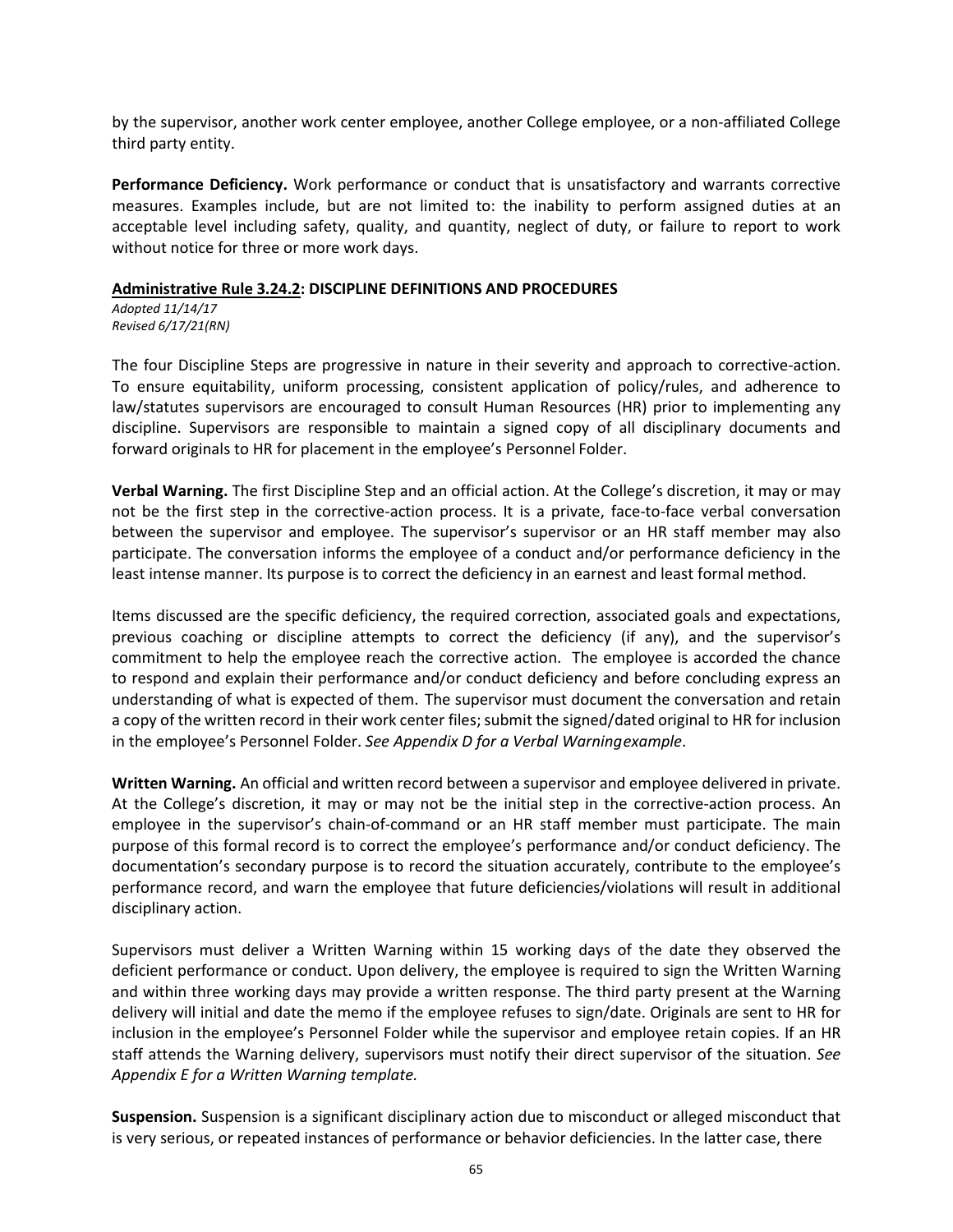is a pattern of performance and/or behavior where the employee has continually engaged in one policy, rule, or procedure violation after another and has received documented verbal and/or written warning but with no positive effect. When enacted, an employee is relieved of their job duties for a length of time. The length of suspension varies and depends on the facts of each case (e.g. performance/behavior type, severity, and previous disciplinary action). An employee may receive notice a suspension is warranted but due to College operational concerns the employee remains at work.

Supervisors will deliver Suspension notices personally or by certified mail if the employee is unavailable. If personally, supervisors will be accompanied by their supervisory or a HR staff. The Suspension notice will contain the start and end dates, the specific reason(s) for the suspension, and whether it is with or without pay. The employee will sign and date the Employee Indorsement portion and return it to acknowledge their receipt and understanding of the action. The signed and indorsed notice will be filed in the employee's Personnel Folder. The third party present at a personal delivery will initial and date the memo if the employee refuses to sign/date. Supervisors must obtain approval from their appropriate Vice President and consult with HR before implementing a suspension. There are two types of Suspension: A) Disciplinary Suspension; and B) Investigative Suspension.

**Disciplinary Suspension.** A final written warning of performance and/or conduct deficiencies that must be corrected immediately! It is punitive in nature and is implemented without pay. Leave balances may not be used. There is no minimum suspension duration but it will not exceed 10 working days; common durations are 3-5 duty days. Multiple days suspensions must be taken consecutively.

**Investigative Suspension.** Official written notice for a period of time an employee is relieved of their assigned duties because of alleged performance and/or conduct deficiency of such a serious and egregious nature that it must first be verified through an investigative process. It is commonly known as Administrative Leave and is enacted with pay. It is not punitive in nature and its duration varies. The HR Director will conduct a full investigation to determine the facts of an action/situation that led to the suspension. Following 10 investigative duty days the HR Director will recommend to the College President: 1) extend the current suspension pending further investigation; 2) recommend Discharge; 3) reinstate the employee and implement an appropriate corrective-action step; or 4) immediately reinstate employee without disciplinary action. The investigative process concludes with a published report of investigation. The HR Director files a summarized, written account of the action in the employee's Personnel Folder.

**Discharge/Termination.** Used when an employee failed to respond appropriately to one or more previous corrective-action efforts to correct performance and/or conduct deficiencies, or for single instances of extremely serious and egregious behavior. Discharge requires supervisor recommendation and concurrence by the chain-of-command; the College President is the approval authority.

Supervisors will meet with the HR Director (for Professional or Classified staff) or Academic Services Vice President (for Administrators and Faculty) to discuss the recommendation. Supervisors must provide relevant data to support the action. Pertinent data and any documentation will be reviewed together to determine if just cause exists; the HR Director will review the same to ensure accuracy and completeness. If the data and documentation support Discharge the HR Director will discuss the recommendation with the College President and appropriate Vice President.

The Discharge Notification letter must include: 1) summary of performance problem(s) to date (if any); 2) actions taken to support the employee's improvement/corrections and their results (if any); 3) last date of employment; 4) employee out-processing steps; 5) compensation data and summary of benefits; and 6) other pertinent separation information. The President and Vice President (or HR Director) will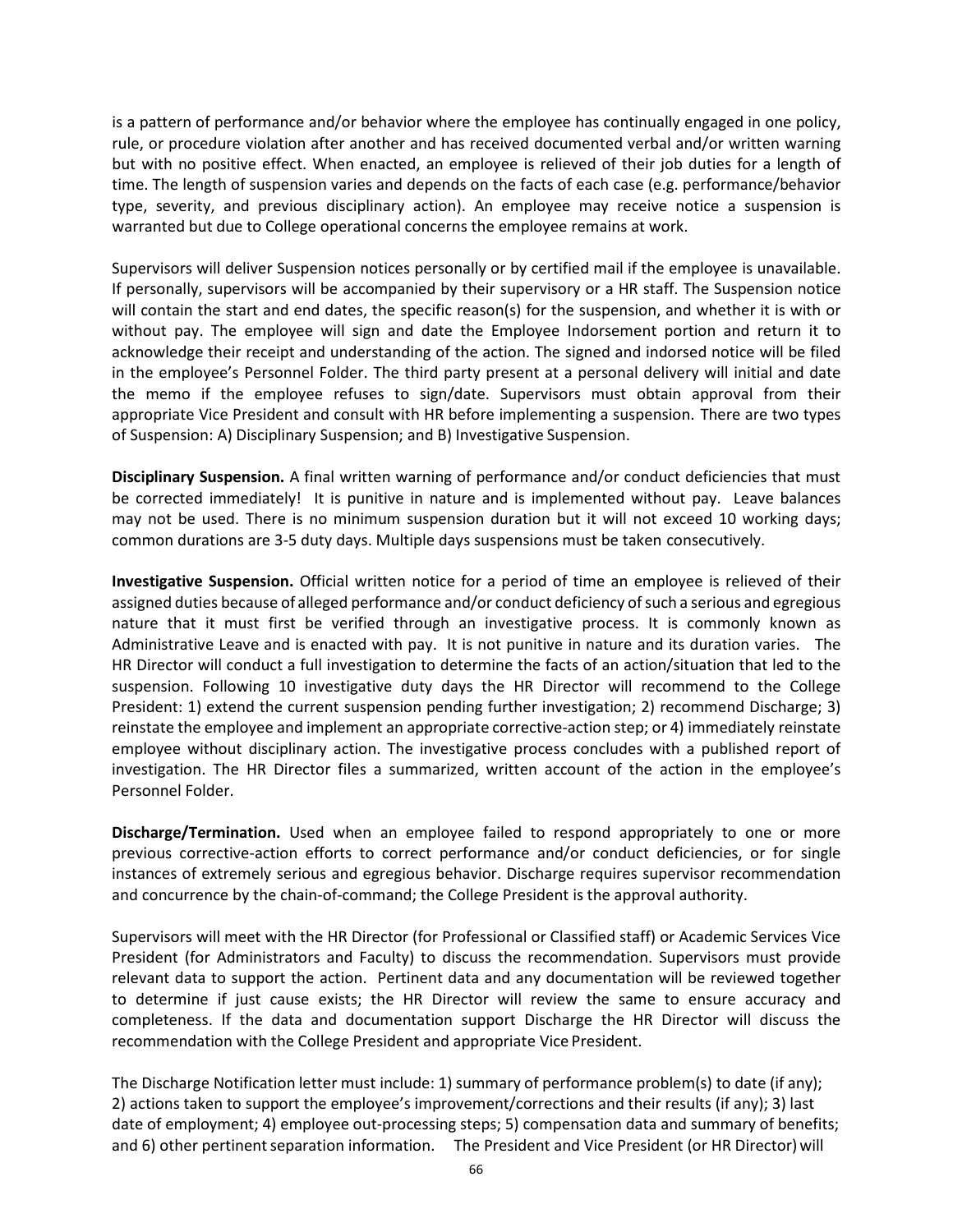deliver the letter to the employee personally or by certified mail if the employeeis unavailable. If delivered personally, the employee will sign and date the Employee Indorsement portion of the letter to acknowledge their receipt and understanding ofthe action. The signed original will be filed in the employee's Personnel Folder and a copy provided to the employee. The Vice President (or HR Director) present at a personal delivery will initial and date the memo if the employee refuses to sign/date. If the President decides discharge is not warranted, the HR Director will prepare a decision notification letter to the employee and include any actions that will be taken. Non-probationary employees have the right to appeal the discharge per the College's Grievance Policy.

### **Administrative Rule 3.24.3: DOCUMENTATION AND STAFF RESPONSIBILITIES**

*Adopted 11/14/17 Revised 6/17/21(RN)*

Documentation is an indispensable component of any program. It is used to improve feedback between a supervisor and employee. Supervisors should deliver employee feedback immediately; when this is impractical or extremely difficult, documentation is the corrective instrument and a written record of what happened. In addition to the Coaching and Discipline Steps, employee feedback includes mentoring and development opportunities. Finally, documentation is critical when a supervisor needs/wants to recommend or validate an employee action tothe College. Situation documentation is required and the key to supporting a decision; memory alone is not substantial enough to support a decision.

The HR Director is responsible for reviewing any suspension and discharge recommendations of Professional and Classified employees. The Vice President for Academic Services is responsible for reviewing and endorsing any suspension and discharge recommendations of Faculty employees.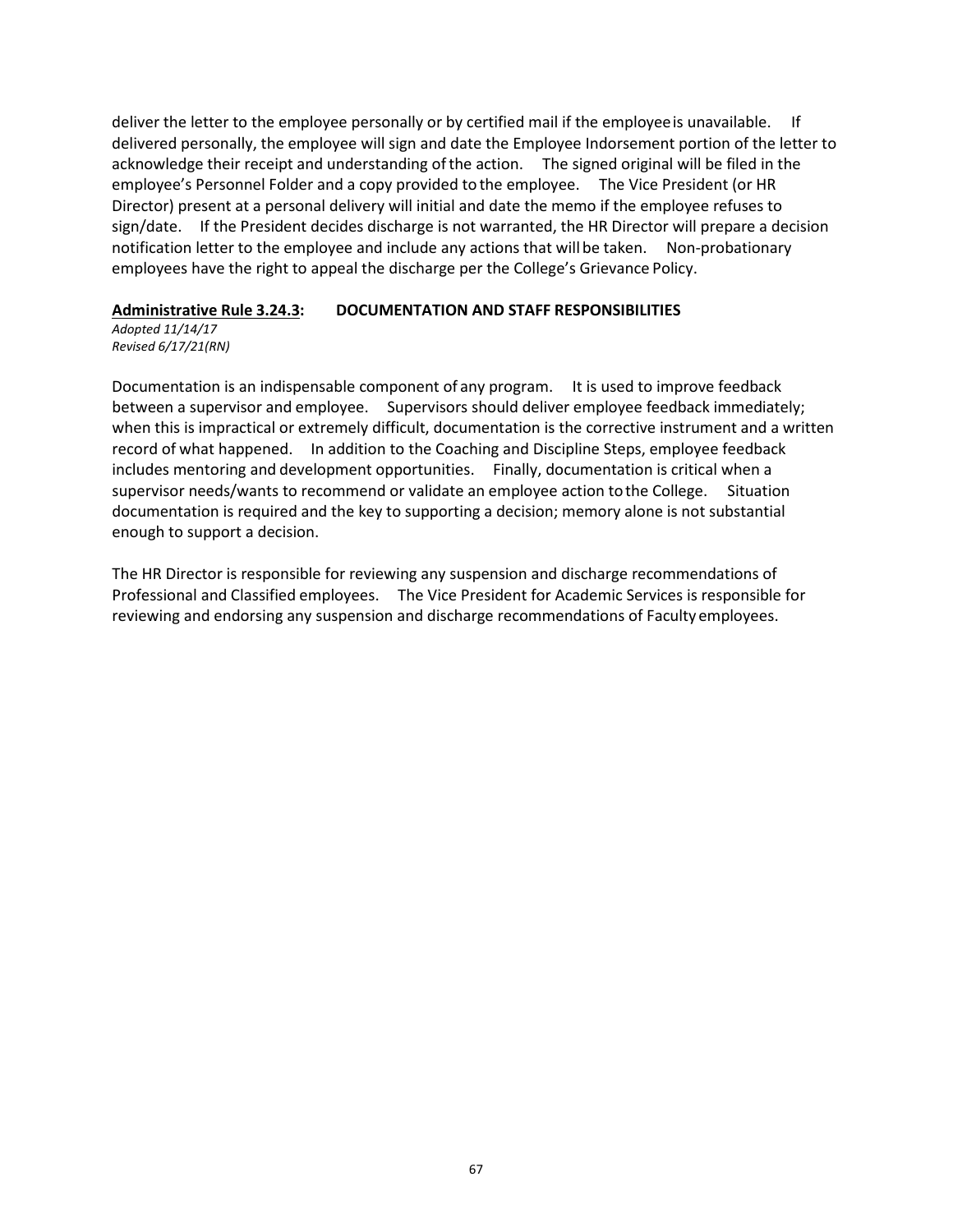### **Board Policy 3.25: MANDATORY EVENTS**

*Adopted 12/12/17 Revised 6/17/21(RN)*

At Eastern Wyoming College the importance of employee in-service training doesn't end with new workers and there are important trainings during critical times during the school year. In-service training at the beginning of each semester is important to all EWC employees and oftentimes involves workplace safety, productivity, and satisfaction. Graduation for our students is an important milestone for our faculty and staff to share in with our students and their families and is the appropriate way to acknowledge our students and their success.

### **Attendance at In-Service Training**

- All employees (administrative, faculty, professional and classified) are required to attend the fall and spring in-service training.
- All employees will be at their desks and work centers during return week for fall and spring unless arrangements are made with their supervisor and approved by the EWCPresident.

### **Attendance at Graduation**

- All faculty employees attend commencement in appropriate academic regalia (i.e. academic gown, hood, honor cordons, and head covering) and march inthe processional. Faculty employees must get prior approval from the Vice President of Academic Services to miss commencement for extenuating circumstances.
- Non-faculty employees who are required to or who choose to march in the processional must wear appropriate academic regalia.
- Non-faculty employees who provide logistic support are not required to wear academic regalia or march in the procession.
- All employees attending commencement will behave in a professional manner reflective of the ceremony and in recognition of student achievement.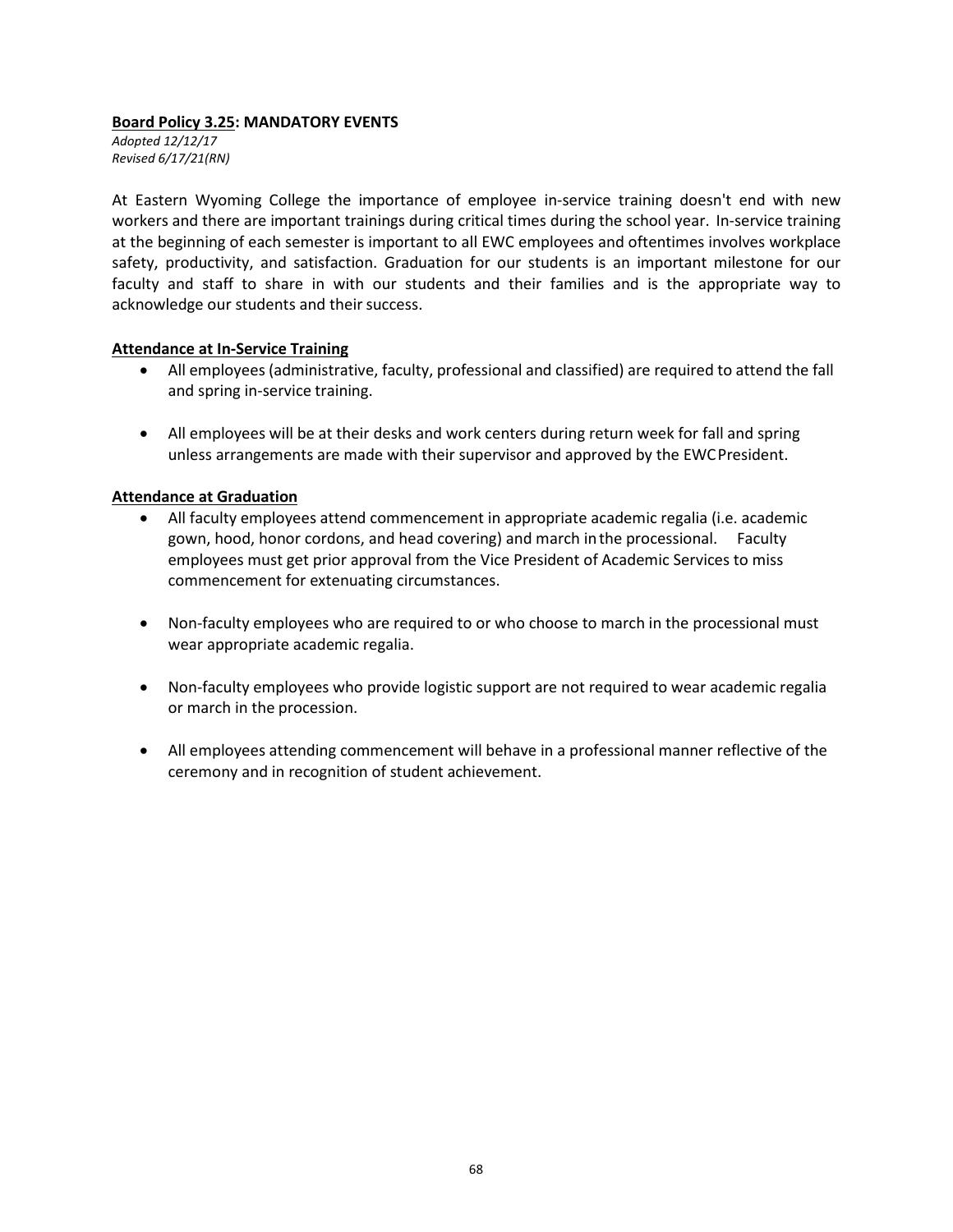# **Appendix A – Administrative Rule 3.8.1 Professional Development Activity Guidelines**

| <b>ACTIVITY</b>                                          | <b>SALARY SCHEDULE UNIT VALUE</b>                                                                                                                                                                                                                        | <b>APPLICATION REQUIREMENT</b>                                                                                                                                                                          | <b>METHOD OF</b><br><b>VERIFICATION</b>                                                                                                                                  | <b>LIMITATIONS</b>                                                                                                                                                                                                                                                                                                                                                                                                                                                                        |
|----------------------------------------------------------|----------------------------------------------------------------------------------------------------------------------------------------------------------------------------------------------------------------------------------------------------------|---------------------------------------------------------------------------------------------------------------------------------------------------------------------------------------------------------|--------------------------------------------------------------------------------------------------------------------------------------------------------------------------|-------------------------------------------------------------------------------------------------------------------------------------------------------------------------------------------------------------------------------------------------------------------------------------------------------------------------------------------------------------------------------------------------------------------------------------------------------------------------------------------|
| <b>Academic</b><br><b>Credit</b>                         | • 1 unit for each semester credit hour<br>earned at any accredited post-<br>secondary institution.                                                                                                                                                       | Indicate offering institution,<br>start/end dates for class, course<br>title, number, and catalog<br>description.                                                                                       | Copy of grade report to<br><b>Academic Services Office</b><br>and copy to supervisor.<br>Official transcript to<br>Human Resources Office<br>when degrees are<br>earned. | • Classified staff without a bachelor's degree<br>may earn a maximum of 30 units for<br>undergraduate or graduate credit.<br>• Professional staff without a master's degree<br>may earn a maximum of 15 units for<br>undergraduate, upper division credit.<br>• Professional staff with a master's degree may<br>earn a maximum of 30 units for graduate<br>credits.<br>• Units for academic credits below current<br>degree status may be granted at the<br>discretion of the Committee. |
| <b>Technical &amp;</b><br>Continuing<br><b>Education</b> | • 1/2 unit for 8 hours of lecture/<br>demonstration/application.<br>• 1 unit for each 16 hours of<br>lecture/demonstration/application.<br>• 1 unit for each 32 hours of strictly<br>laboratory training for which the<br>employee does not earn a wage. | Indicate offering organization,<br>start/end dates for class, class<br>title, description, and an estimate<br>of time spent on each type of class<br>activity (lecture, demonstration,<br>application). | Copy of grade report or<br>certificate and<br>appropriate<br>documentation<br>submitted to Academic<br>Services Office and copy<br>to supervisor.                        | No limit for approved educational activities.                                                                                                                                                                                                                                                                                                                                                                                                                                             |
| Workshop/<br>Seminar/<br>Conference                      | • ¼ unit for 5-7½ contact hours.<br>• 1/2 unit for 8-15 contact hours.<br>• 1 unit for 16+ contact hours.                                                                                                                                                | Indicate offering organization,<br>dates of event, title of event, and<br>a list of sessions you plan to<br>attend, with approximate length<br>of each.                                                 | <b>Summary Report using</b><br>approved template to<br>supervisor then routed to<br>Academic Services Office.                                                            | Maximum of 1 unit per activity.<br>Maximum 5 units for one move.                                                                                                                                                                                                                                                                                                                                                                                                                          |
| <b>Special</b><br>Project                                | • ¼ unit for 8-15 contact hours.<br>• 1/2 unit for 16-30 contact hours.<br>• 1 unit for 32 contact hours.                                                                                                                                                | Proposal describing purpose and<br>objective of the project with<br>timeline and how it will benefit<br>the college.                                                                                    | <b>Summary Report using</b><br>approved template to<br>supervisor then routed to<br>Academic Services Office.                                                            | Maximum of 2 units per project.<br>Maximum 5 units for one move.                                                                                                                                                                                                                                                                                                                                                                                                                          |
| <b>Publication</b>                                       | • Up to 3 units for published written<br>work, musical composition, sound or<br>video recording, or visual art works<br>based on the Qualification Rubric.                                                                                               | Indicate purpose and objective of<br>the publication, publication date,<br>and how it benefits the college.                                                                                             | Record of publication<br>submitted with<br>application.-                                                                                                                 | Maximum 10 units for one move.                                                                                                                                                                                                                                                                                                                                                                                                                                                            |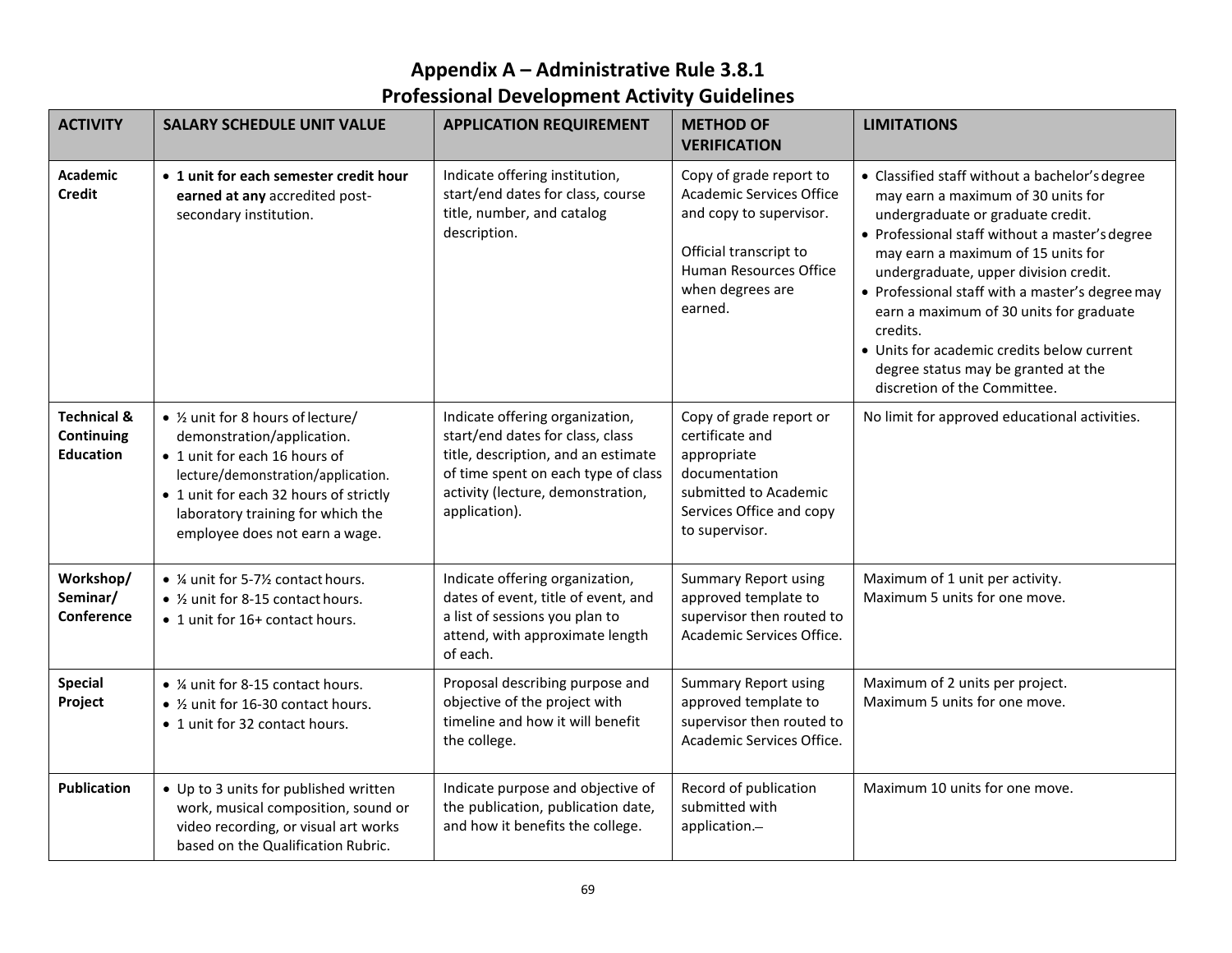## **Appendix B – Administrative Rule 3.8.1 Qualification Rubric for Publications**

All items submitted for consideration must have been peer-, panel-, or board-reviewed, juried, auditioned, or otherwise vetted by an acceptance process befitting the medium and not previously published. Visual art works or other non-publishable work shall be considered.

|                                           | $\frac{1}{2}$ unit                                                                                                                                                                                             | 1 unit                                                                                                                                                                                        | 2 units                                                                                                                                                                                                                                                             | 3 units                                                                                                                                                                                                                                     |
|-------------------------------------------|----------------------------------------------------------------------------------------------------------------------------------------------------------------------------------------------------------------|-----------------------------------------------------------------------------------------------------------------------------------------------------------------------------------------------|---------------------------------------------------------------------------------------------------------------------------------------------------------------------------------------------------------------------------------------------------------------------|---------------------------------------------------------------------------------------------------------------------------------------------------------------------------------------------------------------------------------------------|
| <b>Academic</b><br>Written<br>work        | Single book review                                                                                                                                                                                             | Article for non-academic<br>publication; collaborative<br>authorship of textbook                                                                                                              | Academic article or literature<br>review for journal or similar<br>publication; chapter for academic<br>textbook or compilation                                                                                                                                     | Academic textbook                                                                                                                                                                                                                           |
| <b>Artistic</b><br><b>Written</b><br>work | Poem, song lyrics or similar short<br>work                                                                                                                                                                     | Collaborative authorship of novel,<br>short story, or similar work                                                                                                                            | Chapter for compilation                                                                                                                                                                                                                                             | Novel                                                                                                                                                                                                                                       |
| <b>Musical</b><br>composition             | Arrangement of existing short-<br>length work (i.e. pep band)                                                                                                                                                  | Short-length work (i.e. pep band);<br>arrangement of existing single-<br>movement work; collaborative<br>composition (not including lyrics)                                                   | Full-length, single-movement<br>work                                                                                                                                                                                                                                | Multi-movement work; musical<br>theater, operatic, motion picture<br>score                                                                                                                                                                  |
| Sound or<br><b>Video</b><br>recording     | • Performance as supporting cast<br>in motion picture short;<br>performance with musical<br>ensemble in single musical<br>work<br>• Supportive creative staff for<br>song recording or motion<br>picture short | • Performance as featured<br>performer in motion picture<br>short; featured soloist in single<br>musical work<br>• Supportive creative staff for<br>album or feature-length motion<br>picture | • Performance as supporting cast<br>in feature-length motion<br>picture; performance with<br>musical ensemble or occasional<br>soloist in multi-movement<br>work:<br>• Assistant director, producer, or<br>technician for album or<br>feature-length motion picture | • Performance as lead performer<br>in feature-length motion<br>picture; featured soloist in<br>multi-movement musical work<br>with multiple solos<br>· Director, producer, lead<br>technician for album or<br>feature-length motion picture |
| <b>Visual Art</b><br>work                 | Art work accepted into a<br>national/international juried<br>show/exhibition.                                                                                                                                  | Art work accepted into a group<br>show consisting of between two<br>to four artists at a regional<br>gallery/ museum.                                                                         | A solo exhibition of the artist's<br>work at a regional gallery/<br>museum/exhibition center.                                                                                                                                                                       | A solo exhibition/retrospective of<br>the artist's work at a nationally-<br>prominent gallery, museum, or<br>exhibition center.                                                                                                             |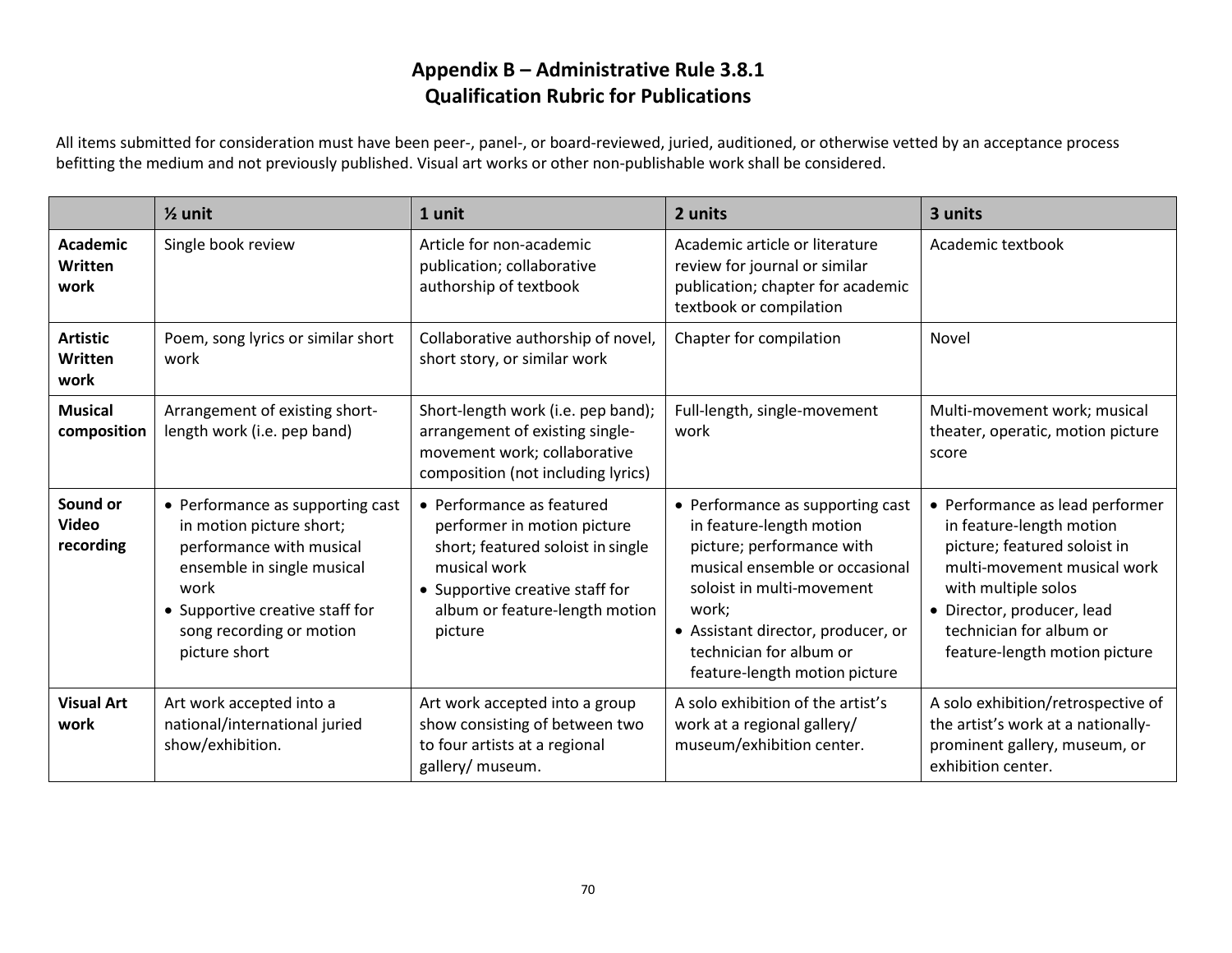### **Appendix C – Administrative Rule 3.24.1 Written Counseling Example** *Revised 6/17/21(RN)*

**Date:** November 21, 2017

- **To:** John Doe (Work Center Name)
- **Cc:** Jane Roe (Add'tl Supv Title) [Not required]
- **Fr:** Joe Public (Duty Title)
- **Re:** Written Counseling for Deficiency/Infraction
	- 1. On Monday (November 5, 2016) I verbally coached John Doe about his duty performance regarding prompt and timely customer service. Over the past two weeks (20 October - 4 November) I observed that John was not answering the phone in a timely manner. Specifically, the phone was ringing five or more times before John would answer the incoming call; sometimes John did not answer the phone at all. These instances happened when John was not presently helping another customer. During the Verbal Counseling John was informed of my expectations for him and all Work Center staff regarding prompt phone answering and the correct use of the phone answering system. A ringing phone will be answered within four rings unless you are currently helping another customer.
	- 2. After monitoring John's customer service performance, the past two weeks (5 20 November), I did not observe any positive change. Consequently, John and I met again in private, and without additional supervisor Jane Roe present, to discuss the situation. I first reminded John of our conversation on November 5, 2017. He acknowledged that he remembered the discussion. I then asked John if he again understood my expectations for the Work Center and specifically for him regarding answering the office phone. He replied "Yes". I also asked John if there was anything else that might be negatively affecting his duty performance regarding the phones. He replied "No". I then asked John why he wasn't answering the phone as instructed. He just shrugged and did not give a reply. I also asked John if he thought he had been given satisfactory training and instruction on how to answer the phone and use the answering system properly. He answered in the affirmative. I then re-stated my expectations to John in this area and encouraged him to work on improving this aspect of his performance. I told John that if he ever needed help to come see me. John understood and agreed that he would try to be better. I told John improvement needed to start immediately (i.e. the next day)!

Finally, John was informed that our discussion was considered Verbal Counseling and that I would retain a signed, written copy of our conversation in my Work Centerinternal files. The 15-minute meeting ended at 10:45 am.

Joseph Q. Public Duty Title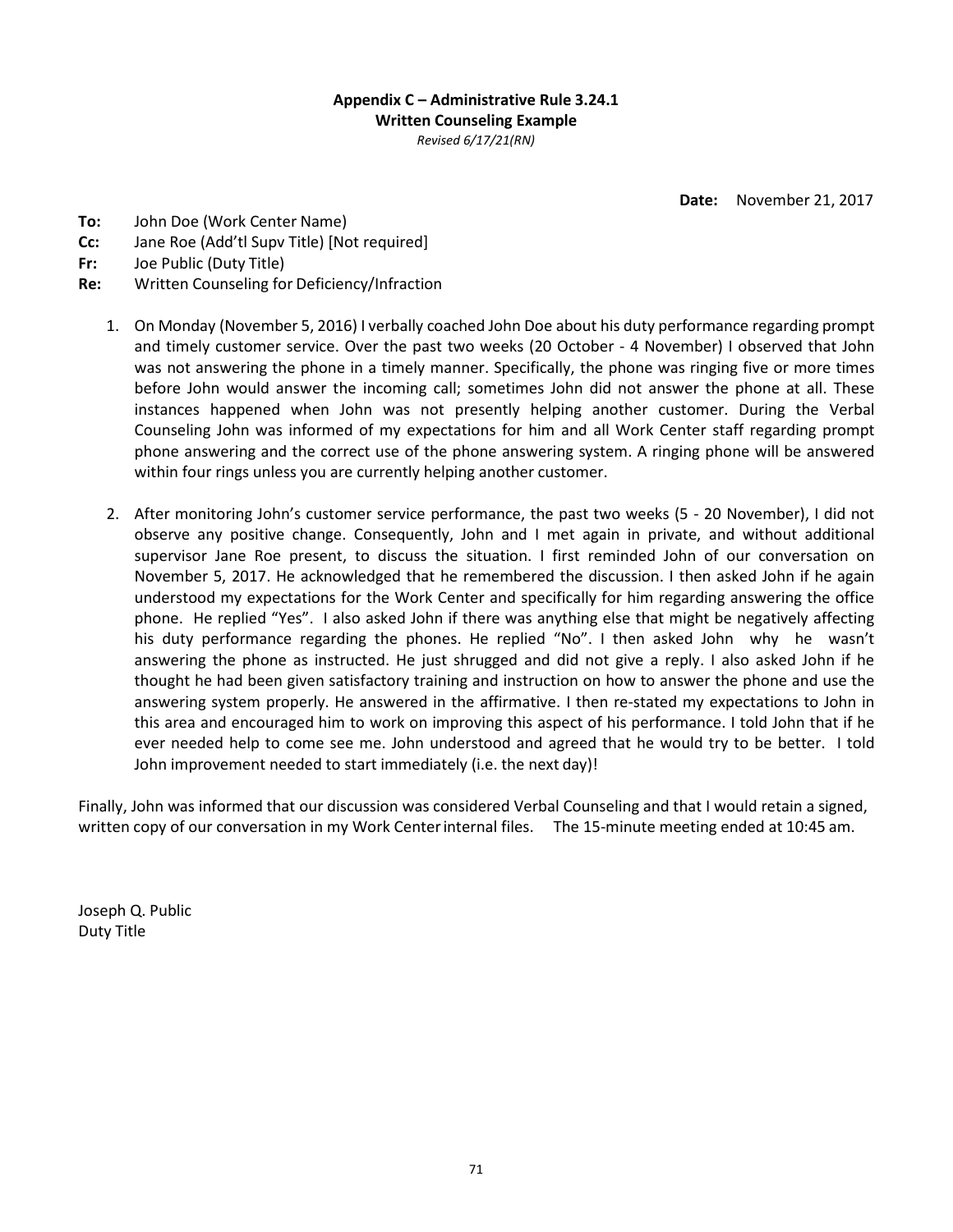**Appendix D – Administrative Rule 3.24.2 Verbal Warning Template – Example**  *Revised 6/17/21(RN)*

Date: February 10, 2017

| To:      | HR Personnel Folder (Doe) |
|----------|---------------------------|
| From:    | Joe Public (Duty Title)   |
| Subject: | <b>Verbal Warning</b>     |

Reference: (a) Verbal Counseling; January 18, 2017

- 1. The letter is documentation of a Verbal Warning delivered in private to John Doe (Duty Title) by me the afternoon of Thursday, February9, 2017. Its purpose was to inform John Doe of his performance (or conduct – if applicable) deficiency, specifically…he must keep confidential student and employee information secure and not share it with individuals who are not permitted to receive the information.
- 2. On Tuesday (February 7, 2017) I personally observed and heard John Doe, while sitting as his desk, share personal, protected information about one student to another, different student. Also, on Wednesday (Feb 8, 2017) I observed and heard John Doe, while standing at the copier, share confidential information about an employee with another employee.
- 3. During the Verbal Warning John Doe was specifically informed his actions violated both federal law (FERPA) and College policy (Board Policies 3.10 and 3.14). He wasinformed the required corrective-action he must make is never to share confidential or personally identifiable information about a student or employee with any other student or employee. I informed John Doe my expectation was for him to implement this correction immediately. This Verbal Warning was the second time John Doe and I had a discussion about the proper and improper handling and disclosure of confidential information; Ref (a) was the first time we discussed this matter.
- 4. Finally, I offered John Doe a chance to reply and expressed to him my confidence that he can make the necessary change to avoid illegal data sharing in the future. John replied by explaining his actions on Tuesday (7 Feb 17) and Wednesday (8 Feb 17) and then expressed his thoughts about what we discussed. John Doe concluded his comments with a full understanding of the requirement not to share confidential information. I was confident John Doe completely understood my expectation regarding this matter.

Joseph Q. Public Duty Title

cc: Jane Roe (Add'tl Supv Title) --- Optional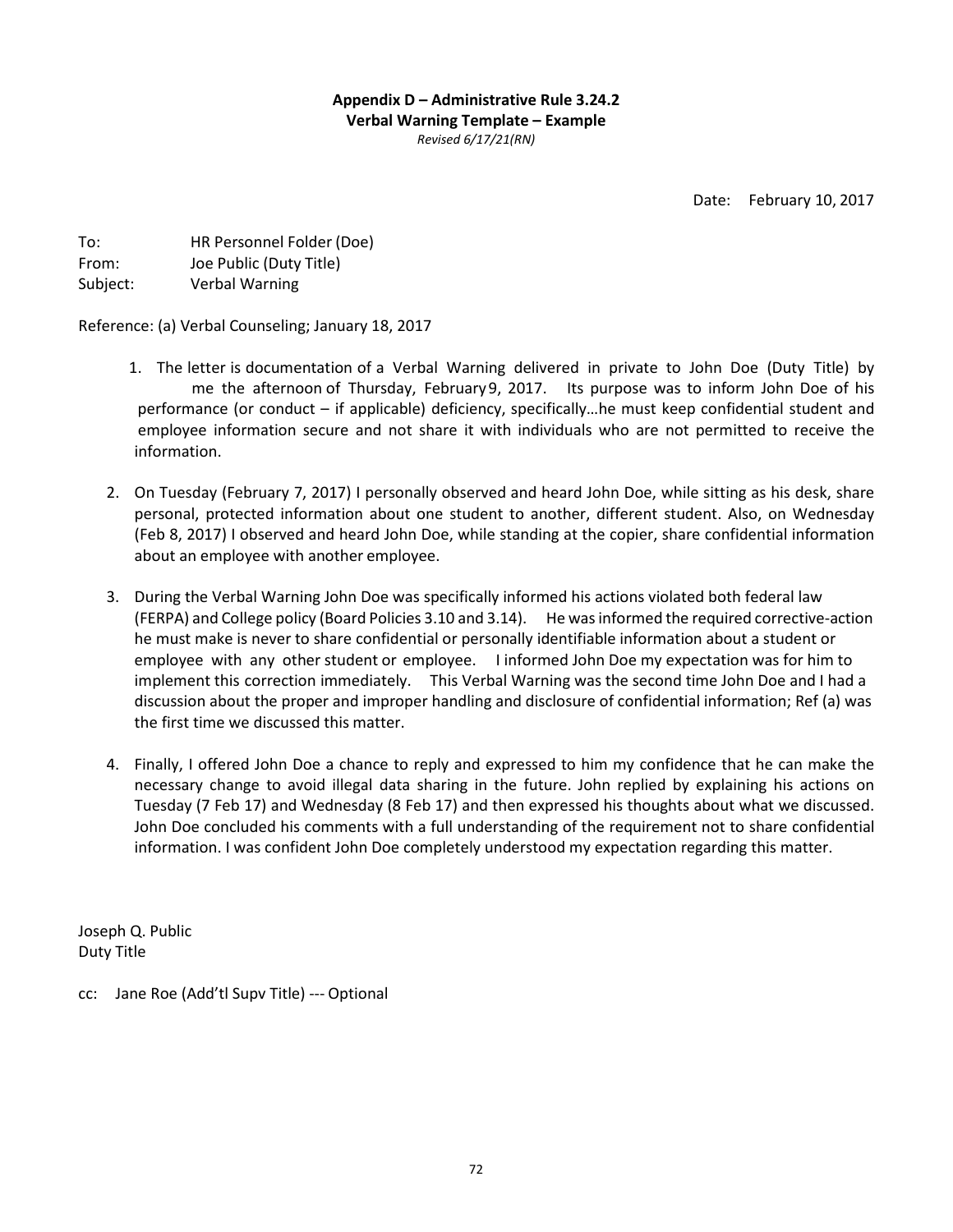# **Appendix E – Administrative Rule 3.24.2 Written Warning Template-Example**  *Revised 6/17/21(RN)*

Date: May 10, 2017

To: John Doe (Work Center Name) From: Joe Public (Duty Title) Subject: Written Warning

Reference: (a) Subject and date of any previous written documentation

- 1. The purpose of this letter is to inform you officially of a serious performance and/or conduct deficiency for which you must take immediate corrective action. On Monday (March 6, 2017) I personally observed you yell and scream at the top of your lungs to a student in the hallway outside the Cafeteria because they bumped into you and didn't apologize or acknowledge the physical contact. Your actions were unprofessional and disrespectful and violated Board Policy X.X and Admin Rule X.X. This conduct is unacceptable and must not continue. [Describe the specific deficient performance and/or conduct you observed or was reported. Include the date/time and event sequence of the situation. List the specific Board Policy or Admin Rule violated. State the conduct and/or performance is unacceptable].
- 2. On Monday (April 26, 2016) you were verbally counselled when we previously discussed this exact matter after I observed you acted in a similar unprofessional manner toward a student. [List the dates of any previous corrective-action attempts for the same or similar deficiencies. List them as Verbal Counseling, Written Counseling, or Verbal Warning and give a short, general description].
- 3. As you continue to perform your assigned duties my expectations are for you to treat all students with respect and in a professional manner; you will not yell or scream at students. This conduct change must happen immediately. I am confident you have the motivation, talent, and attitude to make this communications adjustment starting tomorrow and maintain it into the foreseeable future. [Provide a specific statement(s) of the expected change in performance and/or conduct. State what correction(s) is needed and when (typically immediately but may be within a set time period (e.g. two weeks)). State your confidence in the employee's ability to perform properly in the future].
- 4. Future conduct infractions in the same or similar areas as described above (e.g. treating students in an unprofessional manner) will result in further disciplinary action(s) and may include employment termination. You must maintain a professional and respectful demeanor to all students at all times. This Warning will be retained in your Personnel Folder. [Provide a statement about possible future actions should conduct not change. Remind of the correct behavior. Inform the employee a copy of the memo will be filed in their Personnel Folder].
- 5. In accordance with EWC Board Policy 1.7 (Grievance Policy) in the College's Policies and Administrative Rules, you have the right to file a grievance.

Joseph Q. Public Duty Title

cc: Jane Roe (Add'tl Supv Title) HR Personnel Folder (Doe)

*(continues on next page)*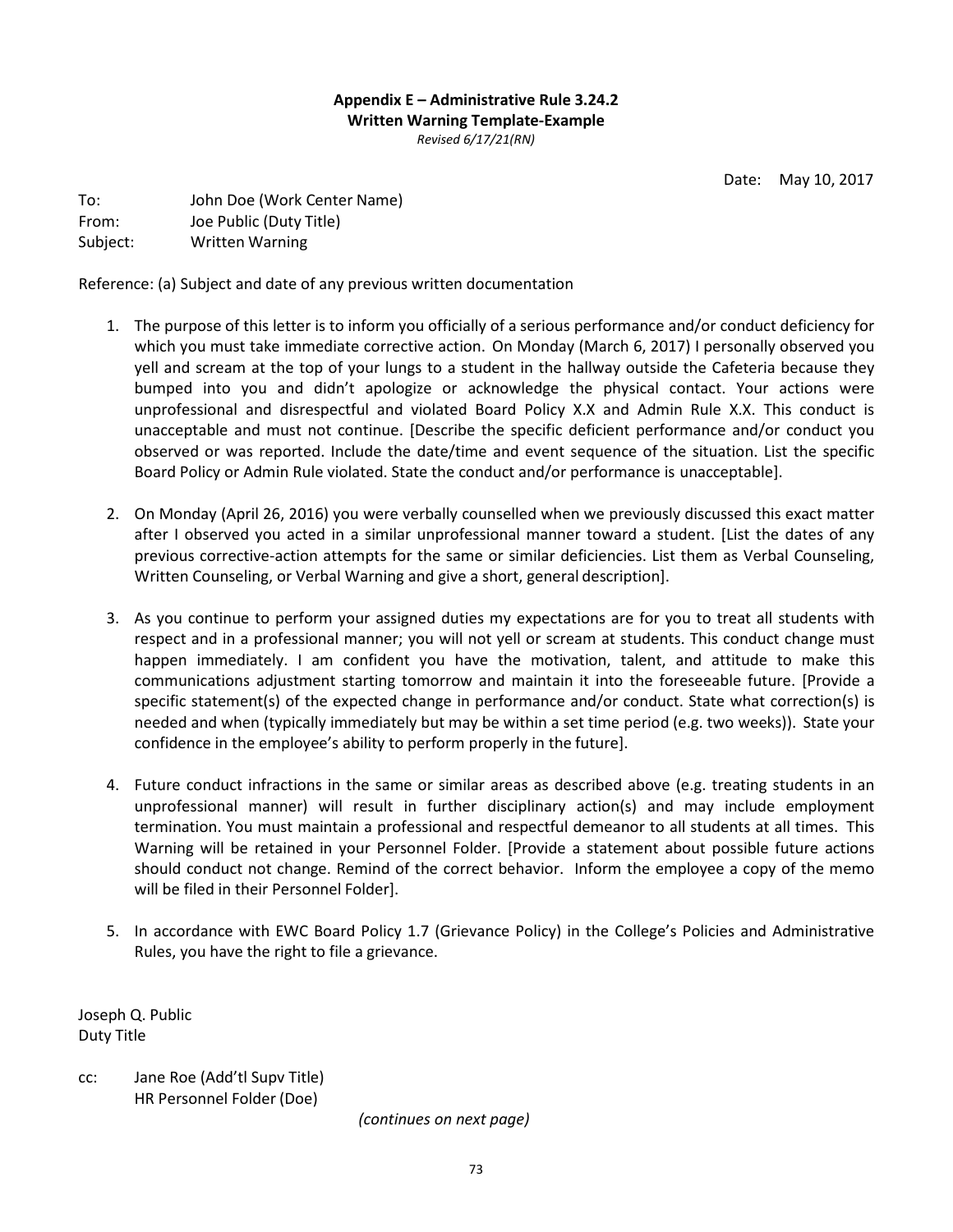## **Employee Indorsement**

The contents of this memo have been discussed with me by my supervisor. My signature below denotes that I understand and acknowledge the contents and the corrective action required. I also acknowledge and understand the potential consequences of non-compliance. My signature does not denote that I agree with the contents of this letter.

John R. Doe (Signature) Date